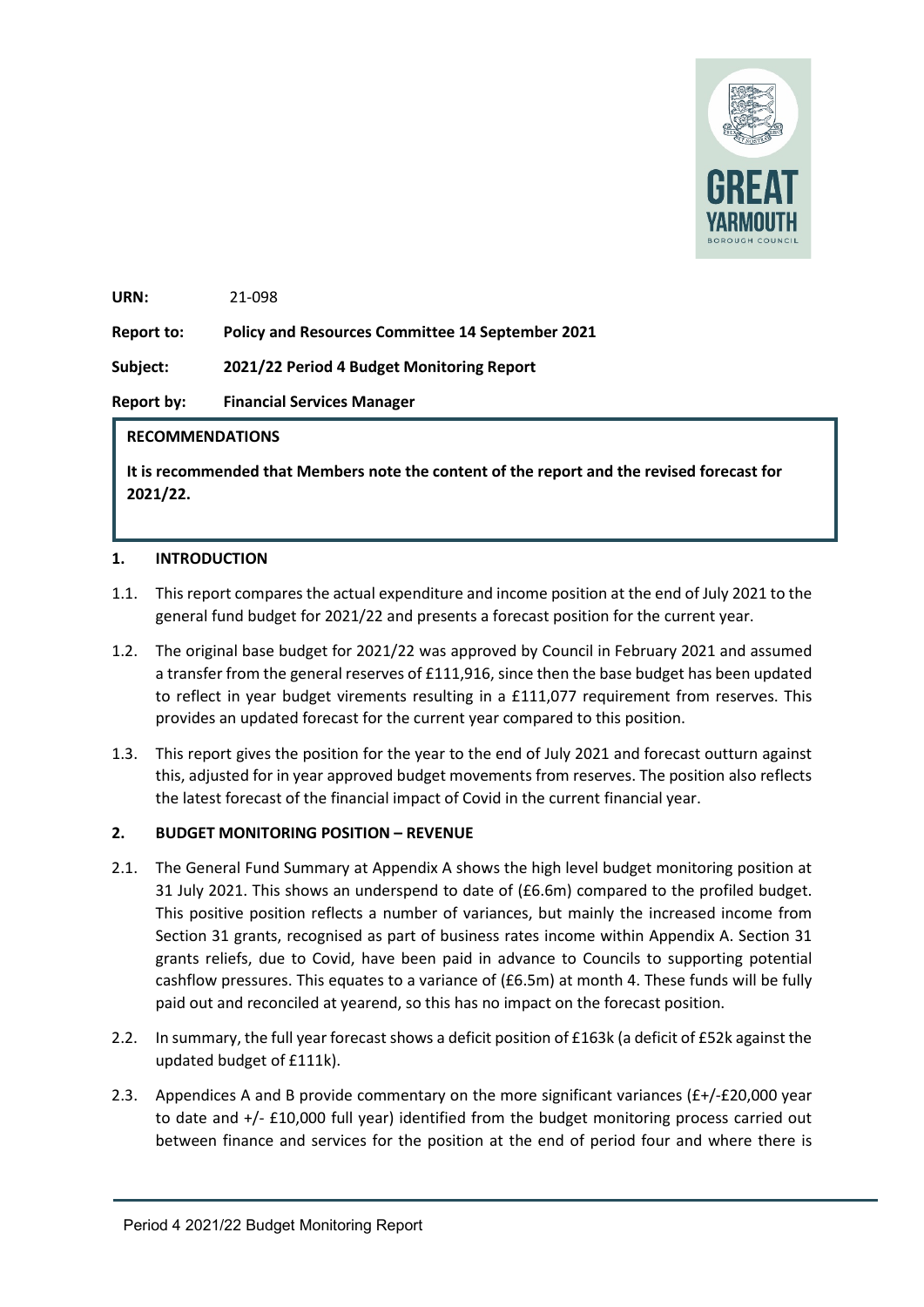anticipated yearend under/overspend. Appendix C provides a summary of the general fund service income and expenditure by type (e.g. employee costs).

- 2.4. The service forecasts included at Appendix A and B include estimates of the impact to the service budgets of Covid. These will include additional spend in response to Covid along with reduced income and rental streams.
- 2.5. The employee turnover report to the end of period 4 is 4.86% (in comparison to period 4 which was reported in 2020/21 of 4.27%). Employee turnover is the total number of leavers as a percentage of the average head count of employees over the period. In financial terms turnover will result in underspends against direct employee related budget, for example pay, NI and pension when posts become vacant up to the point of recruitment. Turnover savings will be also be accrued from restructuring and where there have been significant delays in-between a post becoming vacant and then being filled. Some of the in-year vacancy savings will be offset using agency and interim appointments. Overall, for the period to the end of August there is an underspend of (£282k) of direct employee costs (per Appendix C) the detail of the more significant will have been reported in the detail included at appendix B.
- 2.6. The Council forecast includes £3.4m costs in relation to Covid (as per detail in Appendix B) including £1.9m payments to businesses of additional restriction grants for the year. These payments are fully funded and are part of the forecast Covid income of £2.9m recognised in 2021/22. The £1m of Covid funding carried forward in earmarked reserves at the end of last year is largely forecast to be spent by the yearend.

|                                              | Spend to date in<br>2122(f) | Total Spend (£) |
|----------------------------------------------|-----------------------------|-----------------|
| Local Restrictions Support Grants, excluding | 1,140,342                   | 16,847,023      |
| <b>Restart Grants</b>                        |                             |                 |
| <b>Restart Grants</b>                        | 10,934,746                  | 10,934,746      |
| Additional Restriction Grants *              | 1,367,872                   | 2,876,227       |

2.7. The Council have continued to pay out Covid business grants and as of 31 July 2021 the following amounts had been paid out:

The funding and the costs in relation to the Additional Restriction Grants are reflected in the Council's income and expenditure as they are responsible for the awarding criteria for the grants. They are therefore included in Appendix A and B. Under accounting conventions, the Council acts as an agent of the Government in administering the other grants and so the income and expenditure is not recognised as that of the Councils so is not included.

2.8. The overall financial impact of Covid is being monitored monthly and is used to inform the returns to MHCLG on the impact to the financial position of the Council. Where known, the impact has been included in the budget monitoring position as detailed in the appendices to the report.

# **3. BUDGET MONITORING POSITION – SUMMARY**

3.1. The following table provides a summary of the full year projections for the service areas along with an update use of reserves figure where applicable.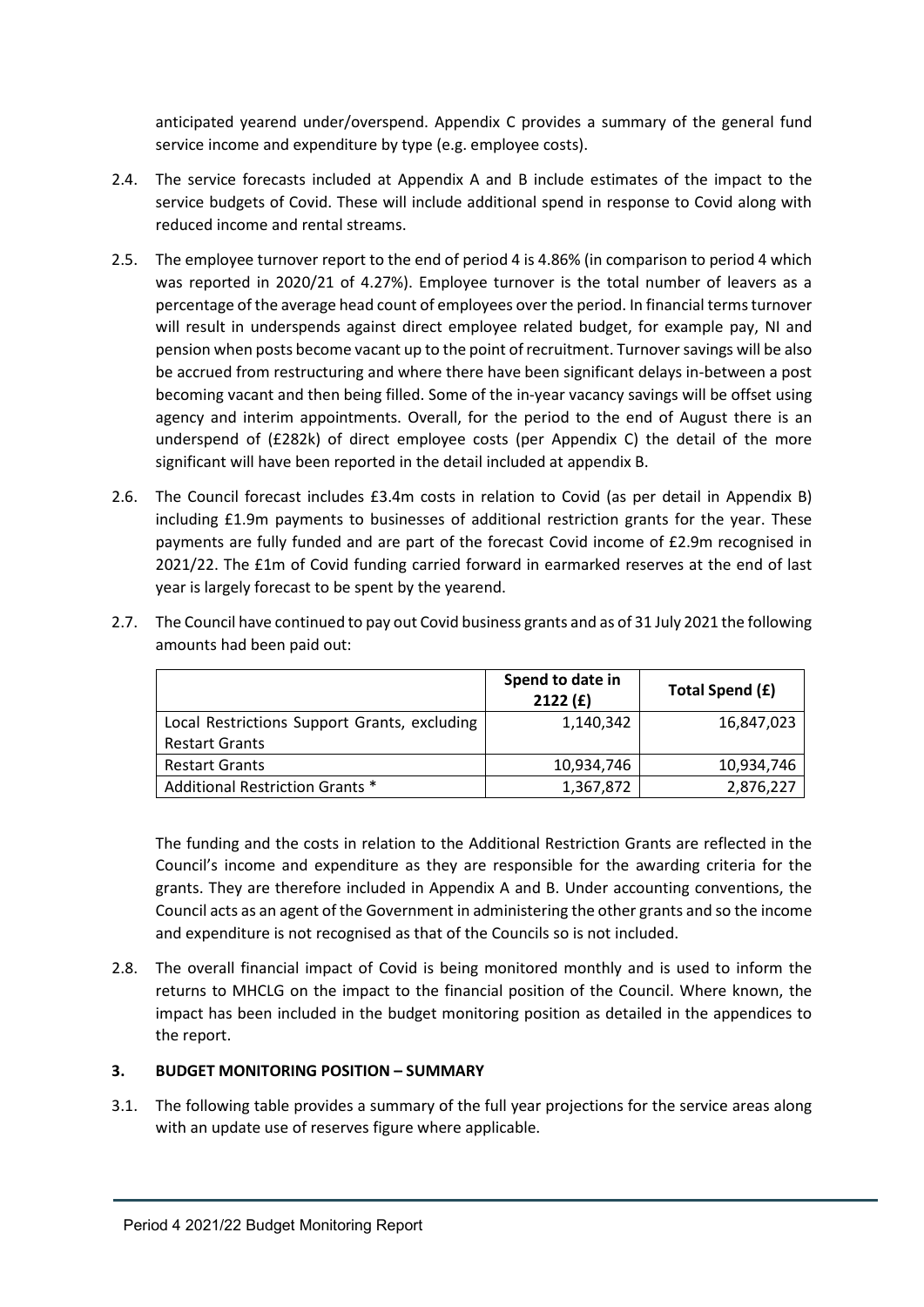| <b>Budget Area</b>             | <b>Full Year</b><br><b>Current Budget</b><br>f'000 | <b>Full Year</b><br><b>Forecast</b><br>f'000 | <b>Total Estimated</b><br><b>Full Year Effect</b><br>f'000 |  |
|--------------------------------|----------------------------------------------------|----------------------------------------------|------------------------------------------------------------|--|
| Service Area                   | 13,653                                             | 13,705                                       | 52                                                         |  |
| Non-Service Areas              | (11, 231)                                          | (11, 231)                                    |                                                            |  |
| Use of Reserves                | (2,311)                                            | (2,311)                                      |                                                            |  |
| <b>Total (Surplus)/Deficit</b> | 111                                                | 163                                          | 52                                                         |  |

- 3.2. There has been much interest in the Banksy's within the borough. Works to protect them have been underway and spend to date has been £6k. It is intended that these and any other future costs will be met from the current budget provision.
- 3.3. The overall position will continue to be monitored in the current financial year and will be reported to Management Team and Members accordingly.

# **4. BUDGET MONITORING POSITION – CAPITAL PROGRAMME**

- 4.1. Actual spend until the end of July 2021 totals £4.5m as summarised under Appendix D. This is in line with expectations as capital spending tends to occur in the final quarters of the financial year.
- 4.2. Appendix D shows a total capital budget of £42.3m as at month 4, £14.9m of which is anticipated to be utilised in future financial years as projects span financial years.
- 4.3. The 2021/22 budget set the General Fund Capital Programme at £2.8m. Approved budgets totalling £38.6m were rolled forward from 2020/21.
- 4.4. Details of the revised 2021/22 budget are provided under Appendix D. The revised programme has been increased to incorporate changes to the following project budgets, which have been approved since the Capital Programme was set in February 2021:
	- Wellesley Recreation Ground budget of £48k approved to cover initial costs of the project.
	- Crematorium Main Roof £60k approved following Business Case to ELT.
	- New Health & Fitness Centre additional £50k approved by Policy & resources Committee in July 2021 to improve access to the facility from the beach side.
	- Disabled facilities Grant budgets adjusted by £201k to align budgets to funding allocation announced after budget setting.
	- Norfolk & Waveney Equity Loan Scheme (£128k) and Equity Loans (£86k) budgets aligned to funding available from capital receipts from repayments of previous loans.
	- Beach Huts additional £130k approved by Policy & Resources Committee in July 2021.
	- Winter Gardens Budget amended to include £215k previously omitted as it was assumed this cost would be revenue in nature.
- 4.5. The current budget reflects only the elements of the Future High Street (£13.8m funding) and Town Deal (£20.1m funding) projects where detailed capital budgets for the individual projects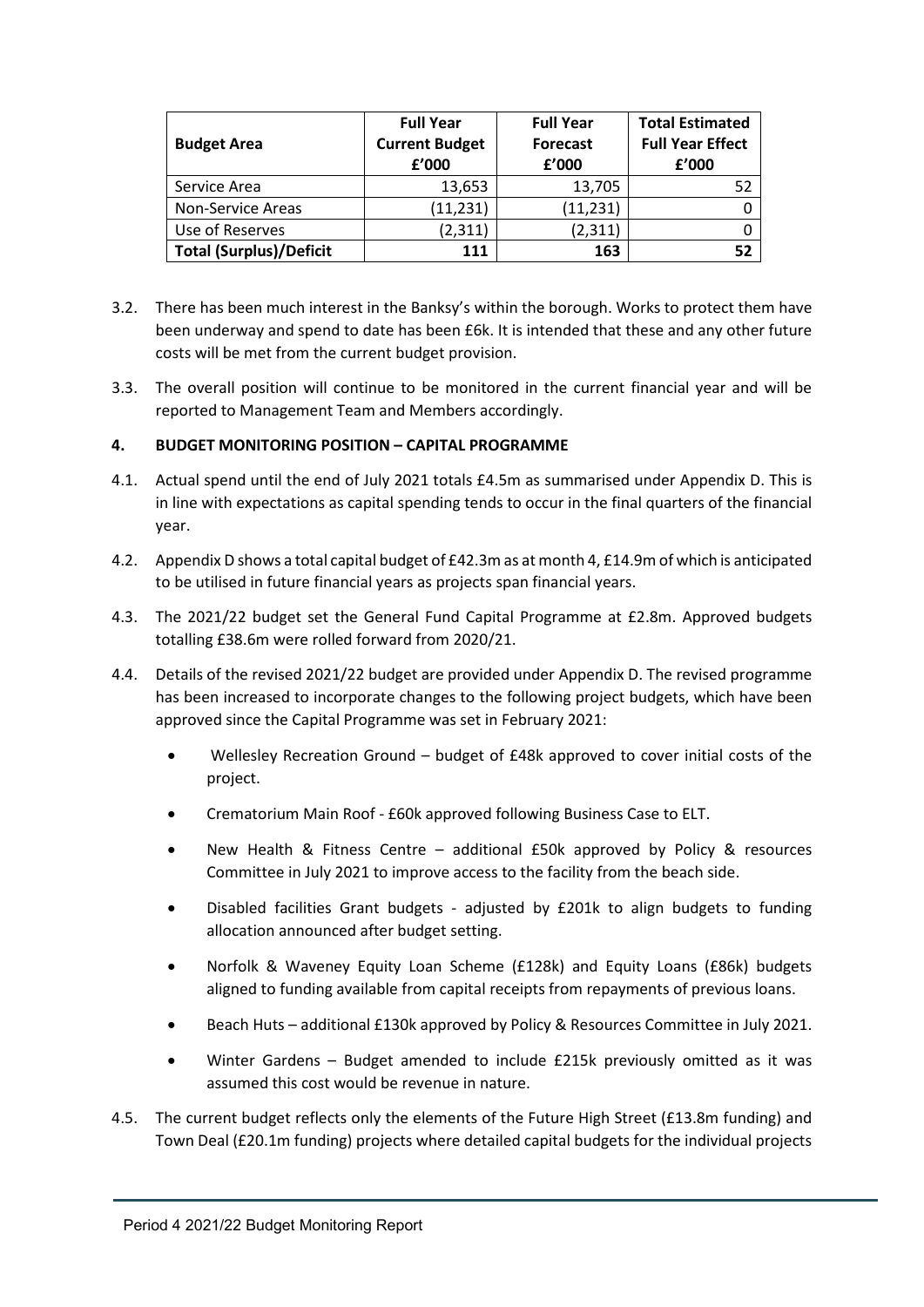have been confirmed and spending has commenced. Future budget monitoring reports will be updated as the projects progress.

# **5. CONCLUSIONS**

- 5.1. The revenue budget is showing a forecast full year overspend of £52k. The overall financial position will continue to be closely monitored and where appropriate, the timing of the use of reserves in the year will be considered as part of the consideration of the overall outturn position reported to members later in the year.
- 5.2. The capital 2021/22 budget stands at £42.3m as at month 4. Spend is anticipated to increase in as the year progresses and currently the forecast spend is £27.4m with £14.9m to be carried forward into future years. The position will continue to be monitored as projects progress.

# **6. FINANCIAL IMPLICATIONS AND RISKS**

- 6.1. The details within Appendices A and B to this report highlight the significant variances including those that are estimated to result in a full year impact.
- 6.2. The overall position for 2021/22 will continue to be monitored during the year and will be reported to Management team and Members accordingly.

Areas of consideration: e.g. does this report raise any of the following issues and if so how have these been considered/mitigated against?

| Area for consideration                          | Comment                                  |
|-------------------------------------------------|------------------------------------------|
| <b>Monitoring Officer Consultation:</b>         | N/A                                      |
| Section 151 Officer Consultation:               | Included within the detail of the report |
| <b>Existing Council Policies:</b>               | N/A                                      |
| Financial Implications (including VAT and tax): | Included within the detail of the report |
| Legal Implications (including human rights):    | N/A                                      |
| <b>Risk Implications:</b>                       | Included within the detail of the report |
| Equality Issues/EQIA assessment:                | N/A                                      |
| Crime & Disorder:                               | N/A                                      |
| Every Child Matters:                            | N/A                                      |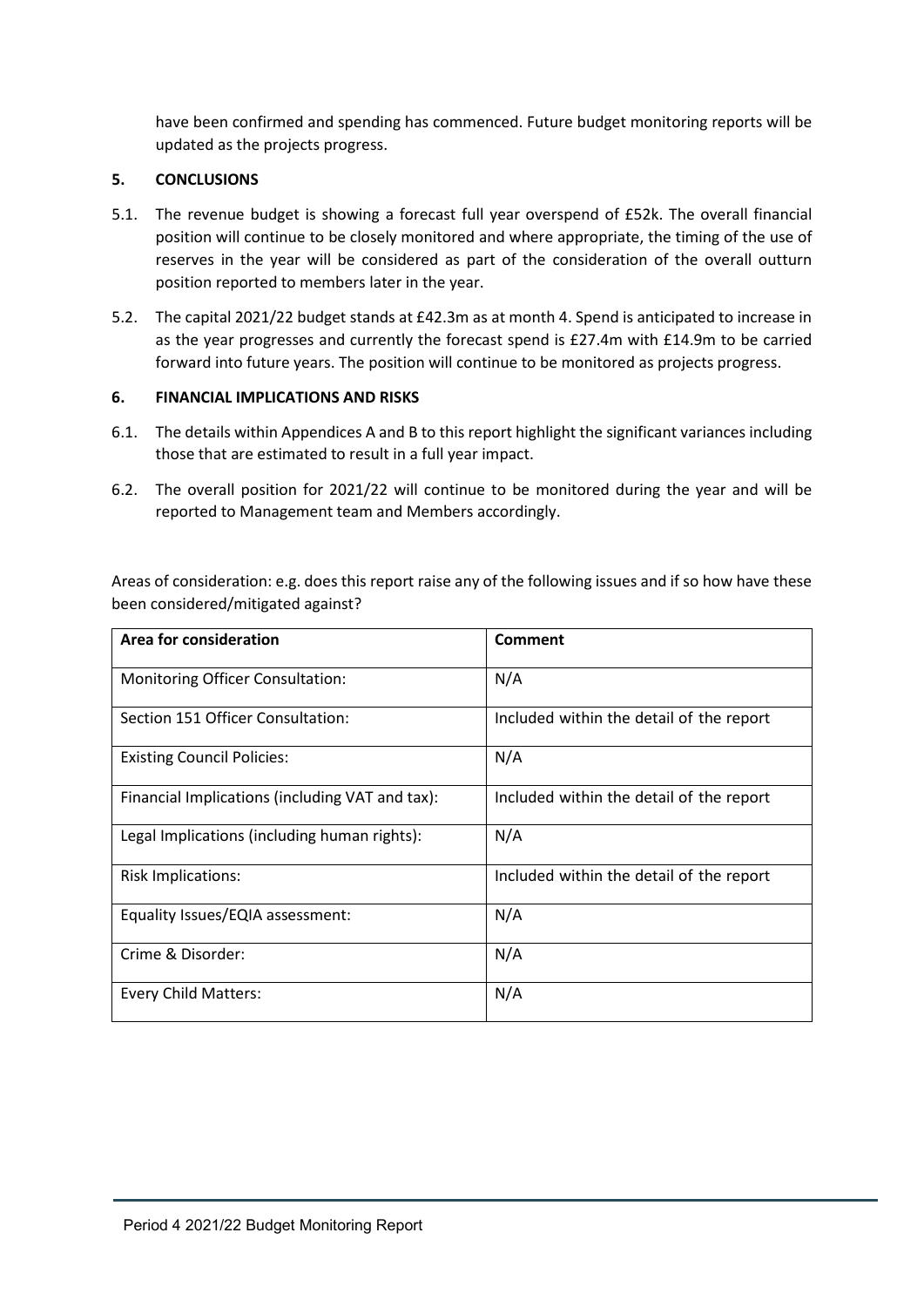## **Appendix A - General Fund Summary Period 4 2021/2022**

|                                                              | Original                  | Current                     | P4 YTD        | P4 YTD      | P4 YTD        | <b>Full Year</b>             | <b>Full Year</b> |                                                                         |
|--------------------------------------------------------------|---------------------------|-----------------------------|---------------|-------------|---------------|------------------------------|------------------|-------------------------------------------------------------------------|
|                                                              | <b>Budget</b>             | <b>Budget</b>               | <b>Budget</b> | actual      | actual        | Forecast                     | <b>Forecast</b>  | <b>Comments</b>                                                         |
|                                                              | 2021/22                   | 2021/22                     | 2021/22       | 2021/22     | variace       | £                            | Variance         |                                                                         |
|                                                              | £                         | £                           | £             | £           | £             |                              | £                |                                                                         |
| <b>Net Cost of Services</b>                                  |                           |                             |               |             |               |                              |                  |                                                                         |
| Executive                                                    | 4,108,536                 | 5,235,799                   | 1,026,846     | 889,612     | (137, 234)    | 5,119,193                    | (116, 606)       |                                                                         |
| Housing                                                      | 1,158,059                 | 1,122,592                   | 400,255       | 467,472     | 67,217        | 943,548                      | (179, 044)       |                                                                         |
| Inward Investment                                            | 1,205,607                 | 1,382,087                   | 569,591       | 370,681     | (198, 910)    | 1,315,103                    | (66, 984)        |                                                                         |
| <b>Planning and Growth</b>                                   | 427,075                   | 412,238                     | 144,759       | 159,884     | 15,125        | 420,238                      | 8,000            | See Appendix B for details of significant variances.                    |
| <b>Customer Services</b>                                     | (545, 453)                | (641, 161)                  | (163, 110)    | (575, 373)  | (412, 263)    | (425, 969)                   | 215,192          |                                                                         |
| <b>Property and Asset Management</b>                         | 167,560                   | 315,549                     | (497, 414)    | (327, 977)  | 169,437       | 571,969                      | 256,420          |                                                                         |
| Communications, Marketing and Events                         | 777,164                   | 757,435                     | 241,467       | 233,000     | (8, 466)      | 746,216                      | (11, 219)        |                                                                         |
| <b>Environmental Services</b>                                | 5,063,126                 | 5,068,039                   | 4,036,431     | 3,978,699   | (57, 732)     | 4,964,497                    | (103, 542)       |                                                                         |
|                                                              | 12,361,674                | 13,652,578                  | 5,758,823     | 5,195,998   | (562,826)     | 13,654,795                   | 2,217            |                                                                         |
| Non Service Expenditure/Income                               |                           |                             |               |             |               |                              |                  |                                                                         |
| Recharge to HRA                                              | (1,914,393)               | (2, 169, 144)               | 0             | 0           | 0             | (2, 169, 144)                | 0                |                                                                         |
| Loan Interest Payable                                        | 1,229,995                 | 1,229,995                   | 169,493       | 162,749     | (6, 744)      | 1,229,995                    | 0                |                                                                         |
| <b>Interest Receivable</b>                                   | (58, 967)                 | (58, 967)                   | (19, 656)     | (11, 297)   | 8,359         | (58, 967)                    | 0                |                                                                         |
| Capital Charges Reversal                                     | (2, 196, 310)             | (2, 196, 310)               | 0             | (0)         | (0)           | (2, 196, 310)                | $\Omega$         |                                                                         |
| Revenue Contribution to Capital                              | $\Omega$                  | 0                           | $\Omega$      | $\mathbf 0$ | $\Omega$      | $\Omega$                     | $\Omega$         |                                                                         |
| Transfers to/(from) Earmarked Reserves                       |                           | $(946,958)$ $(2,310,923)$   | (344, 840)    | (0)         | 344,839       | (2,260,923)                  | 50,000           |                                                                         |
| Transfers to Business Rates Reserve for Impact between years |                           |                             |               |             | 0             |                              |                  |                                                                         |
| <b>Transfers to General Reserve</b>                          | $\mathbf 0$               |                             | 0             | $\mathbf 0$ | 0             |                              |                  |                                                                         |
| Pension Back Funding                                         | 2,126,769                 | 2,126,769                   | 708,924       | 707,356     | (1, 568)      | 2,126,769                    | 0                |                                                                         |
| Parish Precepts & Concurrent Grants                          | 539,586                   | 539,586                     | 269,793       | 272,255     | 2,462         | 539,586                      | $\Omega$         |                                                                         |
| Provision for Loan Repayment (MRP)                           | 1,558,000                 | 1,558,000                   | 0             | 0           | 0             | 1,558,000                    | 0                |                                                                         |
| Accounting Adjustments - soft loans, acc absences            | $\mathbf 0$               | $\Omega$                    | 0             | $\mathbf 0$ | $\mathbf 0$   | $\Omega$                     | $\Omega$         |                                                                         |
| Vacancy Management & Apprenticeship Levy                     | (279, 222)                | 47,751                      | 15,917        | 14,629      | (1, 288)      | 47,751                       | 0                |                                                                         |
|                                                              | 58,500                    | (1, 233, 243)               | 799,632       | 1,145,692   | 346,060       | (1, 183, 243)                | 50,000           |                                                                         |
| Income                                                       |                           |                             |               |             |               |                              |                  |                                                                         |
| <b>Council Tax - Parishes</b>                                | (519, 506)                | (519, 506)                  | 0             | (519, 506)  | (519, 506)    | (519, 506)                   | 0                |                                                                         |
| Council tax - Borough                                        | (4,865,925)               | (4,865,925)                 | 0             | 519,506     | 519,506       | (4,865,925)                  | U                |                                                                         |
| <b>Business Rates</b>                                        |                           | $(4,507,153)$ $(4,507,153)$ | (183, 372)    | (6,478,033) | (6,294,661)   | (4,507,153)                  |                  | 0 The high variance at month 4 refelects that the Government to aid     |
|                                                              |                           |                             |               |             |               |                              |                  | with cashflows for COVID retail relief paid in advance. This additional |
|                                                              |                           |                             |               |             |               |                              |                  | income will be offset by a reduction in business rates retained when    |
|                                                              |                           |                             |               |             |               |                              |                  | this is calculated at the end of March 2022.                            |
| <b>Revenue Support Grant</b>                                 | (2,073,588)               | (2,073,588)                 | 0             | 0           | $\mathbf 0$   | (2,073,588)                  | $\Omega$         |                                                                         |
| <b>New Homes Bonus</b>                                       | (38, 766)                 | (38, 766)                   | (19, 383)     | (9,692)     | 9,691         | (38, 766)                    | $\Omega$         |                                                                         |
| <b>Other Grants</b>                                          | (303, 320)                | (303, 320)                  | (101, 107)    | (54, 534)   | 46,573        | (303, 320)                   | 0                |                                                                         |
|                                                              | (12,308,258) (12,308,258) |                             | (303, 862)    | (6,542,259) |               | $(6,238,397)$ $(12,308,258)$ | $\Omega$         |                                                                         |
| (Surplus)/Deficit                                            | 111,916                   | 111,077                     | 6,254,593     | (200, 570)  | (6, 455, 163) | 163,294                      | 52,217           |                                                                         |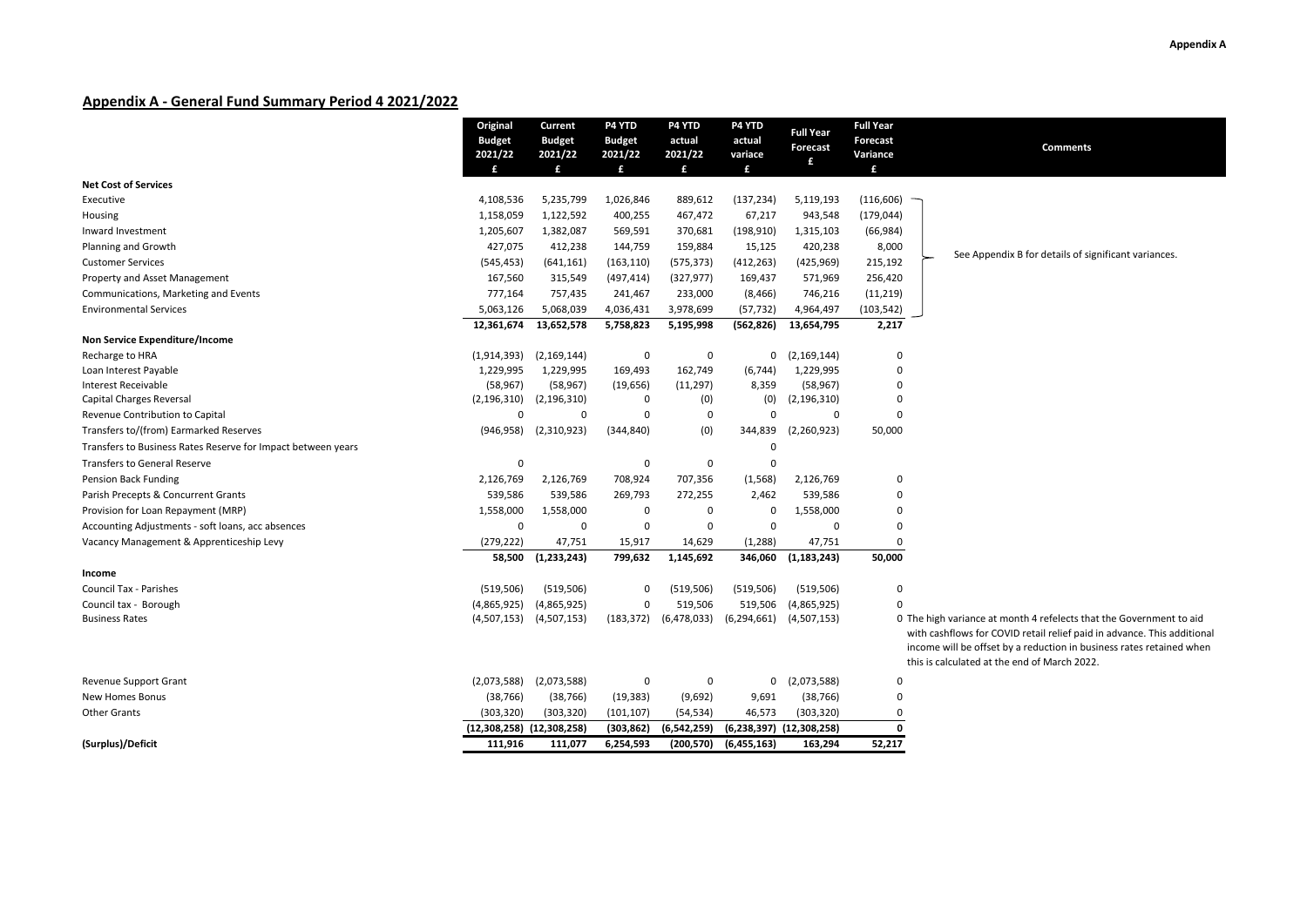**Note 1 Significant variances requiring commentary: Note 2 Support Services Recharges: Note 3 IAS19 Accounting Adjustment:**

Significant variances of +/- £20,000 year-to-date or +/- £10,000 full year forecast variances only require commentary. This is based on the total variance for the service line level Support Services Recharge variances are driven by the variances in direct costs and income identified under those services recharged across the Council at year end and IAS19 requires services to recognise pension costs for employees as provided by the Council's Actuary. These IAS19 addition pension charges do not impact on the yearend position as they are reversed under Appendix A as part of the Pension Back Funding line at year end

## **Executive**

| <b>Executive Team</b>                  | 2021/22<br>£ | <b>Original Budget Current Budget</b><br>2021/22<br>£ | P4 YTD Budget<br>2021/22 | <b>P4 YTD actual</b><br>2021/22 | P4 YTD actual<br>variance £ | <b>Full Year Forecast</b> | <b>Full Year</b><br>Forecast<br>Variance |
|----------------------------------------|--------------|-------------------------------------------------------|--------------------------|---------------------------------|-----------------------------|---------------------------|------------------------------------------|
| <b>Gross Direct Expenditure:</b>       |              |                                                       |                          |                                 |                             |                           |                                          |
| Pay                                    | 669.143      | 661.124                                               | 220.376                  | 209,711                         | (10, 665)                   | 647.124                   | (14,000)                                 |
| Non-pay                                | 19,298       | 19,298                                                | 6,432                    | 4,878                           | (1, 555)                    | 12,048                    | (7,250)                                  |
| <b>Gross Direct Income</b>             |              |                                                       |                          |                                 |                             |                           | 0                                        |
| Net Direct Expenditure/(Income) Total: | 688,441      | 680,422                                               | 226,808                  | 214,589                         | (12, 219)                   | 659,172                   | (21, 250)                                |
| <b>Support Services Recharges</b>      | (688, 420)   | (688, 420)                                            |                          |                                 |                             | (688, 420)                | 0                                        |
| <b>Capital Charges</b>                 | O            |                                                       |                          |                                 |                             |                           | 0                                        |
| Total:                                 | 21           | (7,998)                                               | 226.808                  | 214.589                         | (12, 219)                   | (29, 248)                 | (21, 250)                                |

Vacant position at beginning of year that is now filled.

| Legal                                  | 2021/22    | 2021/22    | Original Budget Current Budget P4 YTD Budget<br>2021/22<br>£ | P4 YTD actual<br>2021/22 | P4 YTD actual<br>variance £ | <b>Full Year Forecast</b> | <b>Full Year</b><br><b>Forecast</b><br>Variance<br>£ |                           |
|----------------------------------------|------------|------------|--------------------------------------------------------------|--------------------------|-----------------------------|---------------------------|------------------------------------------------------|---------------------------|
| Gross Direct Expenditure:              |            |            |                                                              |                          |                             |                           |                                                      |                           |
| Pay                                    |            | $\Omega$   |                                                              |                          |                             |                           |                                                      |                           |
| Non-pay                                | 470.805    | 470,805    | 156,935                                                      | 156,935                  |                             | 470,805                   |                                                      |                           |
| <b>Gross Direct Income</b>             | (35,000)   | (35,000)   | (8, 333)                                                     | (10,098)                 | (1,765)                     | (30,000)                  | 5,000                                                |                           |
| Net Direct Expenditure/(Income) Total: | 435,805    | 435,805    | 148,602                                                      | 146,836                  | (1,765)                     | 440,805                   | 5,000                                                | No significant variances. |
| <b>Support Services Recharges</b>      | (435, 810) | (435, 810) |                                                              |                          |                             | (435, 810)                | 0                                                    |                           |
| Capital Charges                        |            | $\Omega$   |                                                              |                          |                             |                           |                                                      |                           |
| Total:                                 | (5)        | (5)        | 148,602                                                      | 146,836                  | (1,765)                     | 4,995                     | 5,000                                                |                           |

| Equinox                                | 2021/22<br>£ | <b>Original Budget Current Budget</b><br>2021/22<br>£ | P4 YTD Budget<br>2021/22<br>£ | P4 YTD actual<br>2021/22<br>£ | P4 YTD actual<br>variance £ | <b>Full Year Forecast</b><br>£ | <b>Full Year</b><br><b>Forecast</b><br>Variance<br>£ |
|----------------------------------------|--------------|-------------------------------------------------------|-------------------------------|-------------------------------|-----------------------------|--------------------------------|------------------------------------------------------|
| Gross Direct Expenditure:              |              |                                                       |                               |                               |                             |                                |                                                      |
| Pay                                    | $\Omega$     | 0                                                     | 0                             | 0                             | 0                           | 0                              | 0                                                    |
| Non-pay                                | 92,620       | 92,620                                                | 30,873                        | 45,580                        | 14,706                      | 183,200                        | 90,580                                               |
| <b>Gross Direct Income</b>             | (92, 620)    | (92, 620)                                             | (30, 873)                     | (57, 029)                     | (26, 156)                   | (228, 520)                     | (135,900)                                            |
| Net Direct Expenditure/(Income) Total: | C            | $\Omega$                                              | 0                             | (11, 450)                     | (11, 450)                   | (45, 320)                      | (45, 320)                                            |
| <b>Support Services Recharges</b>      | C            | O                                                     | 0                             | <sup>0</sup>                  | $\Omega$                    | 0                              | 0                                                    |
| <b>Capital Charges</b>                 |              |                                                       | 0                             | n                             |                             | ŋ                              | 0                                                    |
| Total:                                 | $\Omega$     | 0                                                     | 0                             | (11, 450)                     | (11, 450)                   | (45, 320)                      | (45, 320)                                            |

Budgets forecast revised to reflect expenditure in year relating to the company. All Expenditure, except for Equinox Officer post fully recovered from Equinox Entreprises Ltd.

Budget Forecast revised to reflect all income received in year. Income offsets expenditure recharged and SLA agreement with Equinox Entreprises Ltd.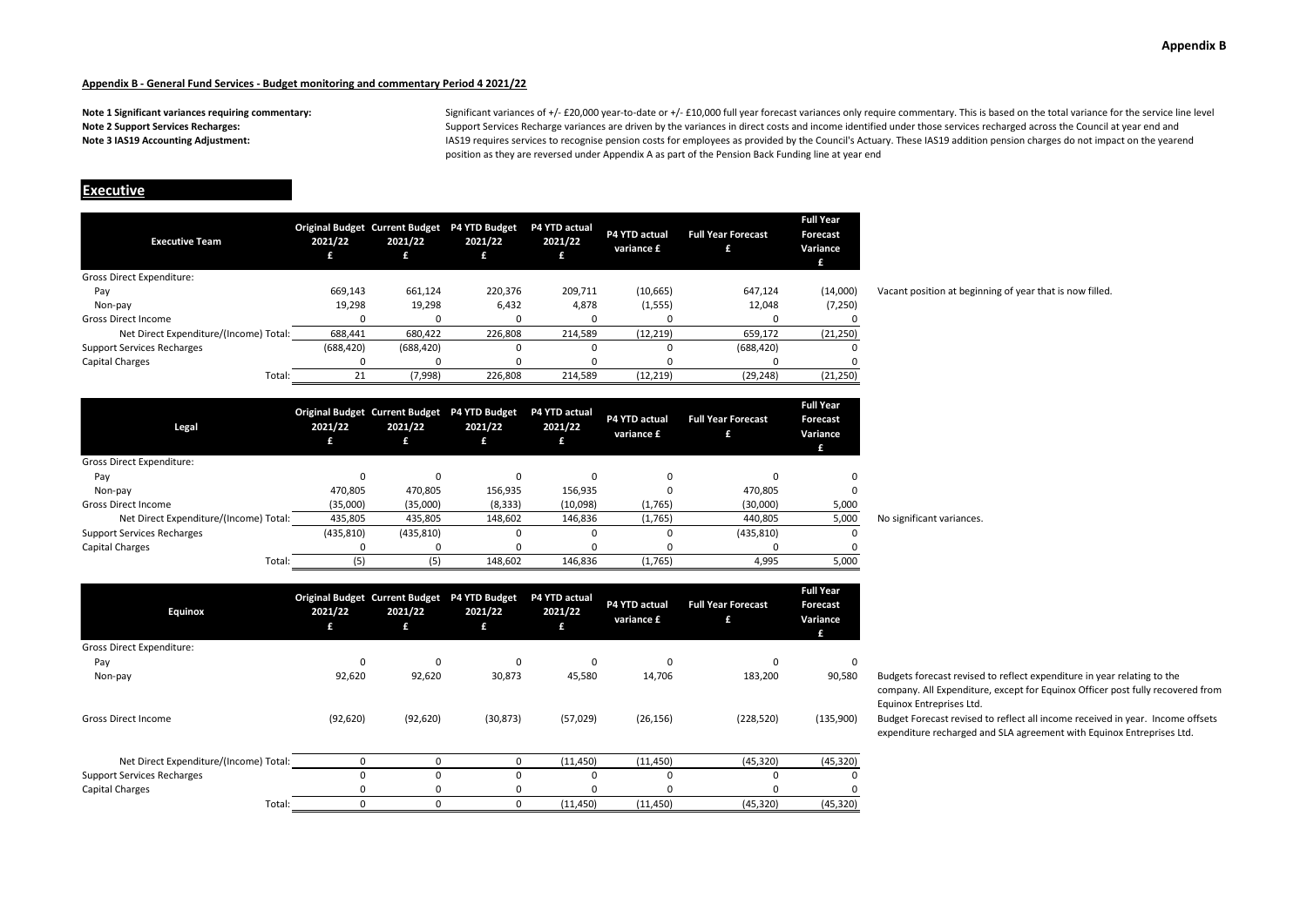| <b>Corporate Costs</b>                 | 2021/22    | <b>Original Budget Current Budget</b><br>2021/22 | <b>P4 YTD Budget</b><br>2021/22<br>£ | <b>P4 YTD actual</b><br>2021/22 | P4 YTD actual<br>variance £ | <b>Full Year Forecast</b> | <b>Full Year</b><br><b>Forecast</b><br>Variance<br>£ |                           |
|----------------------------------------|------------|--------------------------------------------------|--------------------------------------|---------------------------------|-----------------------------|---------------------------|------------------------------------------------------|---------------------------|
| Gross Direct Expenditure:              |            |                                                  |                                      |                                 |                             |                           |                                                      |                           |
| Pay                                    |            |                                                  |                                      |                                 |                             |                           |                                                      |                           |
| Non-pay                                | 181,801    | 181,801                                          | 60,601                               | 63,217                          | 2,617                       | 177,301                   | (4,500)                                              |                           |
| <b>Gross Direct Income</b>             |            |                                                  |                                      |                                 |                             |                           |                                                      |                           |
| Net Direct Expenditure/(Income) Total: | 181,801    | 181,801                                          | 60,601                               | 63,217                          | 2,617                       | 177,301                   | (4,500)                                              | No significant variances. |
| <b>Support Services Recharges</b>      | (181, 810) | (181, 810)                                       |                                      |                                 |                             | (181, 810)                |                                                      |                           |
| Capital Charges                        |            |                                                  |                                      |                                 |                             |                           |                                                      |                           |
| Total:                                 | (9)        |                                                  | 60,601                               | 63,217                          | 2,617                       | (4,509)                   | (4,500)                                              |                           |

| COVID-19 costs                         | 2021/22<br>£ | <b>Original Budget Current Budget</b><br>2021/22<br>£ | P4 YTD Budget<br>2021/22<br>£ | P4 YTD actual<br>2021/22<br>£ | P4 YTD actual<br>variance £ | <b>Full Year Forecast</b><br>£ | <b>Full Year</b><br><b>Forecast</b><br>Variance |
|----------------------------------------|--------------|-------------------------------------------------------|-------------------------------|-------------------------------|-----------------------------|--------------------------------|-------------------------------------------------|
| <b>Gross Direct Expenditure:</b>       |              |                                                       |                               |                               |                             |                                |                                                 |
| Pay                                    | 0            | 941,216                                               | 279,765                       | 268,734                       | (11,031)                    | 941,216                        | 0                                               |
| Non-pay                                | 50,000       | 2,206,579                                             | 1,444,567                     | 1,547,828                     | 103,261                     | 2,490,794                      | 284,215                                         |
| <b>Gross Direct Income</b>             | (745, 722)   | (2,655,126)                                           | (2, 106, 494)                 | (2, 187, 634)                 | (81, 140)                   | (2,883,683)                    | (228, 557)                                      |
| Net Direct Expenditure/(Income) Total: | (695, 722)   | 492,669                                               | (382, 162)                    | (371, 072)                    | 11,090                      | 548,327                        | 55,658                                          |
| <b>Support Services Recharges</b>      |              | 0                                                     | 0                             | 0                             | $\Omega$                    | $\Omega$                       | 0                                               |
| Capital Charges                        |              | <sup>0</sup>                                          |                               |                               | n                           |                                | 0                                               |
| Total:                                 | (695, 722)   | 492,669                                               | (382, 162)                    | (371,072)                     | 11,090                      | 548,327                        | 55,658                                          |

| <b>Finance</b>                         | 2021/22<br>£ | <b>Original Budget Current Budget</b><br>2021/22<br>£ | <b>P4 YTD Budget</b><br>2021/22<br>£. | P4 YTD actual<br>2021/22<br>£ | P4 YTD actual<br>variance £ | <b>Full Year Forecast</b><br>£ | <b>Full Year</b><br><b>Forecast</b><br>Variance |
|----------------------------------------|--------------|-------------------------------------------------------|---------------------------------------|-------------------------------|-----------------------------|--------------------------------|-------------------------------------------------|
| <b>Gross Direct Expenditure:</b>       |              |                                                       |                                       |                               |                             |                                |                                                 |
| Pay                                    | 652.895      | 631.700                                               | 210,568                               | 192,292                       | (18, 276)                   | 625,300                        | (6,400)                                         |
| Non-pay                                | 370.816      | 370.816                                               | 123,607                               | 121.488                       | (2, 119)                    | 381,316                        | 10,500                                          |
| <b>Gross Direct Income</b>             | (5,000)      | (5,000)                                               | (1,667)                               | 0                             | 1,667                       | (5,000)                        | 0                                               |
| Net Direct Expenditure/(Income) Total: | 1,018,711    | 997,516                                               | 332,508                               | 313.780                       | (18, 728)                   | 1,001,616                      | 4,100                                           |
| <b>Support Services Recharges</b>      | (1,018,710)  | (1,018,710)                                           | $\Omega$                              | 0                             | $\Omega$                    | (1,018,710)                    | 0                                               |
| <b>Capital Charges</b>                 | $\Omega$     | $\Omega$                                              | 0                                     | 0                             | <sup>0</sup>                |                                | 0                                               |
| Total:                                 |              | (21, 194)                                             | 332,508                               | 313.780                       | (18, 728)                   | (17,094)                       | 4,100                                           |

Original budget did not include the continutation of the Additional Restriction

Grants in 2122 which are forecasted to be £1.9m by the yearend. This is matched by income below. The costs also recognises spend against funds held in earmarked reserves.

As noted above the income includes £1.9m Additional Restriction Grant funding which was not included within the original budget. The Income budget of £746k originally was based on Tranche 5 funding only.

£6k under accrual for prior year so cost recognised in 2122. Also general increase in banking/ cash processing charges from prior year.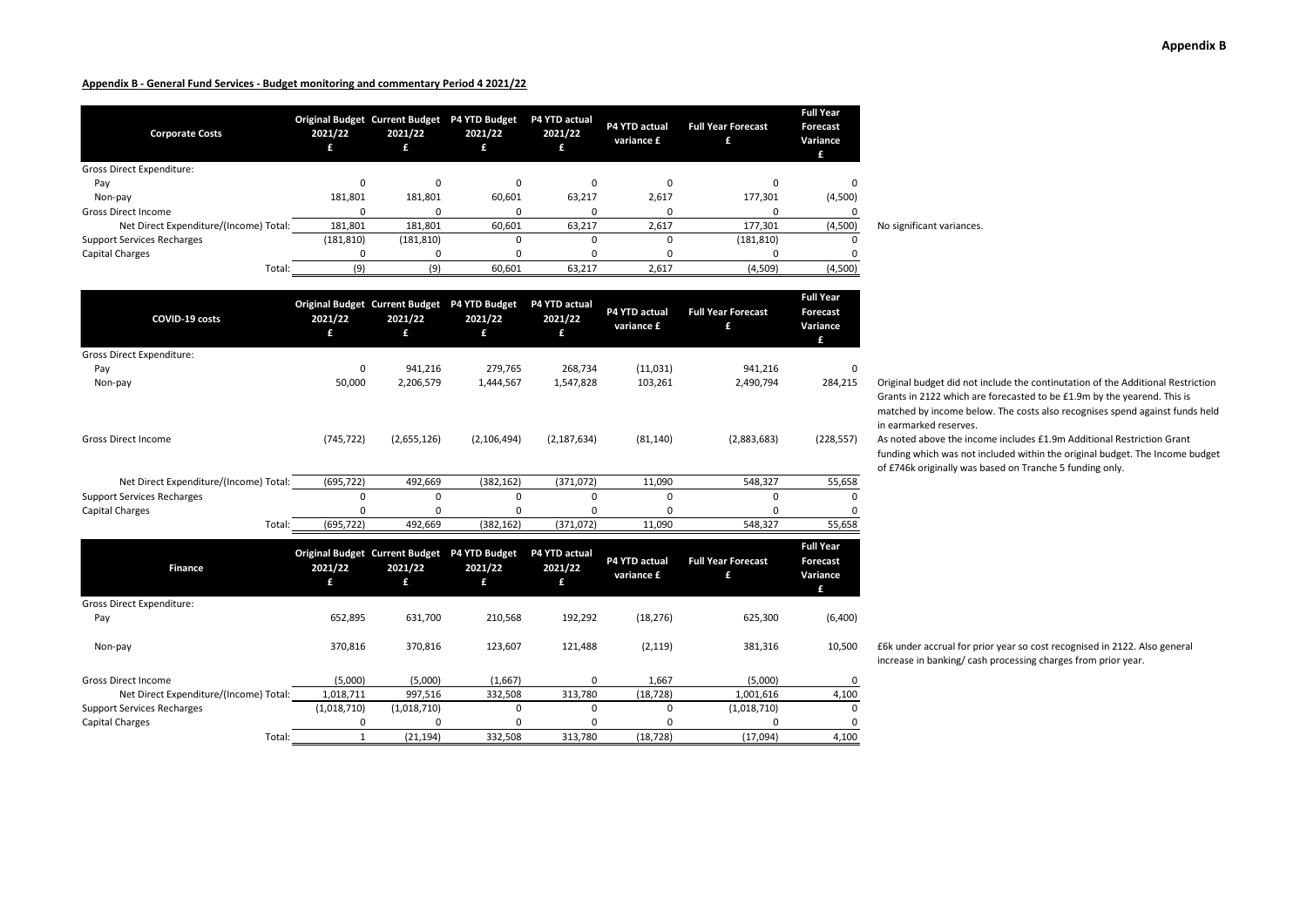# **Appendix B**

#### **Appendix B - General Fund Services - Budget monitoring and commentary Period 4 2021/22**

| North Quay/Conge Project               | 2021/22<br>£ | 2021/22<br>£  | Original Budget Current Budget P4 YTD Budget<br>2021/22<br>£ | P4 YTD actual<br>2021/22<br>£ | P4 YTD actual<br>variance £ | <b>Full Year Forecast</b><br>£ | Full Year<br>Forecast<br>Variance<br>£ |                                                                                                          |
|----------------------------------------|--------------|---------------|--------------------------------------------------------------|-------------------------------|-----------------------------|--------------------------------|----------------------------------------|----------------------------------------------------------------------------------------------------------|
| <b>Gross Direct Expenditure:</b>       |              |               |                                                              |                               |                             |                                |                                        |                                                                                                          |
| Pay                                    | $\Omega$     | 0             | 0                                                            | 0                             | 0                           | 0                              | 0                                      |                                                                                                          |
| Non-pay                                |              | 0             | 0                                                            | 18,695                        | 18,695                      | 18,700                         | 18,700                                 | No budget established as part of t                                                                       |
| <b>Gross Direct Income</b>             | 0            | $\mathbf 0$   | 0                                                            | (46, 846)                     | (46, 846)                   | (47,000)                       | (47,000)                               | covered by the Business Rates Po<br>reflects income received for the c<br>owed that was not accrued for. |
| Net Direct Expenditure/(Income) Total: | $\Omega$     | $\mathbf 0$   | 0                                                            | (28, 151)                     | (28, 151)                   | (28, 300)                      | (28, 300)                              |                                                                                                          |
| <b>Support Services Recharges</b>      | $\Omega$     | $\mathbf 0$   | $\mathbf 0$                                                  | 0                             | 0                           | 0                              |                                        |                                                                                                          |
| Capital Charges                        | $\Omega$     | 0             | 0                                                            | $\Omega$                      | 0                           | 0                              |                                        |                                                                                                          |
| Total:                                 | $\mathbf 0$  | $\mathbf 0$   | $\mathbf 0$                                                  | (28, 151)                     | (28, 151)                   | (28, 300)                      | (28, 300)                              |                                                                                                          |
|                                        |              |               |                                                              |                               |                             |                                | <b>Full Year</b>                       |                                                                                                          |
| <b>ICT</b>                             | 2021/22<br>£ | 2021/22<br>£  | Original Budget Current Budget P4 YTD Budget<br>2021/22<br>£ | P4 YTD actual<br>2021/22<br>£ | P4 YTD actual<br>variance £ | <b>Full Year Forecast</b><br>£ | Forecast<br>Variance<br>£              |                                                                                                          |
| Gross Direct Expenditure:              |              |               |                                                              |                               |                             |                                |                                        |                                                                                                          |
| Pay                                    | 417,018      | 405,926       | 137,310                                                      | 115,365                       | (21, 945)                   | 339,926                        | (66,000)                               | Vacancies within the department.                                                                         |
| Non-pay                                | 778,791      | 778,791       | 102,158                                                      | 138,522                       | 36,364                      | 838,697                        | 59,906                                 | Microsoft licenses have significan<br>by a saving on telephony and shar                                  |
| <b>Gross Direct Income</b>             | 0            | $\mathbf 0$   | 0                                                            | $\mathbf 0$                   | 0                           | 0                              | 0                                      |                                                                                                          |
| Net Direct Expenditure/(Income) Total: | 1,195,809    | 1,184,717     | 239,468                                                      | 253,887                       | 14,420                      | 1,178,623                      | (6,094)                                |                                                                                                          |
| <b>Support Services Recharges</b>      | (1,238,710)  | (1, 238, 710) | $\Omega$                                                     | $\Omega$                      | $\Omega$                    | (1,238,710)                    | $\Omega$                               |                                                                                                          |
| <b>Capital Charges</b>                 | 42,896       | 42,896        | 0                                                            | $\Omega$                      | 0                           | 42,896                         | O                                      |                                                                                                          |
| Total:                                 | (5)          | (11,097)      | 239,468                                                      | 253,887                       | 14,420                      | (17, 191)                      | (6,094)                                |                                                                                                          |
| <b>Member Services</b>                 | 2021/22      | 2021/22       | Original Budget Current Budget P4 YTD Budget<br>2021/22      | P4 YTD actual<br>2021/22      | P4 YTD actual               | <b>Full Year Forecast</b>      | <b>Full Year</b><br><b>Forecast</b>    |                                                                                                          |
|                                        | £            | £             | £                                                            | £                             | variance £                  | £                              | Variance<br>£                          |                                                                                                          |
| Gross Direct Expenditure:              |              |               |                                                              |                               |                             |                                |                                        |                                                                                                          |
| Pay                                    | 185,480      | 180,803       | 60,267                                                       | 57,184                        | (3,083)                     | 178,303                        | (2,500)                                |                                                                                                          |
| Non-pay                                | 329,397      | 329,397       | 108,338                                                      | 91,431                        | (16,907)                    | 322,997                        | (6,400)                                |                                                                                                          |
| <b>Gross Direct Income</b>             | $\Omega$     | $\Omega$      | 0                                                            | 0                             | 0                           | 0                              | $\Omega$                               |                                                                                                          |
| Net Direct Expenditure/(Income) Total: | 514,877      | 510,200       | 168,605                                                      | 148,615                       | (19,990)                    | 501,300                        | (8,900)                                | No significant variances.                                                                                |

Support Services Recharges (514,880) (514,880) (514,880) (514,880) (514,880) (514,880) (514,880) (514,880) (514,880) (514,880) (514,880) (514,880) (514,880) (514,880) (514,880) (514,880) (514,880) (514,880) (514,880) (514, Capital Charges 0 0 0 0 0 0 0

Total: (3) (4,680) 168,605 148,615 (19,990) (13,580) (8,900)

established as part of the budget setting as fully funded. Spend is is the Business Rates Pool from Norfolk County Council. The income ome received for the current year and £17k owed for the prior year was not accrued for.

icenses have significantly increased in cost, but this should be offset on telephony and shared service charges.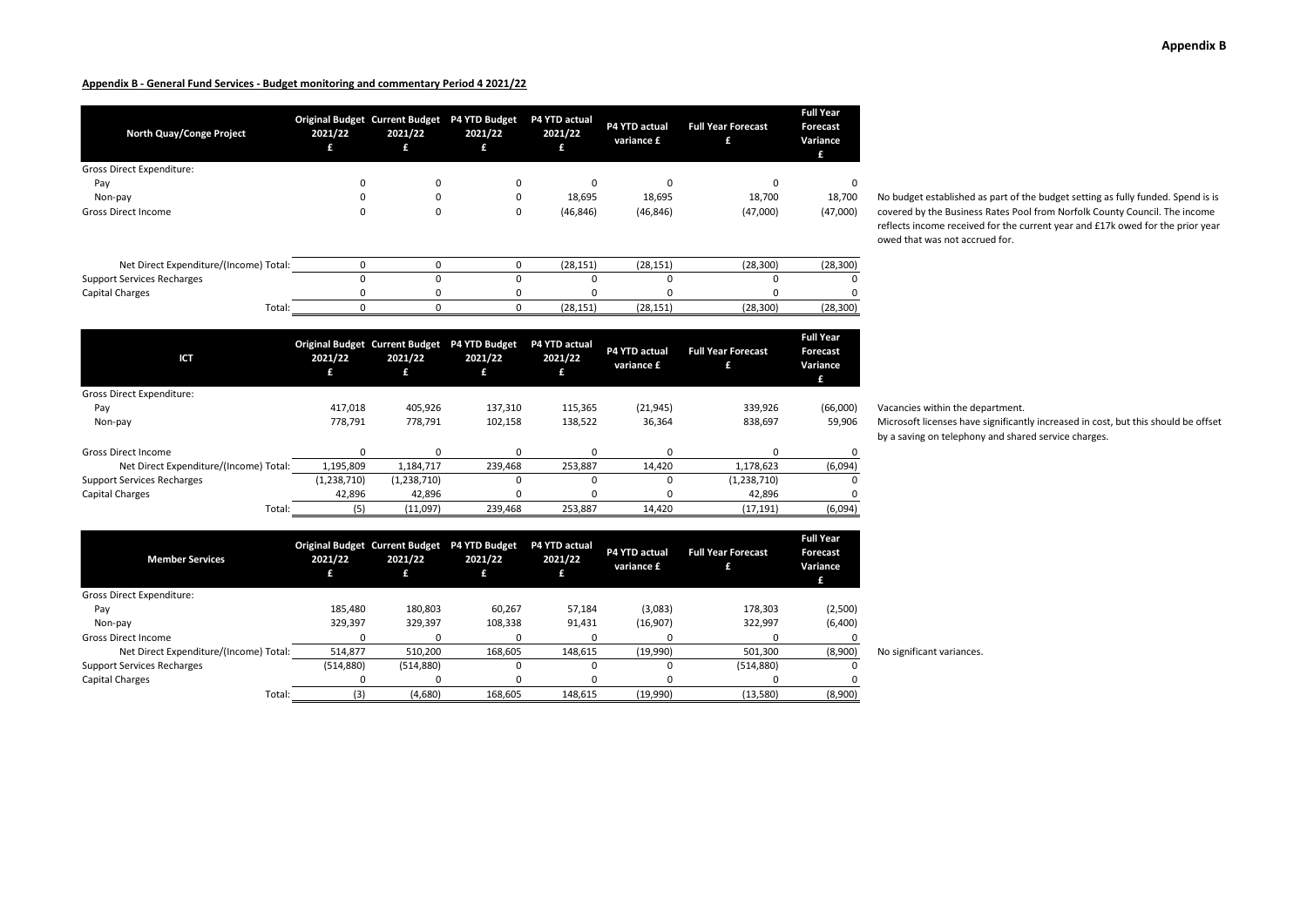**2021/22**

**Human Resources**

| <b>Corporate Strategy</b>              | 2021/22<br>£ | Original Budget Current Budget P4 YTD Budget<br>2021/22<br>£ | 2021/22<br>79, | P4 YTD actual<br>2021/22<br>£ | P4 YTD actual<br>variance £ | <b>Full Year Forecast</b><br>£ | <b>Full Year</b><br>Forecast<br>Variance<br>£ |
|----------------------------------------|--------------|--------------------------------------------------------------|----------------|-------------------------------|-----------------------------|--------------------------------|-----------------------------------------------|
| Gross Direct Expenditure:              |              |                                                              |                |                               |                             |                                |                                               |
| Pay                                    | 89,656       | 87,003                                                       | 29,001         | 15,507                        | (13, 494)                   | 75,003                         | (12,000)                                      |
| Non-pay                                | 4,420        | 4,420                                                        | 1,474          | 1,135                         | (339)                       | 4,420                          | 0                                             |
| <b>Gross Direct Income</b>             |              | 0                                                            |                |                               | 0                           |                                |                                               |
| Net Direct Expenditure/(Income) Total: | 94,076       | 91,423                                                       | 30.475         | 16,642                        | (13, 833)                   | 79,423                         | (12,000)                                      |
| <b>Support Services Recharges</b>      | (94.070)     | (94,070)                                                     |                |                               | $\Omega$                    | (94,070)                       | $\Omega$                                      |
| Capital Charges                        |              | $\Omega$                                                     |                |                               | 0                           |                                |                                               |
| Total:                                 |              | (2,647)                                                      | 30,475         | 16.642                        | (13, 833)                   | (14, 647)                      | (12,000)                                      |

| <b>Elections</b>                       | 2021/22    | <b>Original Budget Current Budget</b><br>2021/22<br>£ | <b>P4 YTD Budget</b><br>2021/22 | P4 YTD actual<br>2021/22<br>£ | P4 YTD actual<br>variance £ | <b>Full Year Forecast</b><br>£ | <b>Full Year</b><br>Forecast<br>Variance |
|----------------------------------------|------------|-------------------------------------------------------|---------------------------------|-------------------------------|-----------------------------|--------------------------------|------------------------------------------|
| <b>Gross Direct Expenditure:</b>       |            |                                                       |                                 |                               |                             |                                |                                          |
| Pay                                    | 163.467    | 160,139                                               | 53,381                          | 91,251                        | 37,870                      | 160,139                        | 0                                        |
| Non-pay                                | 122,653    | 122,653                                               | 40.884                          | 91.766                        | 50,882                      | 135,653                        | 13,000                                   |
| Gross Direct Income                    | (114, 700) | (114,700)                                             | (38, 233)                       | (191, 872)                    | (153, 639)                  | (192, 200)                     | (77, 500)                                |
| Net Direct Expenditure/(Income) Total: | 171.420    | 168.092                                               | 56,032                          | (8, 855)                      | (64, 887)                   | 103.592                        | (64, 500)                                |
| <b>Support Services Recharges</b>      | 30.960     | 30.960                                                | 0                               | 0                             | $\Omega$                    | 30.960                         | 0                                        |
| Capital Charges                        | $\Omega$   | $\Omega$                                              | $\Omega$                        |                               | $\Omega$                    |                                | 0                                        |
| Total:                                 | 202.380    | 199.052                                               | 56,032                          | (8, 855)                      | (64, 887)                   | 134.552                        | (64,500)                                 |

**Original Budget Current Budget P4 YTD Budget P4 YTD actual** 

**2021/22**

| Spend occurred in first quarter of the year will be recovered from Cabinet |
|----------------------------------------------------------------------------|
| Office once the claim is finalised.                                        |

| Human Resources                               | 2021/22    | ZUZ 1/22   | 2021/22   | 2021/22 | variance £ |            | Variance<br>£ |                           |
|-----------------------------------------------|------------|------------|-----------|---------|------------|------------|---------------|---------------------------|
| <b>Gross Direct Expenditure:</b>              |            |            |           |         |            |            |               |                           |
| Pay                                           | 411,525    | 401,362    | 133,620   | 136,823 | 3,203      | 405,862    | 4,500         |                           |
| Non-pay                                       | 48,896     | 48,896     | 12,290    | 14,740  | 2,450      | 53,896     | 5,000         |                           |
| <b>Gross Direct Income</b>                    |            |            |           |         |            |            |               |                           |
| Net Direct Expenditure/(Income) Total:        | 460,421    | 450,258    | 145,910   | 151,563 | 5,653      | 459,758    | 9,500         | No significant variances. |
| <b>Support Services Recharges</b>             | (460, 420) | (460, 420) |           |         |            | (460, 420) | O             |                           |
| Capital Charges                               |            |            | 0         |         |            |            |               |                           |
| Total:                                        |            | (10, 162)  | 145,910   | 151,563 | 5,653      | (662)      | 9,500         |                           |
|                                               |            |            |           |         |            |            |               |                           |
| <b>Total Executive:</b>                       | (493, 335) | 633,929    | 1,026,846 | 889,612 | (137, 234) | 517,323    | (116, 606)    |                           |
| Total Executive excluding capital charges and |            |            |           |         |            |            |               |                           |
| recharges:                                    | 4,065,639  | 5,192,903  | 1,026,846 | 889,612 | (137, 234) | 5,076,297  | (116, 606)    |                           |
| <b>Total Executive excluding recharges:</b>   | 4,108,535  | 5,235,799  | 1,026,846 | 889,612 | (137, 234) | 5,119,193  | (116, 606)    |                           |

**2021/22**

**2021/22**

**P4 YTD actual Full Year Forecast** 

**Full Year Forecast**  Role vacancy since the the start of the year which is expected to continue for full year.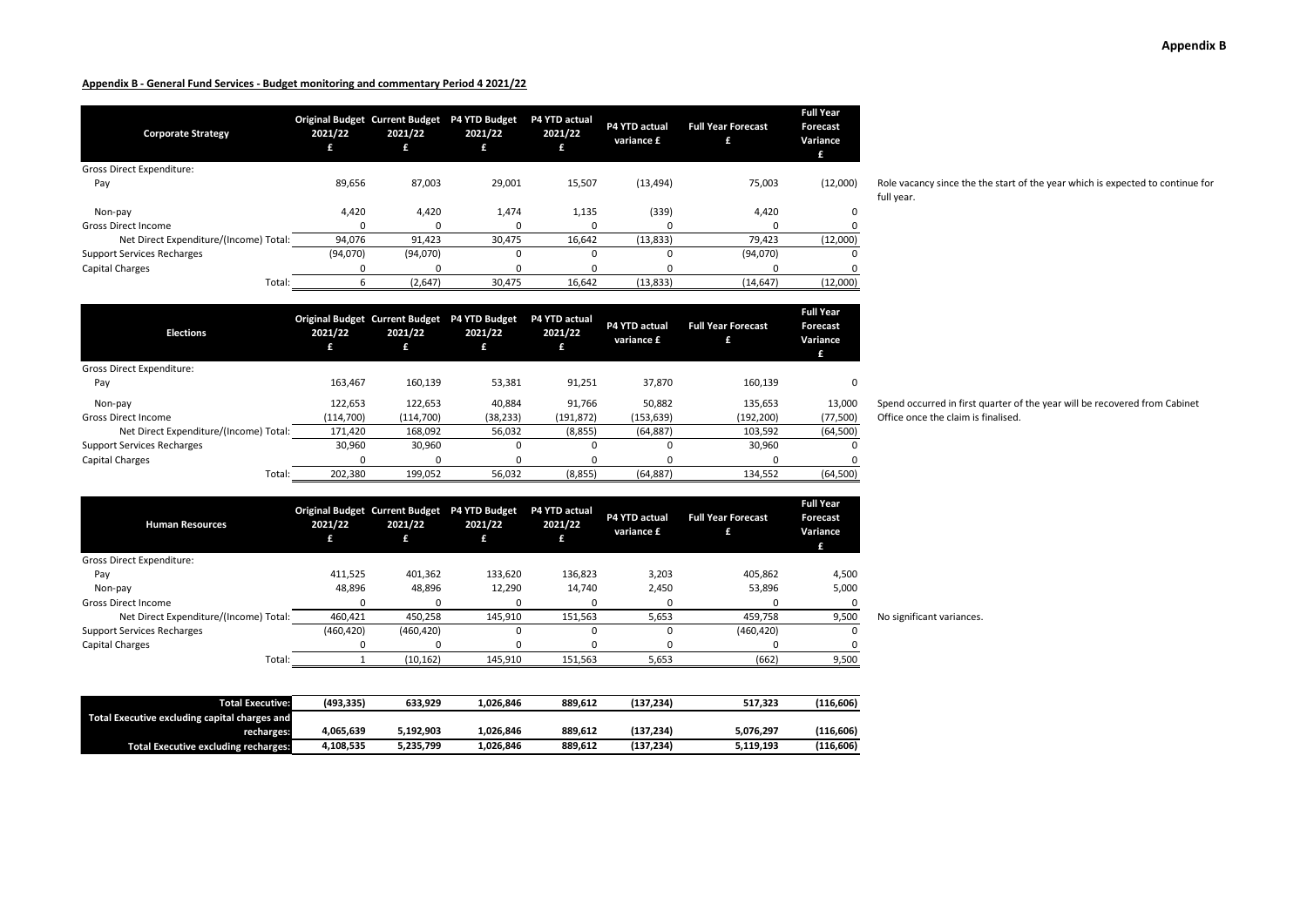## **Housing**

| <b>Housing Needs</b>                   | 2021/22<br>£ | <b>Original Budget Current Budget</b><br>2021/22<br>£ | P4 YTD Budget<br>2021/22<br>£ | P4 YTD actual<br>2021/22<br>£ | P4 YTD actual<br>variance £ | <b>Full Year Forecast</b><br>£ | <b>Full Year</b><br>Forecast<br>Variance<br>£ |
|----------------------------------------|--------------|-------------------------------------------------------|-------------------------------|-------------------------------|-----------------------------|--------------------------------|-----------------------------------------------|
| Gross Direct Expenditure:              |              |                                                       |                               |                               |                             |                                |                                               |
| Pay                                    | 666,648      | 646,577                                               | 215,209                       | 242,051                       | 26,842                      | 651,197                        | 4,620                                         |
| Non-pay                                | 339,114      | 339,114                                               | 93,977                        | 193,525                       | 99,548                      | 381,238                        | 42,124                                        |
| <b>Gross Direct Income</b>             | (258, 410)   | (258, 410)                                            | (86, 136)                     | (178, 308)                    | (92, 172)                   | (491, 546)                     | (233, 136)                                    |
| Net Direct Expenditure/(Income) Total: | 747,352      | 727,281                                               | 223,049                       | 257,268                       | 34,218                      | 540,889                        | (186, 392)                                    |
| <b>Support Services Recharges</b>      | 321,700      | 321,700                                               | $\Omega$                      | $\Omega$                      | 0                           | 321,700                        | 0                                             |
| Capital Charges                        | 19,013       | 19,013                                                | O                             | $\Omega$                      | 0                           | 19,013                         | 0                                             |
| Total:                                 | 1,088,065    | 1,067,994                                             | 223,049                       | 257,268                       | 34,218                      | 881,602                        | (186, 392)                                    |

| <b>Housing Strategy</b>                | 2021/22<br>£ | <b>Original Budget Current Budget</b><br>2021/22<br>£ | <b>P4 YTD Budget</b><br>2021/22<br>£ | P4 YTD actual<br>2021/22<br>£ | <b>P4 YTD actual</b><br>variance £ | <b>Full Year Forecast</b><br>£ | <b>Full Year</b><br>Forecast<br>Variance<br>£ |
|----------------------------------------|--------------|-------------------------------------------------------|--------------------------------------|-------------------------------|------------------------------------|--------------------------------|-----------------------------------------------|
| <b>Gross Direct Expenditure:</b>       |              |                                                       |                                      |                               |                                    |                                |                                               |
| Pay                                    | 176.136      | 171.699                                               | 57,232                               | 69.118                        | 11.886                             | 138,262                        | (33, 437)                                     |
| Non-pay                                | 43,545       | 43,545                                                | 6,183                                | 13,276                        | 7,093                              | 59,950                         | 16,405                                        |
| <b>Gross Direct Income</b>             |              |                                                       | ŋ                                    |                               | O                                  | $\Omega$                       | 0                                             |
| Net Direct Expenditure/(Income) Total: | 219,681      | 215,244                                               | 63,415                               | 82,394                        | 18,979                             | 198,212                        | (17,032)                                      |
| <b>Support Services Recharges</b>      | 88.170       | 88,170                                                | $\Omega$                             |                               | O                                  | 88,170                         | 0                                             |
| Capital Charges                        | 22,603       | 22,603                                                | ŋ                                    |                               |                                    | 22,603                         | 0                                             |
| Total:                                 | 330.454      | 326.017                                               | 63.415                               | 82.394                        | 18.979                             | 308.985                        | (17,032)                                      |

| <b>Traveller's Site/Gapton Hall</b>    | 2021/22   | <b>Original Budget Current Budget</b><br>2021/22 | <b>P4 YTD Budget</b><br>2021/22<br>£ | P4 YTD actual<br>2021/22 | P4 YTD actual<br>variance £ | <b>Full Year Forecast</b><br>£ | <b>Full Year</b><br><b>Forecast</b><br>Variance<br>£ |                           |
|----------------------------------------|-----------|--------------------------------------------------|--------------------------------------|--------------------------|-----------------------------|--------------------------------|------------------------------------------------------|---------------------------|
| <b>Gross Direct Expenditure:</b>       |           |                                                  |                                      |                          |                             |                                |                                                      |                           |
| Pay                                    | 58,435    | 58,435                                           | 19,478                               | 19,875                   | 397                         | 58,435                         | 0                                                    |                           |
| Non-pay                                | 55,000    | 55,000                                           | 18,333                               | 24,283                   | 5,950                       | 55,000                         | 0                                                    |                           |
| <b>Gross Direct Income</b>             | (67, 231) | (67, 231)                                        | (22, 410)                            | (35,007)                 | (12, 597)                   | (67, 231)                      | 0                                                    |                           |
| Net Direct Expenditure/(Income) Total: | 46,204    | 46,204                                           | 15,401                               | 9,151                    | (6, 250)                    | 46,204                         | 0                                                    | No significant variances. |
| <b>Support Services Recharges</b>      | 37,140    | 37,140                                           | $\Omega$                             | $\Omega$                 |                             | 37,140                         | 0                                                    |                           |
| Capital Charges                        |           | $\Omega$                                         |                                      |                          |                             | n                              |                                                      |                           |
| Total:                                 | 83,344    | 83,344                                           | 15,401                               | 9,151                    | (6, 250)                    | 83,344                         |                                                      |                           |

Increased temporary staffing levels to reach the current service demand. Pay costs are being met from the Homelessness reserve.

Bed & Breakfast overspent by £92k. This is a demand led service, which has received increased requests year to date and is subject to increased summer accommodation price rises. Income recovery figures have also increased to partly offset the overspend as per below.

Increased income recovery from B&B in line with increased service demand as per above. Increased grant monies received to aid expenditure relating to homelessness.

Reduced staff pay cost forecast due to staff vacancy in year. Increased non pay cost forecast as a result of tempoary agency staff being used to cover the above vacancy duties.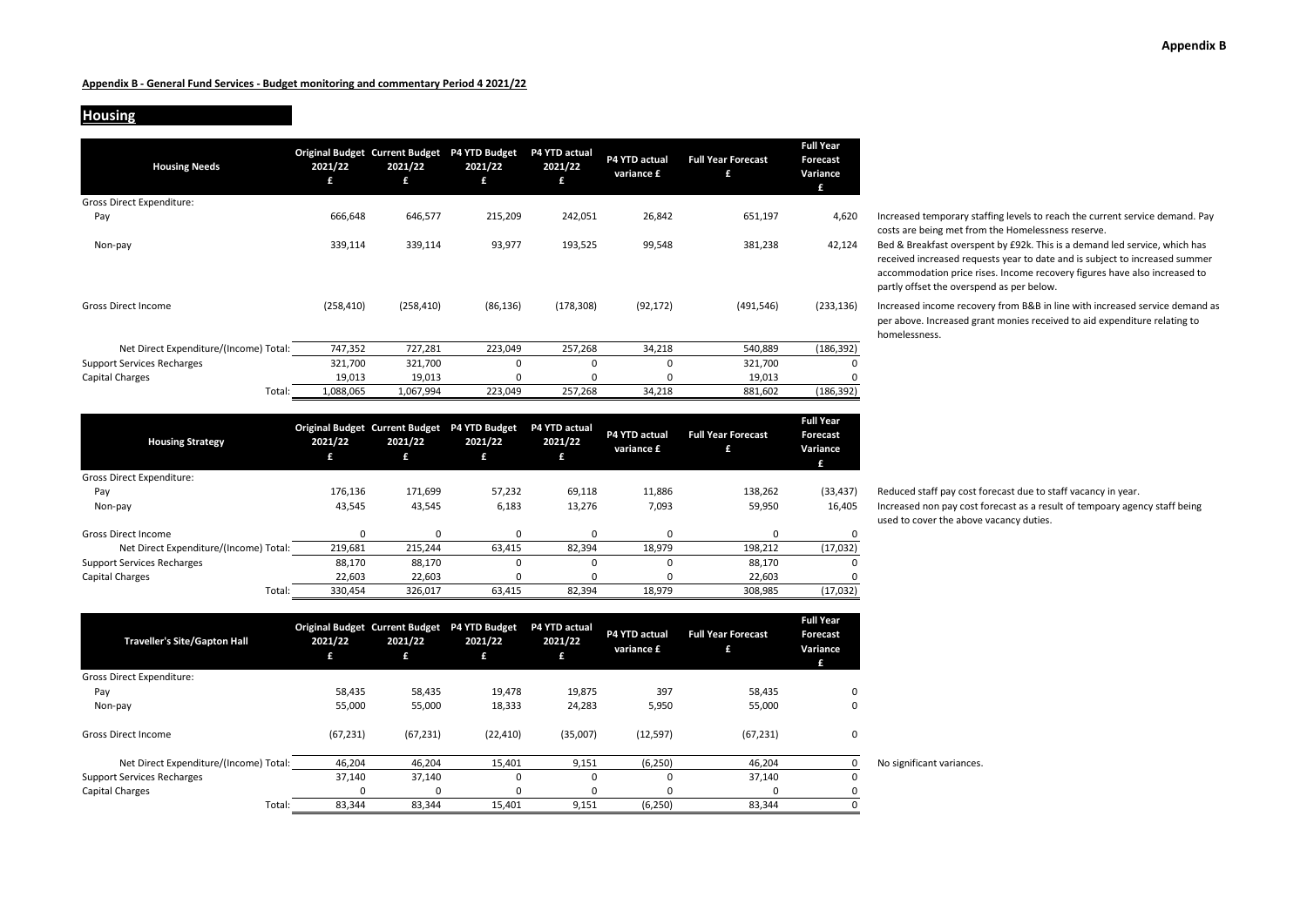| <b>Better Care Fund (NEW)</b>          | 2021/22   | <b>Original Budget Current Budget</b><br>2021/22 | <b>P4 YTD Budget</b><br>2021/22<br>£ | <b>P4 YTD actual</b><br>2021/22 | P4 YTD actual<br>variance £ | <b>Full Year Forecast</b> | <b>Full Year</b><br><b>Forecast</b><br>Variance<br>£ |                           |
|----------------------------------------|-----------|--------------------------------------------------|--------------------------------------|---------------------------------|-----------------------------|---------------------------|------------------------------------------------------|---------------------------|
| <b>Gross Direct Expenditure:</b>       |           |                                                  |                                      |                                 |                             |                           |                                                      |                           |
| Pay                                    | 101.077   | 97,869                                           | 32,325                               | 29,794                          | (2,531)                     | 97,869                    |                                                      |                           |
| Non-pay                                | 26,235    | 26,235                                           | 2,912                                | 404                             | (2,508)                     | 24,806                    | (1,429)                                              |                           |
| <b>Gross Direct Income</b>             | (145,216) | (145, 216)                                       |                                      |                                 |                             | (145, 216)                |                                                      |                           |
| Net Direct Expenditure/(Income) Total: | (17,904)  | (21, 112)                                        | 35,237                               | 30,198                          | (5,039)                     | (22, 541)                 | (1, 429)                                             | No significant variances. |
| <b>Support Services Recharges</b>      | 55,620    | 55,620                                           |                                      |                                 |                             | 55,620                    |                                                      |                           |
| <b>Capital Charges</b>                 |           | $\Omega$                                         |                                      |                                 |                             |                           |                                                      |                           |
| Total:                                 | 37,716    | 34,508                                           | 35,237                               | 30,198                          | (5,039)                     | 33,079                    | (1, 429)                                             |                           |

| Safe at Home                           | 2021/22   | <b>Original Budget Current Budget</b><br>2021/22<br>£ | P4 YTD Budget<br>2021/22<br>£ | P4 YTD actual<br>2021/22<br>£ | P4 YTD actual<br>variance £ | <b>Full Year Forecast</b><br>£ | <b>Full Year</b><br>Forecast<br>Variance |
|----------------------------------------|-----------|-------------------------------------------------------|-------------------------------|-------------------------------|-----------------------------|--------------------------------|------------------------------------------|
| <b>Gross Direct Expenditure:</b>       |           |                                                       |                               |                               |                             |                                |                                          |
| Pay                                    | 279.548   | 271.798                                               | 90.680                        | 86,261                        | (4, 418)                    | 271.798                        | 0                                        |
| Non-pay                                | 67,638    | 67,638                                                | 21,065                        | 21,652                        | 586                         | 63,147                         | (4, 491)                                 |
| <b>Gross Direct Income</b>             | (226,077) | (226,077)                                             | (48, 592)                     | (21, 452)                     | 27,141                      | (195, 777)                     | 30,300                                   |
| Net Direct Expenditure/(Income) Total: | 121,109   | 113,359                                               | 63,153                        | 86.461                        | 23,309                      | 139,168                        | 25,809                                   |
| <b>Support Services Recharges</b>      | 94,710    | 94,710                                                | $\Omega$                      |                               | $\Omega$                    | 94,710                         | 0                                        |
| <b>Capital Charges</b>                 | 0         | 0                                                     | 0                             |                               | 0                           | 0                              | 0                                        |

| <b>Total Housing:</b>                       | 1,755,398 | 1.719.932 | 400.255 | 467.472 | 67.218 | 1.540.888 | (179,044)  |
|---------------------------------------------|-----------|-----------|---------|---------|--------|-----------|------------|
| Total Housing excluding capital charges and |           |           |         |         |        |           |            |
| recharges:                                  | 1,116,442 | 1.080.976 | 400.255 | 467.472 | 67.218 | 901.932   | (179,044)  |
| <b>Total Housing excluding recharges:</b>   | 1,158,058 | 1,122,592 | 400,255 | 467,472 | 67,218 | 943,548   | (179, 044) |

Total: 215,819 208,069 63,153 86,461 23,309 233,878 25,809

**Inward Investment**

| <b>Project Management Office</b>       | 2021/22 | Original Budget Current Budget P4 YTD Budget<br>2021/22<br>£ | 2021/22<br>71. | <b>P4 YTD actual</b><br>2021/22 | P4 YTD actual<br>variance £ | <b>Full Year Forecast</b> | <b>Full Year</b><br><b>Forecast</b><br>Variance<br>£ |                           |
|----------------------------------------|---------|--------------------------------------------------------------|----------------|---------------------------------|-----------------------------|---------------------------|------------------------------------------------------|---------------------------|
| <b>Gross Direct Expenditure:</b>       |         |                                                              |                |                                 |                             |                           |                                                      |                           |
| Pay                                    |         | 173,894                                                      | 57,965         | 62,825                          | 4,861                       | 173.894                   |                                                      |                           |
| Non-pay                                |         | 1,702                                                        | 567            | 202                             | (365)                       | 1,702                     | U                                                    |                           |
| <b>Gross Direct Income</b>             |         |                                                              | 0              |                                 |                             |                           |                                                      |                           |
| Net Direct Expenditure/(Income) Total: |         | 175,596                                                      | 58,532         | 63,027                          | 4,495                       | 175,596                   |                                                      | No significant variances. |
| <b>Support Services Recharges</b>      |         | 89,551                                                       | 0              | O                               |                             | 89,551                    | 0                                                    |                           |
| <b>Capital Charges</b>                 |         |                                                              | o              |                                 |                             |                           |                                                      |                           |
| Total:                                 |         | 265,147                                                      | 58,532         | 63,027                          | 4,495                       | 265.147                   |                                                      |                           |

Reduced estimated income following Covid-19 restrictions limiting works that can be completed. For example, contractor availability and delays in sourcing materials.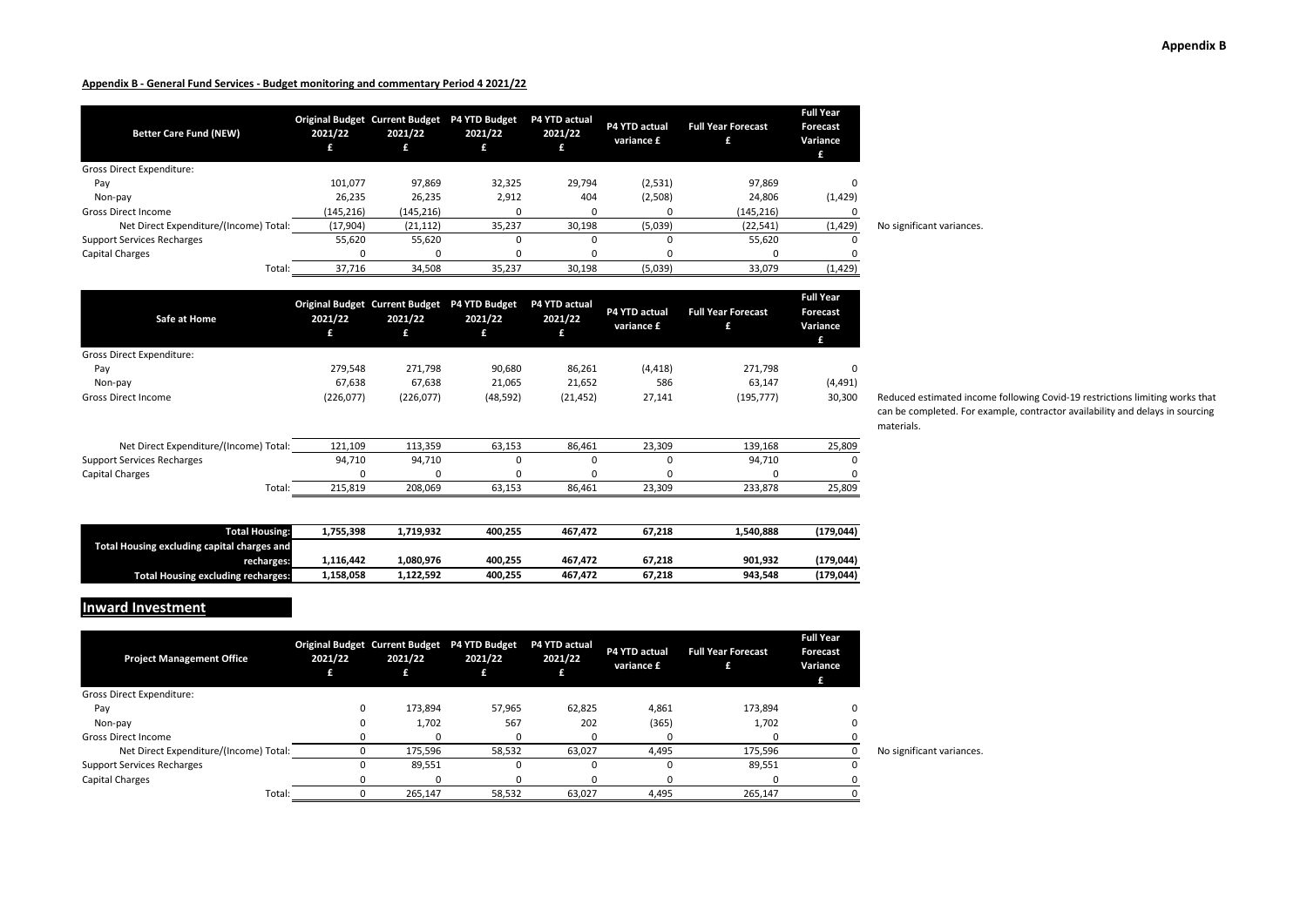| <b>Projects and Programmes</b>         | 2021/22<br>£ | <b>Original Budget Current Budget</b><br>2021/22<br>£ | <b>P4 YTD Budget</b><br>2021/22 | P4 YTD actual<br>2021/22<br>£ | P4 YTD actual<br>variance £ | <b>Full Year Forecast</b><br>£ | <b>Full Year</b><br><b>Forecast</b><br>Variance |
|----------------------------------------|--------------|-------------------------------------------------------|---------------------------------|-------------------------------|-----------------------------|--------------------------------|-------------------------------------------------|
| <b>Gross Direct Expenditure:</b>       |              |                                                       |                                 |                               |                             |                                |                                                 |
| Pay                                    | 259,445      | 150,005                                               | 49,006                          | 51,520                        | 2,514                       | 150,005                        | 0                                               |
| Non-pay                                | 4,159        | 2,457                                                 | 1,387                           | 42,298                        | 40,911                      | 58,657                         | 56,200                                          |
| <b>Gross Direct Income</b>             |              | $\Omega$                                              | 0                               | (56, 200)                     | (56, 200)                   | (56, 200)                      | (56, 200)                                       |
| Net Direct Expenditure/(Income) Total: | 263,604      | 152,462                                               | 50,393                          | 37,618                        | (12, 775)                   | 152,462                        |                                                 |
| <b>Support Services Recharges</b>      | 218,850      | 129,299                                               | $\Omega$                        | $\Omega$                      | ŋ                           | 129,299                        | 0                                               |
| Capital Charges                        |              | 0                                                     | 0                               | $\Omega$                      |                             | 0                              | 0                                               |
| Total:                                 | 482,454      | 281,761                                               | 50,393                          | 37,618                        | (12, 775)                   | 281,761                        |                                                 |
|                                        |              |                                                       |                                 |                               |                             |                                | <b>Full Mage</b>                                |

line below. Project income for the Learning Hub in 2122

Project expenditure for the Learning Hub in 2122 fully recovered as per the

| <b>Future High Street Fund</b>         | 2021/22 | Original Budget Current Budget P4 YTD Budget<br>2021/22<br>£ | 2021/22 | <b>P4 YTD actual</b><br>2021/22 | P4 YTD actual<br>variance £ | <b>Full Year Forecast</b><br>£ | <b>Full Year</b><br>Forecast<br>Variance |
|----------------------------------------|---------|--------------------------------------------------------------|---------|---------------------------------|-----------------------------|--------------------------------|------------------------------------------|
| Gross Direct Expenditure:              |         |                                                              |         |                                 |                             |                                |                                          |
| Pay                                    |         |                                                              |         |                                 |                             |                                |                                          |
| Non-pay                                |         | 1,360                                                        | 1,360   | 8,811                           | 7.451                       | 1,360                          |                                          |
| Gross Direct Income                    |         |                                                              |         |                                 |                             |                                |                                          |
| Net Direct Expenditure/(Income) Total: |         | 1,360                                                        | 1,360   | 8,811                           | 7,451                       | 1,360                          |                                          |
| <b>Support Services Recharges</b>      |         |                                                              | O       |                                 |                             |                                |                                          |
| <b>Capital Charges</b>                 |         |                                                              |         |                                 |                             |                                |                                          |
| Total:                                 |         | 1,360                                                        | 1,360   | 8,811                           | 7,451                       | 1.360                          |                                          |

| <b>Offshore Wind Project</b>           | 2021/22<br>£ | <b>Original Budget Current Budget</b><br>2021/22<br>£ | <b>P4 YTD Budget</b><br>2021/22 | P4 YTD actual<br>2021/22<br>£ | P4 YTD actual<br>variance £ | <b>Full Year Forecast</b><br>£ | <b>Full Year</b><br>Forecast<br>Variance<br>£ |
|----------------------------------------|--------------|-------------------------------------------------------|---------------------------------|-------------------------------|-----------------------------|--------------------------------|-----------------------------------------------|
| <b>Gross Direct Expenditure:</b>       |              |                                                       |                                 |                               |                             |                                |                                               |
| Pay                                    | 50,069       | 50,069                                                | 16,690                          | 16,355                        | (335)                       | 50,069                         |                                               |
| Non-pay                                | 0            | 0                                                     | 0                               | 17,625                        | 17.625                      | 49,135                         | 49,135                                        |
| <b>Gross Direct Income</b>             | (50,069)     | (50,069)                                              | (16, 690)                       | (11,991)                      | 4.699                       | (99, 204)                      | (49, 135)                                     |
| Net Direct Expenditure/(Income) Total: |              |                                                       | 0                               | 21,989                        | 21,989                      |                                |                                               |
| <b>Support Services Recharges</b>      |              |                                                       | 0                               |                               |                             |                                |                                               |
| Capital Charges                        | <sup>0</sup> | 0                                                     | <sup>0</sup>                    | <sup>0</sup>                  |                             |                                |                                               |
| Total:                                 |              |                                                       | 0                               | 21.989                        | 21.989                      |                                |                                               |

MHCLG grant income for Future high streets.

15 Budget forecast revised to show project marketing expenditure in year. All costs fully recovered as per the line below.

 $\overline{50}$  Income for the Inovation project and Enterprise Zone Pot B funding.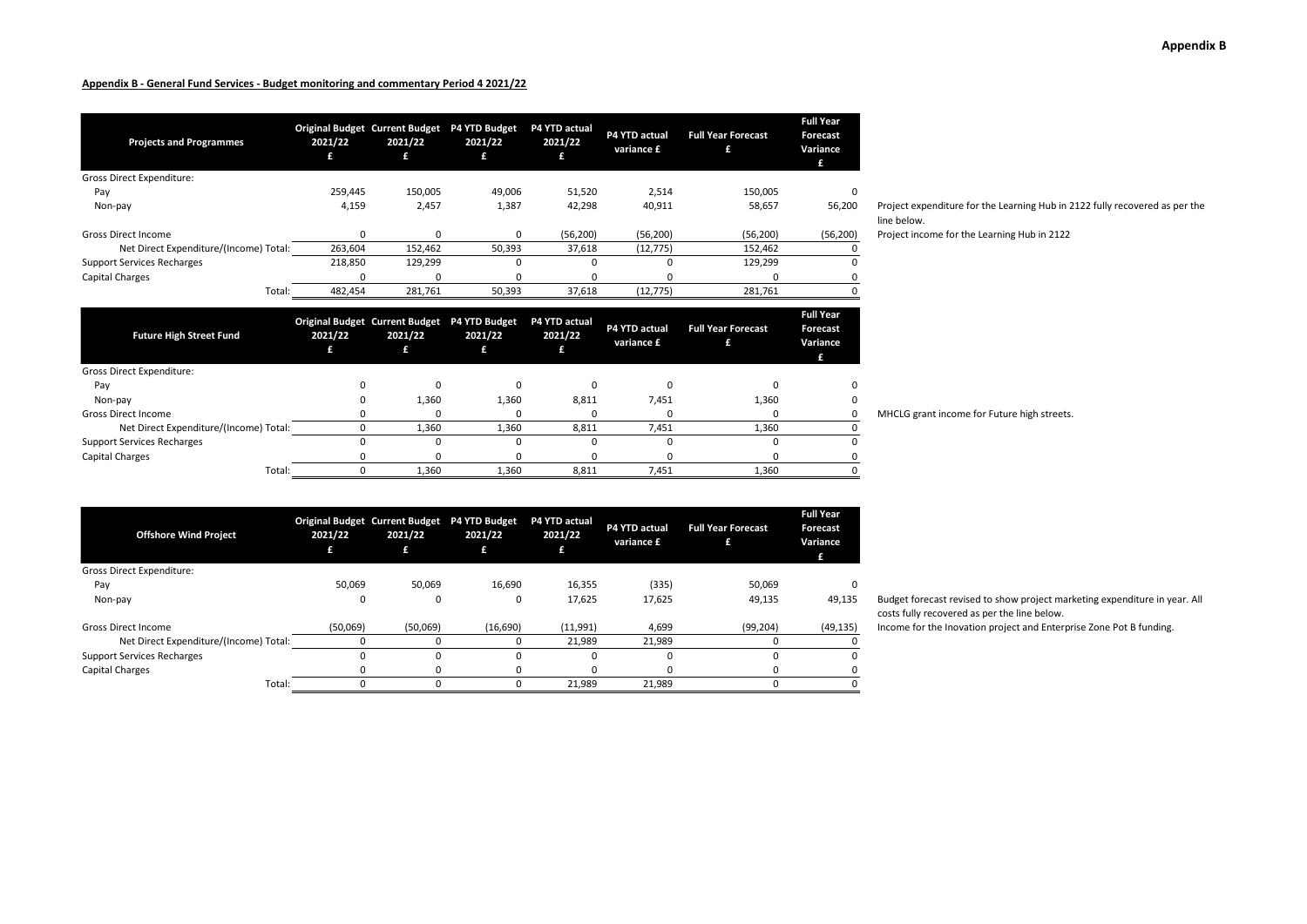| <b>Inclusion Project (ESF)</b>         | 2021/22 | <b>Original Budget Current Budget</b><br>2021/22 | <b>P4 YTD Budget</b><br>2021/22<br>£ | P4 YTD actual<br>2021/22 | P4 YTD actual<br>variance £ | <b>Full Year Forecast</b> | <b>Full Year</b><br><b>Forecast</b><br>Variance<br>£ |
|----------------------------------------|---------|--------------------------------------------------|--------------------------------------|--------------------------|-----------------------------|---------------------------|------------------------------------------------------|
| <b>Gross Direct Expenditure:</b>       |         |                                                  |                                      |                          |                             |                           |                                                      |
| Pay                                    | 4,481   | 3,926                                            | 1,310                                | 1,150                    | (160)                       | 582                       | (3, 344)                                             |
| Non-pay                                |         | 0                                                |                                      | 120                      | 120                         |                           |                                                      |
| <b>Gross Direct Income</b>             |         | 0                                                |                                      | 71.687                   | 71,687                      |                           |                                                      |
| Net Direct Expenditure/(Income) Total: | 4,481   | 3,926                                            | 1,310                                | 72,957                   | 71,647                      | 582                       | (3, 344)                                             |
| <b>Support Services Recharges</b>      |         | 0                                                |                                      |                          |                             |                           |                                                      |
| Capital Charges                        |         |                                                  |                                      |                          |                             |                           |                                                      |
| Total:                                 | 4,481   | 3,926                                            | 1,310                                | 72,957                   | 71,647                      | 582                       | (3, 344)                                             |

Claims for Project Income still being processed relating to 2020/21.

| <b>Towns Fund</b>                      | 2021/22 | Original Budget Current Budget P4 YTD Budget<br>2021/22 | 2021/22<br>£. | P4 YTD actual<br>2021/22 | P4 YTD actual<br>variance £ | <b>Full Year Forecast</b><br>£ | <b>Full Year</b><br>Forecast<br>Variance<br>Æ |
|----------------------------------------|---------|---------------------------------------------------------|---------------|--------------------------|-----------------------------|--------------------------------|-----------------------------------------------|
| Gross Direct Expenditure:              |         |                                                         |               |                          |                             |                                |                                               |
| Pay                                    |         |                                                         |               |                          |                             |                                |                                               |
| Non-pay                                |         | 4,800                                                   | 4.800         | 6.795                    | 1,995                       | 4,800                          |                                               |
| <b>Gross Direct Income</b>             |         |                                                         |               |                          |                             |                                |                                               |
| Net Direct Expenditure/(Income) Total: |         | 4,800                                                   | 4.800         | 6,795                    | 1,995                       | 4,800                          |                                               |
| <b>Support Services Recharges</b>      |         |                                                         |               |                          |                             |                                |                                               |
| <b>Capital Charges</b>                 |         |                                                         |               |                          |                             |                                |                                               |
| Total:                                 |         | 4,800                                                   | 4.800         | 6.795                    | 1,995                       | 4,800                          |                                               |

| <b>Winter Programme</b>                | 2021/22 | Original Budget Current Budget P4 YTD Budget<br>2021/22 | 2021/22<br>£ | P4 YTD actual<br>2021/22 | P4 YTD actual<br>variance £ | <b>Full Year Forecast</b> | <b>Full Year</b><br>Forecast<br>Variance |
|----------------------------------------|---------|---------------------------------------------------------|--------------|--------------------------|-----------------------------|---------------------------|------------------------------------------|
| <b>Gross Direct Expenditure:</b>       |         |                                                         |              |                          |                             |                           |                                          |
| Pay                                    |         |                                                         |              |                          |                             |                           | 0                                        |
| Non-pay                                |         |                                                         |              | 5,424                    | 5,424                       |                           | 0                                        |
| <b>Gross Direct Income</b>             |         |                                                         |              |                          |                             |                           | 0                                        |
| Net Direct Expenditure/(Income) Total: |         |                                                         |              | 5,424                    | 5,424                       |                           |                                          |
| <b>Support Services Recharges</b>      |         |                                                         |              |                          |                             |                           | 0                                        |
| Capital Charges                        |         |                                                         |              |                          |                             |                           |                                          |
| Total:                                 |         |                                                         |              | 5,424                    | 5,424                       |                           |                                          |

No significant variances.

Project expenditure profiled to be expected later in year. All expenditure offset by grant income as per below.

Grant income received in year to offset expenditure above.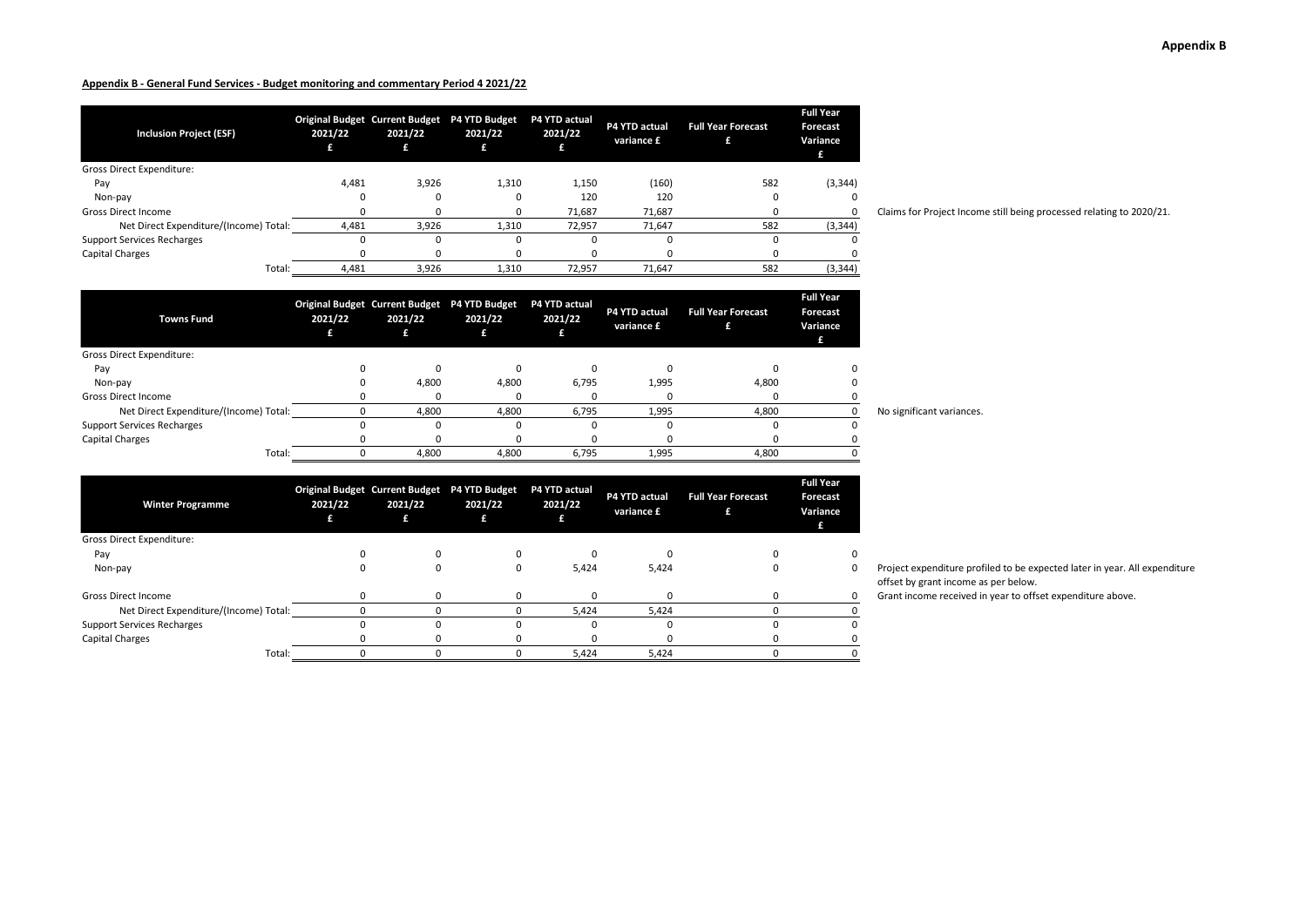| <b>CCTV</b>                            | 2021/22 | 2021/22  | Original Budget Current Budget P4 YTD Budget<br>2021/22<br>£ | P4 YTD actual<br>2021/22 | P4 YTD actual<br>variance £ | <b>Full Year Forecast</b> | <b>Full Year</b><br><b>Forecast</b><br>Variance<br>£ |                           |
|----------------------------------------|---------|----------|--------------------------------------------------------------|--------------------------|-----------------------------|---------------------------|------------------------------------------------------|---------------------------|
| <b>Gross Direct Expenditure:</b>       |         |          |                                                              |                          |                             |                           |                                                      |                           |
| Pay                                    |         | $\Omega$ |                                                              |                          |                             |                           | $\Omega$                                             |                           |
| Non-pay                                | 91,992  | 91,992   | 27,664                                                       | 33,750                   | 6,086                       | 98,336                    | 6,344                                                |                           |
| <b>Gross Direct Income</b>             | (4,000) | (4,000)  |                                                              | (4,000)                  | (4,000)                     | (4,000)                   |                                                      |                           |
| Net Direct Expenditure/(Income) Total: | 87,992  | 87,992   | 27.664                                                       | 29,750                   | 2,086                       | 94,336                    | 6,344                                                | No significant variances. |
| <b>Support Services Recharges</b>      | 20,030  | 20,030   |                                                              |                          |                             | 20,030                    |                                                      |                           |
| Capital Charges                        |         | $\Omega$ |                                                              |                          |                             |                           |                                                      |                           |
| Total:                                 | 108,022 | 108,022  | 27,664                                                       | 29,750                   | 2,086                       | 114,366                   | 6,344                                                |                           |

| <b>Culture and Leisure</b>             | 2021/22 | Original Budget Current Budget P4 YTD Budget<br>2021/22 | 2021/22 | <b>P4 YTD actual</b><br>2021/22 | P4 YTD actual<br>variance £ | <b>Full Year Forecast</b><br>£ | <b>Full Year</b><br>Forecast<br>Variance |
|----------------------------------------|---------|---------------------------------------------------------|---------|---------------------------------|-----------------------------|--------------------------------|------------------------------------------|
| <b>Gross Direct Expenditure:</b>       |         |                                                         |         |                                 |                             |                                |                                          |
| Pay                                    |         | (450)                                                   | (152)   | 884                             | 1.036                       | (450)                          | $\Omega$                                 |
| Non-pay                                | 133.944 | 133,944                                                 | 90.015  | 69.769                          | (20, 246)                   | 133,944                        | 0                                        |
| <b>Gross Direct Income</b>             |         |                                                         |         |                                 |                             |                                | 0                                        |
| Net Direct Expenditure/(Income) Total: | 133,944 | 133,494                                                 | 89,863  | 70.654                          | (19,209)                    | 133,494                        |                                          |
| <b>Support Services Recharges</b>      | 38,390  | 38,390                                                  |         |                                 | 0                           | 38,390                         | $\Omega$                                 |
| Capital Charges                        |         |                                                         | o       |                                 | 0                           |                                | 0                                        |
| Total:                                 | 172.334 | 171,884                                                 | 89.863  | 70.654                          | (19, 209)                   | 171,884                        | 0                                        |

**Voluntary Sector Grants Original Budget Current Budget P4 YTD Budget P4 YTD actual 2021/22 £ 2021/22 £ 2021/22 £ 2021/22 £ P4 YTD actual variance £ Full Year Forecast £ Full Year Forecast Variance £** Gross Direct Expenditure: Pay 0 0 0 0 0 0 0 Non-pay 0 0 0 0 0 0 0 Gross Direct Income 0 0 0 0 0 0 0 Net Direct Expenditure/(Income) Total: 0 0 0 0 0 0 0 No significant variances. Support Services Recharges 7,700 7,700 0 0 0 7,700 0 Capital Charges 0 0 0 0 0 0 0 Total: 7,700 7,700 0 0 0 7,700 0

2020/21 Invoice outstanding for active norfolk.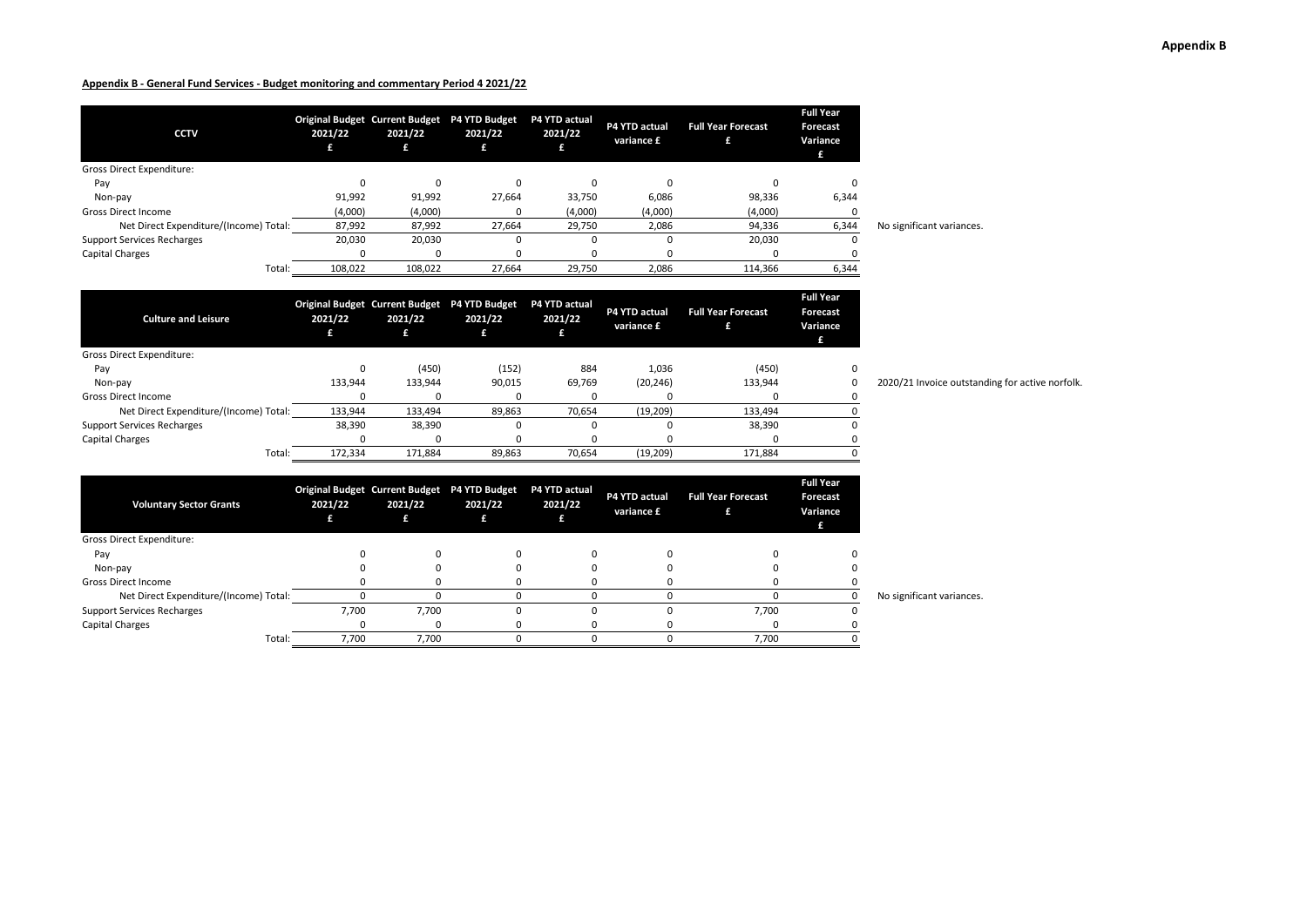| Indoor Leisure - Phoenix Pool & Marina<br><b>Centre</b> | 2021/22 | <b>Original Budget Current Budget</b><br>2021/22<br>£ | <b>P4 YTD Budget</b><br>2021/22<br>£ | P4 YTD actual<br>2021/22 | P4 YTD actual<br>variance £ | <b>Full Year Forecast</b><br>£ | <b>Full Year</b><br>Forecast<br>Variance<br>£ |
|---------------------------------------------------------|---------|-------------------------------------------------------|--------------------------------------|--------------------------|-----------------------------|--------------------------------|-----------------------------------------------|
| <b>Gross Direct Expenditure:</b>                        |         |                                                       |                                      |                          |                             |                                |                                               |
| Pay                                                     | 0       | $\Omega$                                              | 0                                    | $\Omega$                 | $\Omega$                    | 0                              | $\Omega$                                      |
| Non-pay                                                 | 163.710 | 193.710                                               | 27.684                               | 82.527                   | 54.843                      | 318.126                        | 124.416                                       |
| Gross Direct Income                                     | 0       | 0                                                     | 0                                    | (124, 416)               | (124, 416)                  | (124, 416)                     | (124, 416)                                    |
| Net Direct Expenditure/(Income) Total:                  | 163,710 | 193,710                                               | 27,684                               | (41, 889)                | (69, 573)                   | 193.710                        |                                               |
| <b>Support Services Recharges</b>                       | 76.890  | 76.890                                                | $\Omega$                             |                          |                             | 76,890                         | $\Omega$                                      |
| <b>Capital Charges</b>                                  | 33,291  | 33,291                                                | U                                    |                          |                             | 33,291                         |                                               |
| Total:                                                  | 273.891 | 303.891                                               | 27.684                               | (41, 889)                | (69, 573)                   | 303,891                        |                                               |

Covid Grant expenditure paid out in year.

Covid grant income received in year and paid out in year with no impact to the Council.

| <b>Neighbourhood Management</b>        | 2021/22<br>£ | <b>Original Budget Current Budget</b><br>2021/22<br>£ | <b>P4 YTD Budget</b><br>2021/22 | P4 YTD actual<br>2021/22<br>£ | P4 YTD actual<br>variance £ | <b>Full Year Forecast</b><br>£ | <b>Full Year</b><br><b>Forecast</b><br>Variance<br>£ |
|----------------------------------------|--------------|-------------------------------------------------------|---------------------------------|-------------------------------|-----------------------------|--------------------------------|------------------------------------------------------|
| <b>Gross Direct Expenditure:</b>       |              |                                                       |                                 |                               |                             |                                |                                                      |
| Pay                                    | 262.853      | 256.198                                               | 85,292                          | 88,579                        | 3.287                       | 278.198                        | 22,000                                               |
| Non-pay                                | 206.848      | 206.848                                               | 13.166                          | 266.072                       | 252.907                     | 471.165                        | 264,317                                              |
| <b>Gross Direct Income</b>             | (113,000)    | (113,000)                                             | (37, 667)                       | (471, 479)                    | (433, 812)                  | (469, 301)                     | (356, 301)                                           |
| Net Direct Expenditure/(Income) Total: | 356,701      | 350,046                                               | 60,791                          | (116, 827)                    | (177, 618)                  | 280,062                        | (69, 984)                                            |
| <b>Support Services Recharges</b>      | 1,050        | 1,050                                                 | 0                               | $\Omega$                      | $\Omega$                    | 1,050                          | O                                                    |
| <b>Capital Charges</b>                 | 0            | 0                                                     | 0                               | 0                             |                             |                                | 0                                                    |
| Total:                                 | 357,751      | 351,096                                               | 60,791                          | (116, 827)                    | (177, 618)                  | 281,112                        | (69, 984)                                            |

| Waterways                              | 2021/22<br>£ | <b>Original Budget Current Budget</b><br>2021/22<br>£ | P4 YTD Budget<br>2021/22 | P4 YTD actual<br>2021/22<br>£ | P4 YTD actual<br>variance £ | <b>Full Year Forecast</b><br>£ | <b>Full Year</b><br>Forecast<br>Variance<br>£ |
|----------------------------------------|--------------|-------------------------------------------------------|--------------------------|-------------------------------|-----------------------------|--------------------------------|-----------------------------------------------|
| <b>Gross Direct Expenditure:</b>       |              |                                                       |                          |                               |                             |                                |                                               |
| Pay                                    | 0            | 16,112                                                | 6,571                    | 7,817                         | 1.246                       | 16,112                         | 0                                             |
| Non-pay                                | 107,853      | 91,741                                                | 29,096                   | 56,878                        | 27,782                      | 91,741                         | 0                                             |
| <b>Gross Direct Income</b>             | (50, 853)    | (50, 853)                                             | (16, 951)                | (425)                         | 16,526                      | (50, 853)                      | 0                                             |
| Net Direct Expenditure/(Income) Total: | 57,000       | 57,000                                                | 18,716                   | 64,270                        | 45,554                      | 57,000                         | 0                                             |
| <b>Support Services Recharges</b>      | 12,870       | 12.870                                                | 0                        | $\Omega$                      | $\Omega$                    | 12.870                         | 0                                             |
| <b>Capital Charges</b>                 | 53,000       | 53,000                                                | 0                        | $\Omega$                      | $\Omega$                    | 53,000                         | 0                                             |
| Total:                                 | 122.870      | 122.870                                               | 18,716                   | 64.270                        | 45,554                      | 122.870                        | O                                             |

Establishment overspend covered by Community Champions Funding and Early Help Hub Contributions.

Community Champions Funding covers spending and as well as covering an element of the pay costs above.

Spend is above for the first few months of the year but is forecast to be in line with budget at yearend.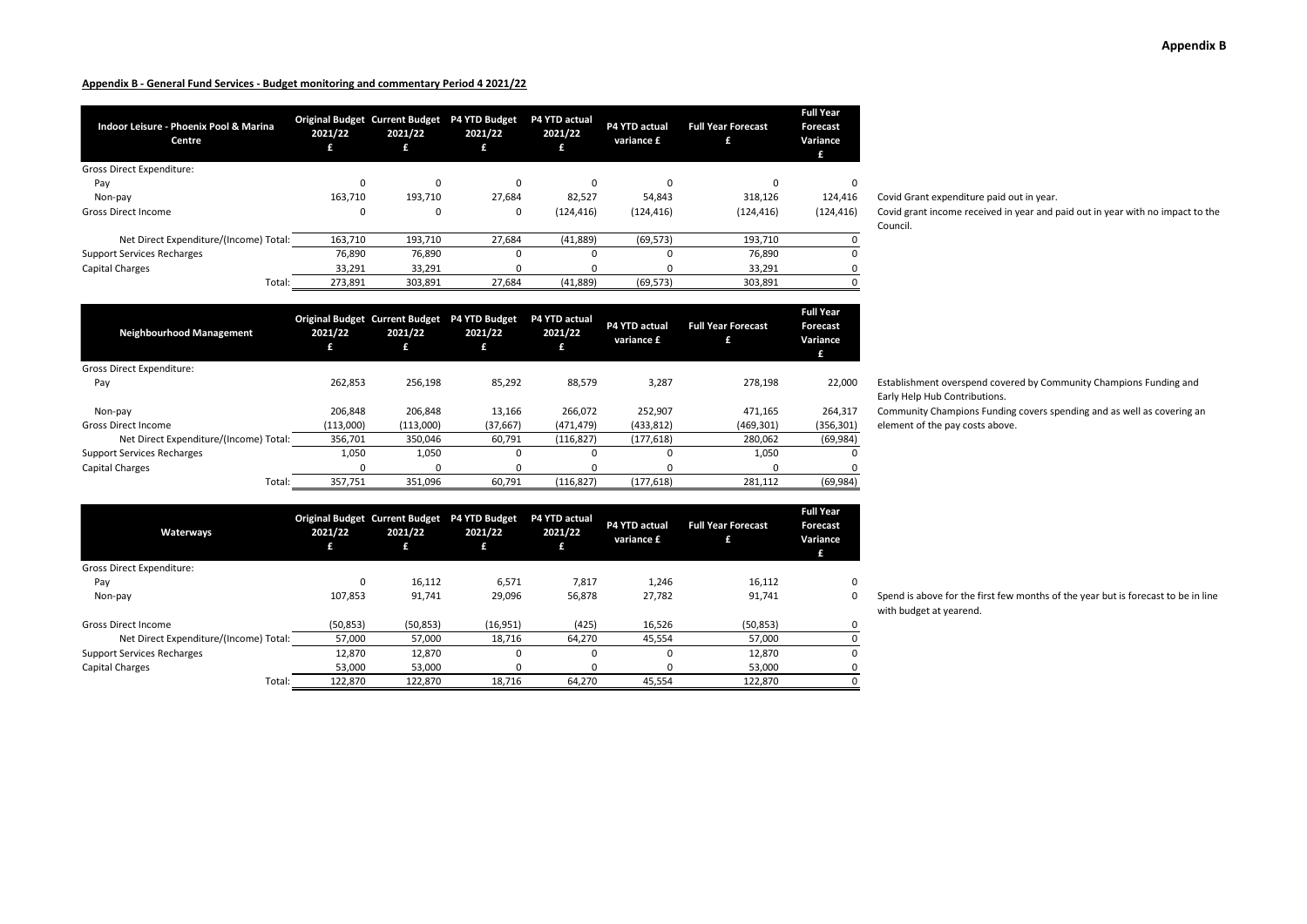| <b>Conservation</b>                    | 2021/22<br>£ | <b>Original Budget Current Budget</b><br>2021/22<br>£ | P4 YTD Budget<br>2021/22<br>£ | P4 YTD actual<br>2021/22<br>£ | P4 YTD actual<br>variance £ | <b>Full Year Forecast</b><br>£ | <b>Full Year</b><br><b>Forecast</b><br>Variance |
|----------------------------------------|--------------|-------------------------------------------------------|-------------------------------|-------------------------------|-----------------------------|--------------------------------|-------------------------------------------------|
| <b>Gross Direct Expenditure:</b>       |              |                                                       |                               |                               |                             |                                |                                                 |
| Pay                                    | 151.017      | 147.210                                               | 49.071                        | 48.664                        | (407)                       | 147.210                        | 0                                               |
| Non-pay                                | 95,054       | 95,054                                                | 17,086                        | 30,849                        | 13,763                      | 975,054                        | 880,000                                         |
| <b>Gross Direct Income</b>             | (66, 667)    | (66, 667)                                             | (22, 222)                     | (32, 825)                     | (10, 603)                   | (946, 667)                     | (880,000)                                       |
| Net Direct Expenditure/(Income) Total: | 179.404      | 175,597                                               | 43,935                        | 46.688                        | 2,753                       | 175,597                        |                                                 |
| <b>Support Services Recharges</b>      | 61,120       | 61,120                                                | 0                             | $\Omega$                      | 0                           | 61,120                         | 0                                               |
| <b>Capital Charges</b>                 | 25,408       | 25,408                                                | 0                             | $\Omega$                      |                             | 25,408                         | 0                                               |
| Total:                                 | 265,932      | 262,125                                               | 43,935                        | 46.688                        | 2,753                       | 262,125                        | 0                                               |

Wintergardens development stage expenditure and HAZ expenditure in 2122.

Wintergardens development stage grant funding & HAZ Grant income offsets expenditure in year.

| <b>Economic Development</b>            | 2021/22  | <b>Original Budget Current Budget</b><br>2021/22 | P4 YTD Budget<br>2021/22 | P4 YTD actual<br>2021/22 | <b>P4 YTD actual</b><br>variance £ | <b>Full Year Forecast</b> | <b>Full Year</b><br><b>Forecast</b><br>Variance<br>£ |                           |
|----------------------------------------|----------|--------------------------------------------------|--------------------------|--------------------------|------------------------------------|---------------------------|------------------------------------------------------|---------------------------|
| <b>Gross Direct Expenditure:</b>       |          |                                                  |                          |                          |                                    |                           |                                                      |                           |
| Pay                                    | 103,409  | 101,191                                          | 33,729                   | 33,913                   | 184                                | 101,191                   | 0                                                    |                           |
| Non-pay                                | 1,800    | 1,800                                            | 266                      | 60                       | (206)                              | 1,800                     | 0                                                    |                           |
| <b>Gross Direct Income</b>             | (10,014) | (10, 014)                                        | 0                        | 6,088                    | 6,088                              | (10,014)                  |                                                      |                           |
| Net Direct Expenditure/(Income) Total: | 95,195   | 92,977                                           | 33,995                   | 40,061                   | 6,066                              | 92,977                    |                                                      | No significant variances. |
| <b>Support Services Recharges</b>      | 154,410  | 154,410                                          | 0                        | 0                        |                                    | 154,410                   | 0                                                    |                           |
| Capital Charges                        |          |                                                  | 0                        | O                        |                                    |                           |                                                      |                           |
| Total:                                 | 249,605  | 247,387                                          | 33,995                   | 40,061                   | 6,066                              | 247,387                   |                                                      |                           |

| <b>Enterprise GY</b>                   | 2021/22 | 2021/22<br>£ | Original Budget Current Budget P4 YTD Budget<br>2021/22<br>£ | P4 YTD actual<br>2021/22 | P4 YTD actual<br>variance £ | <b>Full Year Forecast</b> | <b>Full Year</b><br><b>Forecast</b><br>Variance<br>£ |                           |
|----------------------------------------|---------|--------------|--------------------------------------------------------------|--------------------------|-----------------------------|---------------------------|------------------------------------------------------|---------------------------|
| Gross Direct Expenditure:              |         |              |                                                              |                          |                             |                           |                                                      |                           |
| Pay                                    |         |              | 0                                                            | $\Omega$                 |                             | $\Omega$                  |                                                      |                           |
| Non-pay                                | 1,877   | 1,877        | 548                                                          | 11,397                   | 10,849                      | 1,877                     |                                                      |                           |
| <b>Gross Direct Income</b>             |         |              |                                                              |                          |                             |                           |                                                      |                           |
| Net Direct Expenditure/(Income) Total: | 1,877   | 1,877        | 548                                                          | 11,397                   | 10,849                      | 1,877                     |                                                      | No significant variances. |
| <b>Support Services Recharges</b>      | 7,700   | 7,700        |                                                              | 0                        |                             | 7,700                     |                                                      |                           |
| <b>Capital Charges</b>                 |         |              |                                                              |                          |                             |                           |                                                      |                           |
| Total:                                 | 9,577   | 9,577        | 548                                                          | 11,397                   | 10,849                      | 9,577                     |                                                      |                           |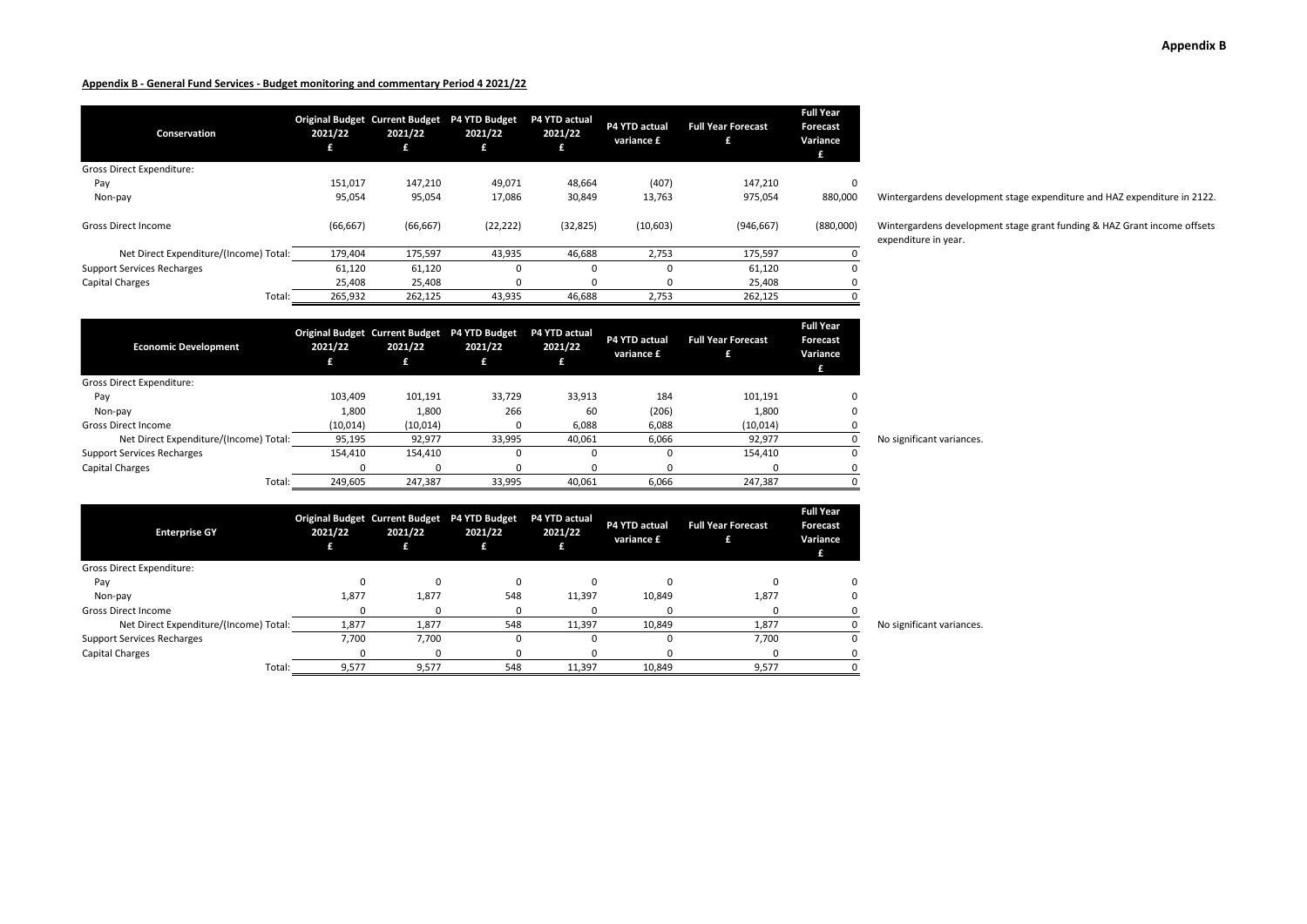| <b>Enterprise Zone</b>                 | 2021/22<br>£ | <b>Original Budget Current Budget</b><br>2021/22<br>£ | <b>P4 YTD Budget</b><br>2021/22 | P4 YTD actual<br>2021/22 | P4 YTD actual<br>variance £ | <b>Full Year Forecast</b> | <b>Full Year</b><br>Forecast<br>Variance |
|----------------------------------------|--------------|-------------------------------------------------------|---------------------------------|--------------------------|-----------------------------|---------------------------|------------------------------------------|
| Gross Direct Expenditure:              |              |                                                       |                                 |                          |                             |                           |                                          |
| Pay                                    | 0            |                                                       | 0                               | $\Omega$                 |                             | ŋ                         | 0                                        |
| Non-pay                                | 1,350,000    | 1,350,000                                             | 150,000                         | 49,956                   | (100, 044)                  | 1,350,000                 | 0                                        |
| <b>Gross Direct Income</b>             | (1,600,000)  | (1,600,000)                                           | 0                               | $\Omega$                 | $\Omega$                    | (1,600,000)               | 0                                        |
| Net Direct Expenditure/(Income) Total: | (250,000)    | (250,000)                                             | 150,000                         | 49,956                   | (100, 044)                  | (250,000)                 |                                          |
| <b>Support Services Recharges</b>      | O            |                                                       | 0                               | $\Omega$                 |                             |                           | 0                                        |
| Capital Charges                        | 0            |                                                       | 0                               |                          |                             | 0                         | 0                                        |
| Total:                                 | (250,000)    | (250,000)                                             | 150,000                         | 49,956                   | (100, 044)                  | (250,000)                 |                                          |
| <b>Total Inward Investment:</b>        | 1,804,617    | 1,891,546                                             | 569,591                         | 370,681                  | (198, 910)                  | 1,824,562                 | (66, 984)                                |

Spend is lower than budget for at month 4 but is anticipated to be in line with budget at yearend.

| Total Inward Investment:                     | 1.804.617 | 1.891.546 | 569.591 | 370.681 | (198.910) | 1.824.562 | (66.984)  |
|----------------------------------------------|-----------|-----------|---------|---------|-----------|-----------|-----------|
| Total Inward Investment excluding capital    |           |           |         |         |           |           |           |
| charges and recharges:                       | 1.093.908 | 1.180.837 | 569.591 | 370.681 | (198.910) | 1.113.853 | (66.984)  |
| Total Inward Investment excluding recharges: |           |           |         |         |           |           |           |
|                                              | 1,205,607 | 1.292.536 | 569.591 | 370.681 | (198.910) | 1.225.552 | (66, 984) |

# **Planning and Growth**

| <b>Building Control</b>          | <b>Original Budget Current Budget</b><br>2021/22<br>£ | 2021/22<br>£ | <b>P4 YTD Budget</b><br>2021/22<br>Æ | P4 YTD actual<br>2021/22<br>£ | P4 YTD actual<br>variance £ | <b>Full Year Forecast</b><br>£ | <b>Full Year</b><br><b>Forecast</b><br>Variance<br>Æ |
|----------------------------------|-------------------------------------------------------|--------------|--------------------------------------|-------------------------------|-----------------------------|--------------------------------|------------------------------------------------------|
| <b>Gross Direct Expenditure:</b> |                                                       |              |                                      |                               |                             |                                |                                                      |
| Pay                              | 254,661                                               | 252,701      | 85,362                               | 89,012                        | 3,650                       | 252,701                        | $\Omega$                                             |
| Non-pay                          | 30.236                                                | 30,236       | 12,352                               | 11.086                        | (1,266)                     | 30,236                         | $\Omega$                                             |
| <b>Gross Direct Income</b>       | (302, 976)                                            | (302, 976)   | (100, 992)                           | (82, 466)                     | 18,526                      | (277, 976)                     | 25,000                                               |
|                                  |                                                       |              |                                      |                               |                             |                                |                                                      |

| Net Direct Expenditure/(Income) Total: | (18,079) | (20, 039) | (3,278) | 17.632 | 20.910 | 4,961   | 25,000 |
|----------------------------------------|----------|-----------|---------|--------|--------|---------|--------|
| <b>Support Services Recharges</b>      | 181.080  | 181.080   |         |        |        | 181.080 |        |
| Capital Charges                        |          |           |         |        |        |         |        |
| Total:                                 | 163.001  | 161,041   | (3,278) | 17.632 | 20.910 | 186.041 | 25,000 |

Under recovery of income due to lower than budgeted fee income attributed to Covid in early part of year £20k plus fire risk assessments which are no longer undertaken by this department resulting in loss of income £5k.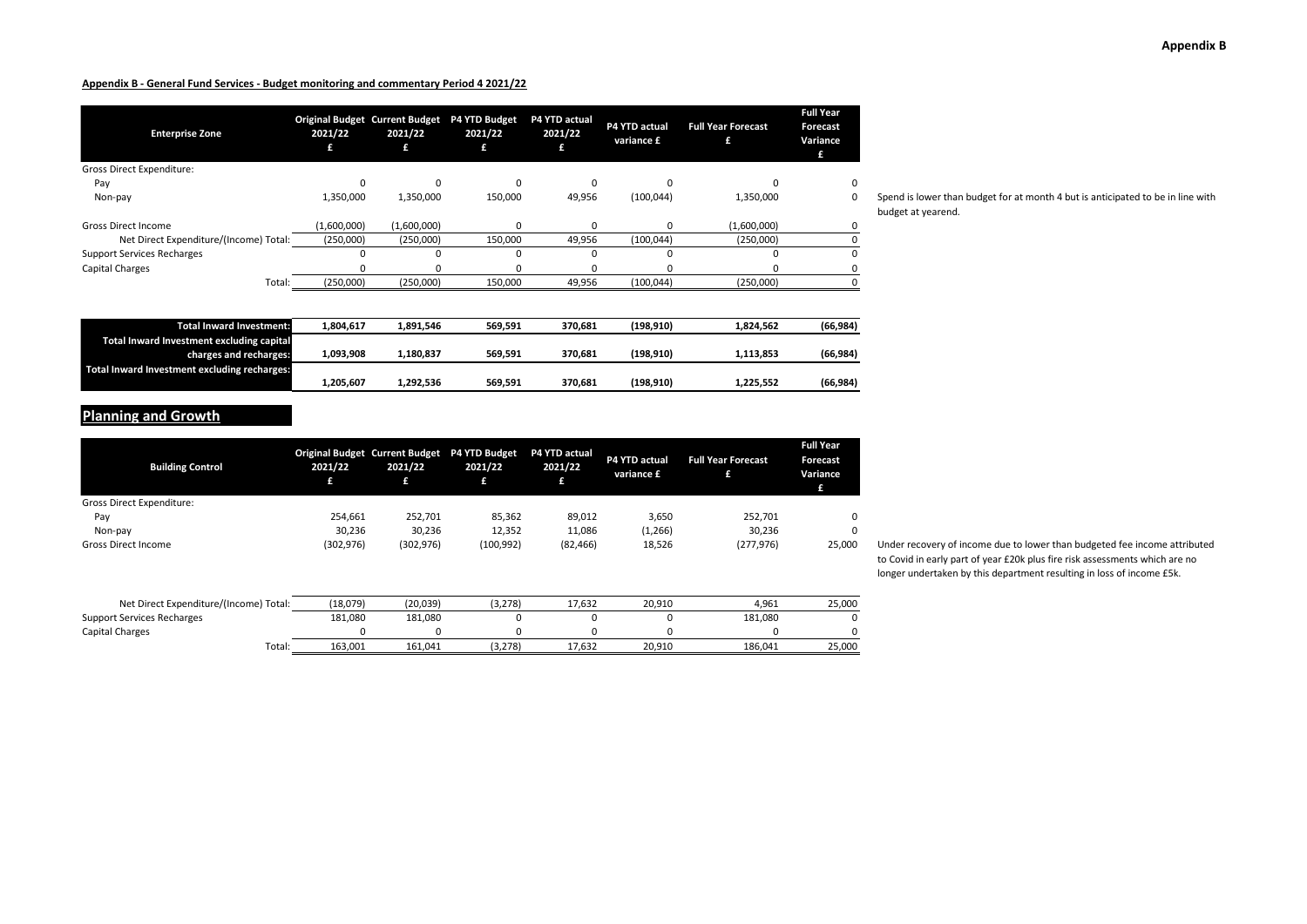**2021/22 £**

**Land Charges**

| <b>Development Control</b>             | 2021/22<br>£ | <b>Original Budget Current Budget</b><br>2021/22<br>£ | <b>P4 YTD Budget</b><br>2021/22<br>£ | P4 YTD actual<br>2021/22<br>£ | P4 YTD actual<br>variance £ | <b>Full Year Forecast</b><br>£ | <b>Full Year</b><br>Forecast<br>Variance<br>£ |
|----------------------------------------|--------------|-------------------------------------------------------|--------------------------------------|-------------------------------|-----------------------------|--------------------------------|-----------------------------------------------|
| Gross Direct Expenditure:              |              |                                                       |                                      |                               |                             |                                |                                               |
| Pay                                    | 654.693      | 648.363                                               | 216.691                              | 217.058                       | 367                         | 648,363                        | $\Omega$                                      |
| Non-pay                                | 34,201       | 34,201                                                | 13,155                               | 16,898                        | 3.743                       | 34,201                         | $\Omega$                                      |
| <b>Gross Direct Income</b>             | (565, 292)   | (565, 292)                                            | (188, 431)                           | (181, 231)                    | 7,200                       | (555, 292)                     | 10,000                                        |
| Net Direct Expenditure/(Income) Total: | 123.602      | 117,272                                               | 41,415                               | 52,726                        | 11,310                      | 127,272                        | 10,000                                        |
| <b>Support Services Recharges</b>      | 168.630      | 168,630                                               | $\Omega$                             |                               | $\Omega$                    | 168,630                        | $\Omega$                                      |
| Capital Charges                        | 0            | $\Omega$                                              |                                      |                               | 0                           | 0                              | $\Omega$                                      |
| Total:                                 | 292,232      | 285,902                                               | 41.415                               | 52,726                        | 11,310                      | 295,902                        | 10,000                                        |

Under recovery of income due to lower than budgeted fee income attributed to Covid in early part of year.

| Gross Direct Expenditure:              |            |            |           |           |          |            |          |               |
|----------------------------------------|------------|------------|-----------|-----------|----------|------------|----------|---------------|
| Pay                                    | 50,035     | 50,143     | 17.265    | 17,664    | 399      | 50,143     |          |               |
| Non-pay                                | 43.082     | 43,082     | 14,180    | 17,122    | 2,942    | 43.082     |          |               |
| <b>Gross Direct Income</b>             | (138, 154) | (138, 154) | (46, 051) | (53, 955) | (7,904)  | (158, 154) | (20,000) | Cumu<br>befor |
| Net Direct Expenditure/(Income) Total: | (45,037)   | (44, 929)  | (14, 606) | (19, 169) | (4, 563) | (64, 929)  | (20,000) |               |
| <b>Support Services Recharges</b>      | 47.760     | 47.760     |           |           |          | 47.760     |          |               |
| Capital Charges                        |            | $\Omega$   |           |           |          |            |          |               |
| Total:                                 | 2.723      | 2,831      | (14, 606) | (19, 169) | (4, 563) | (17, 169)  | (20,000) |               |

**2021/22 £**

**2021/22 £**

**P4 YTD actual variance £**

**Full Year Forecast £**

**Full Year Forecast Variance £**

**Original Budget Current Budget P4 YTD Budget P4 YTD actual** 

**2021/22 £**

| <b>Strategic Planning</b>              | 2021/22   | <b>Original Budget Current Budget</b><br>2021/22<br>£ | <b>P4 YTD Budget</b><br>2021/22<br>£ | <b>P4 YTD actual</b><br>2021/22 | P4 YTD actual<br>variance £ | <b>Full Year Forecast</b> | <b>Full Year</b><br>Forecast<br>Variance<br>£ |
|----------------------------------------|-----------|-------------------------------------------------------|--------------------------------------|---------------------------------|-----------------------------|---------------------------|-----------------------------------------------|
| Gross Direct Expenditure:              |           |                                                       |                                      |                                 |                             |                           |                                               |
| Pay                                    | 283.962   | 277.307                                               | 92.433                               | 77.585                          | (14, 848)                   | 270.307                   | (7,000)                                       |
| Non-pay                                | 104.356   | 104.356                                               | 33.840                               | 35,518                          | 1,678                       | 104.356                   | 0                                             |
| <b>Gross Direct Income</b>             | (21, 729) | (21, 729)                                             | (5,045)                              | (4,409)                         | 637                         | (21, 729)                 |                                               |
| Net Direct Expenditure/(Income) Total: | 366,589   | 359,934                                               | 121,228                              | 108,695                         | (12, 533)                   | 352,934                   | (7,000)                                       |
| <b>Support Services Recharges</b>      | 116.690   | 116,690                                               |                                      | 0                               | $\Omega$                    | 116,690                   |                                               |
| Capital Charges                        | 0         | $\Omega$                                              |                                      |                                 | $\Omega$                    | 0                         |                                               |
| Total:                                 | 483,279   | 476,624                                               | 121,228                              | 108,695                         | (12, 533)                   | 469,624                   | (7,000)                                       |

| <b>Total Planning and Growth:</b>           | 941.235 | 926.398 | 144.759 | 159.884 | 15.125 | 934.398 | 8,000 |
|---------------------------------------------|---------|---------|---------|---------|--------|---------|-------|
| Total Planning and Growth excluding capital |         |         |         |         |        |         |       |
| charges and recharges:                      | 427.075 | 412.238 | 144.759 | 159.884 | 15.125 | 420.238 | 8.000 |
| <b>Total Planning and Growth excluding</b>  |         |         |         |         |        |         |       |
| recharges:                                  | 427.075 | 412.238 | 144.759 | 159.884 | 15,125 | 420,238 | 8,000 |

ulative income above budgeted level attributed to increase demand re the end of stamp duty relief.

One vacancy held in early part of year now filled.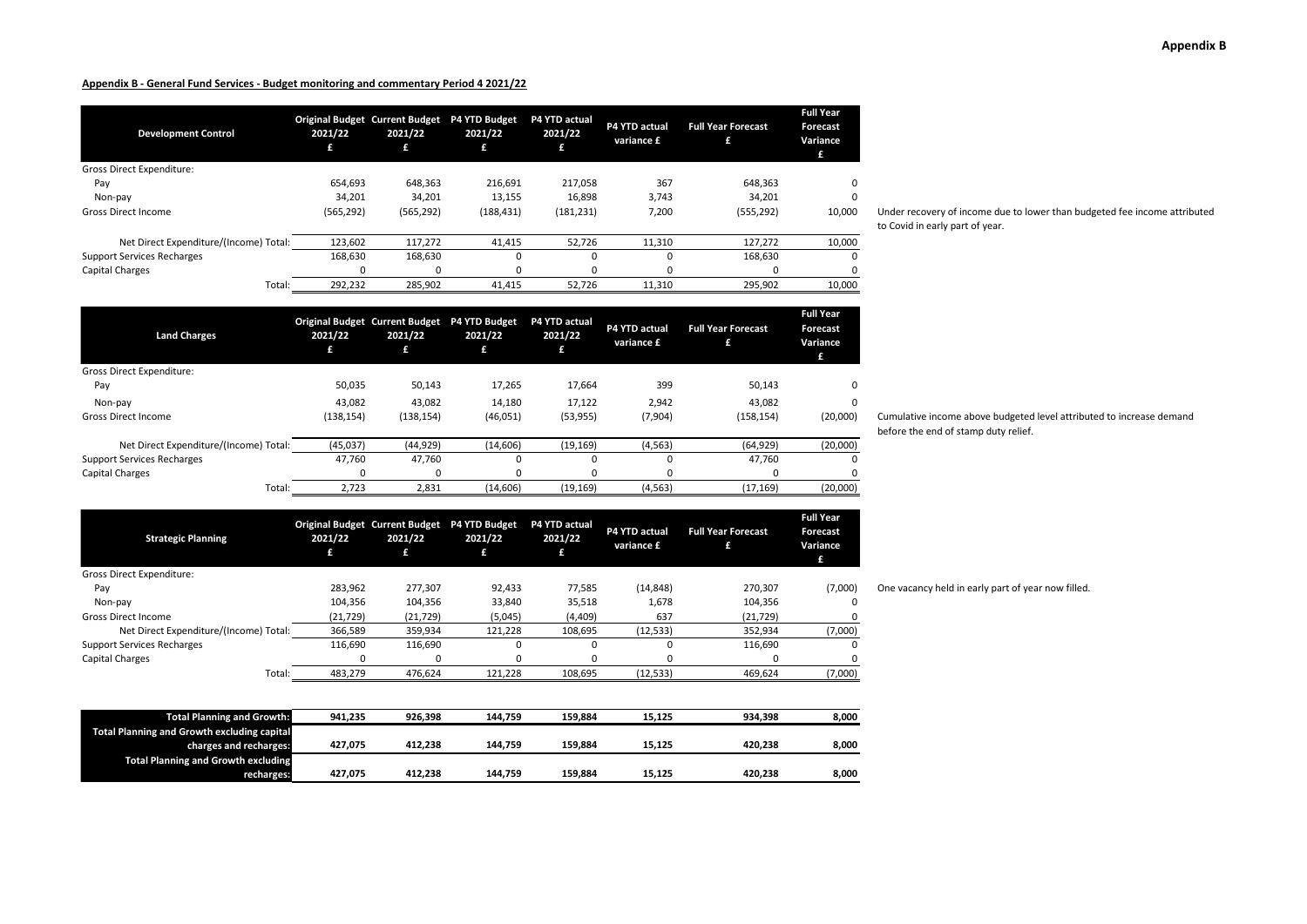# **Customer Services**

| <b>Benefits</b>                        | 2021/22<br>£   | <b>Original Budget Current Budget</b><br>2021/22<br>£ | P4 YTD Budget<br>2021/22<br>£ | P4 YTD actual<br>2021/22<br>£ | <b>P4 YTD actual</b><br>variance £ | <b>Full Year Forecast</b><br>£ | <b>Full Year</b><br>Forecast<br>Variance<br>£ |
|----------------------------------------|----------------|-------------------------------------------------------|-------------------------------|-------------------------------|------------------------------------|--------------------------------|-----------------------------------------------|
| <b>Gross Direct Expenditure:</b>       |                |                                                       |                               |                               |                                    |                                |                                               |
| Pay                                    | 593,279        | 574,407                                               | 191,469                       | 207,287                       | 15,818                             | 605,407                        | 31,000                                        |
| Non-pay                                | 22,538,189     | 22,538,189                                            | 7,507,230                     | 6,701,196                     | (806, 034)                         | 20,237,639                     | (2,300,550)                                   |
| <b>Gross Direct Income</b>             | (23, 223, 212) | (23, 223, 212)                                        | (7, 555, 573)                 | (7, 251, 405)                 | 304,168                            | (21,006,212)                   | 2,217,000                                     |
| Net Direct Expenditure/(Income) Total: | (91, 744)      | (110, 616)                                            | 143,126                       | (342, 921)                    | (486, 047)                         | (163, 166)                     | (52, 550)                                     |
| <b>Support Services Recharges</b>      | 186,517        | 186,517                                               | 0                             | $\mathbf 0$                   | 0                                  | 186,517                        | $\Omega$                                      |
| <b>Capital Charges</b>                 | 0              | 0                                                     | 0                             | 0                             | 0                                  | 0                              | 0                                             |
| Total:                                 | 94,773         | 75,901                                                | 143,126                       | (342, 921)                    | (486, 047)                         | 23,351                         | (52, 550)                                     |
| <b>Crematorium and Cemeteries</b>      | 2021/22<br>£   | <b>Original Budget Current Budget</b><br>2021/22<br>£ | P4 YTD Budget<br>2021/22<br>£ | P4 YTD actual<br>2021/22<br>£ | <b>P4 YTD actual</b><br>variance £ | <b>Full Year Forecast</b><br>£ | <b>Full Year</b><br>Forecast<br>Variance<br>£ |
| Gross Direct Expenditure:              |                |                                                       |                               |                               |                                    |                                |                                               |

£10k of the overspend is covered by funding from Verify Earnings and Pensions fund, included in income below. Remaining overspend down to expected vacancy saving not yet achieved.

Forecast based on actual housing benefit claim figures paid to date extrapolated for the remaining of the year. Payments out should be funded from housing subsidy received, as reflected in the income variance below.

Forecast reflects increased housing benfit subsidy anticipated for increased housing benefit claim payments as per above. Also includes £140k funding for new subisdy allocation for increase in demand due to Covid-19.

 Non-pay 600,229 600,229 351,328 258,040 (93,288) 646,129 45,900 Unbudgeted funeral expense costs, which are offset by elements within income.

Gross Direct Income<br>
Net Direct Expenditure/(Income) Total: (776,173) (783,863) (110,038) (126,026) (15,988) (551,963) 231,900 Income is lower than anticipated when the budget was set.

Underspend due to vacancies in first quarter, however these positions are now filled which is reflected within the forecast.

| <b>Customer Services</b>               | 2021/22   | <b>Original Budget Current Budget</b><br>2021/22<br>£ | <b>P4 YTD Budget</b><br>2021/22 | P4 YTD actual<br>2021/22 | P4 YTD actual<br>variance £ | <b>Full Year Forecast</b><br>£ | <b>Full Year</b><br>Forecast<br>Variance |
|----------------------------------------|-----------|-------------------------------------------------------|---------------------------------|--------------------------|-----------------------------|--------------------------------|------------------------------------------|
| Gross Direct Expenditure:              |           |                                                       |                                 |                          |                             |                                |                                          |
| Pay                                    | 652,021   | 629,597                                               | 209,531                         | 195,136                  | (14, 395)                   | 618,597                        | (11,000)                                 |
| Non-pay                                | 12,683    | 12,683                                                | 3,395                           | 8,205                    | 4,810                       | 8,683                          | (4,000)                                  |
| Gross Direct Income                    |           | n                                                     | 0                               |                          |                             |                                | O                                        |
| Net Direct Expenditure/(Income) Total: | 664.704   | 642,280                                               | 212,926                         | 203.341                  | (9,585)                     | 627.280                        | (15,000)                                 |
| <b>Support Services Recharges</b>      | (664,700) | (664, 700)                                            | 0                               |                          |                             | (664,700)                      |                                          |
| Capital Charges                        |           | $\Omega$                                              | 0                               | 0                        |                             |                                |                                          |
| Total:                                 |           | (22, 420)                                             | 212,926                         | 203.341                  | (9,585)                     | (37, 420)                      | (15,000)                                 |

Total: (518,984) (526,674) (110,038) (126,026) (15,988) (294,774) 231,900

Pay 225,337 217,647 72,548 76,299 3,751 227,647 10,000

Net Direct Expenditure/(Income) Total: (776,173) (783,863) (110,038) (126,026) (15,988) (551,963) (551,963)<br>Services Recharges 185,040 185,040 0 0 0 185,040 Support Services Recharges **185,040** 185,040 185,040 0 0 0 0 185,040 0 0 0 185,040 Capital Charges 72,149 72,149 0 0 0 72,149 0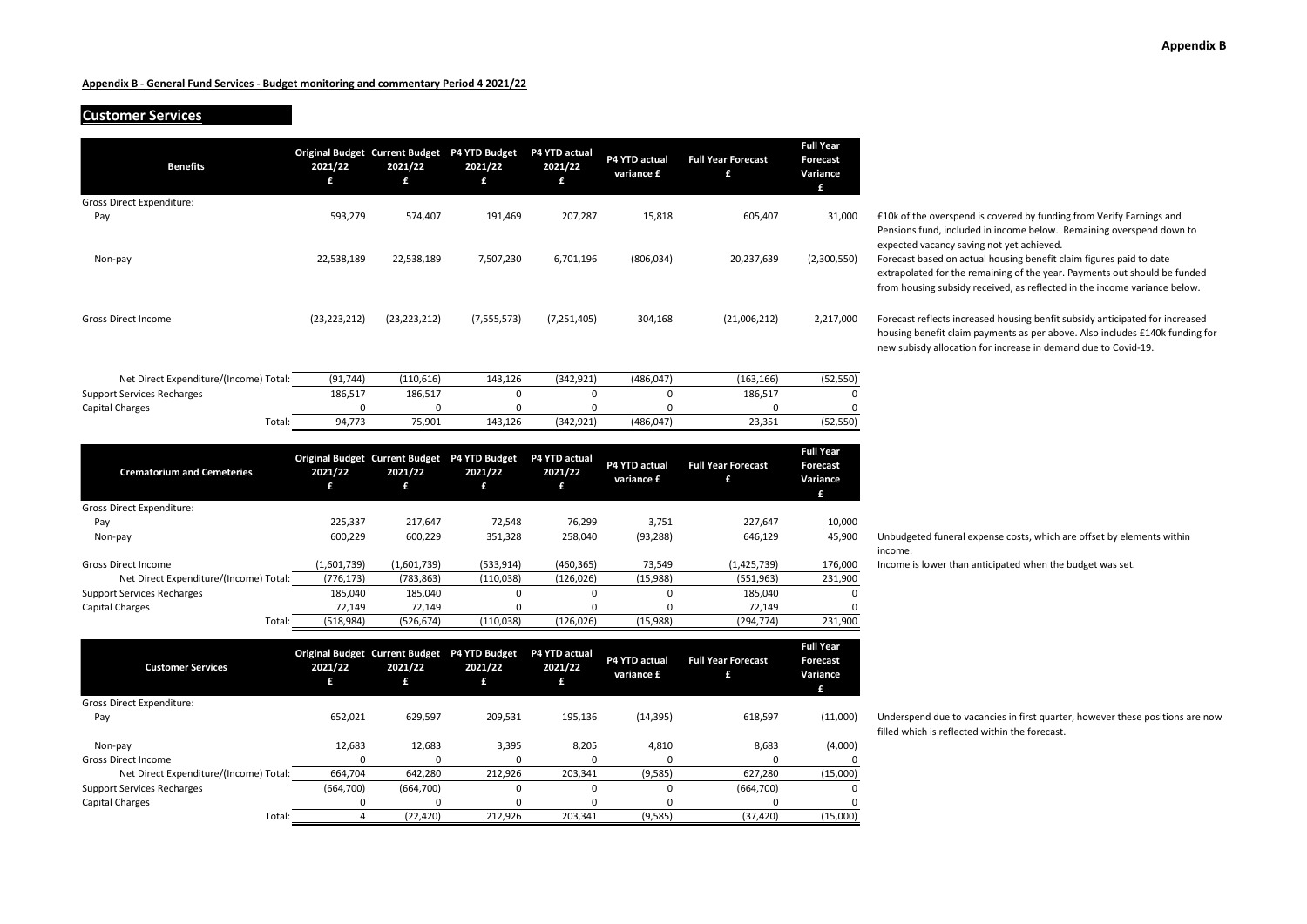| <b>Support Services</b>                | 2021/22<br>£ | Original Budget Current Budget P4 YTD Budget<br>2021/22<br>£ | 2021/22<br>£ | P4 YTD actual<br>2021/22 | P4 YTD actual<br>variance £ | <b>Full Year Forecast</b><br>£ | <b>Full Year</b><br>Forecast<br>Variance<br>£ |
|----------------------------------------|--------------|--------------------------------------------------------------|--------------|--------------------------|-----------------------------|--------------------------------|-----------------------------------------------|
| <b>Gross Direct Expenditure:</b>       |              |                                                              |              |                          |                             |                                |                                               |
| Pay                                    | 163.601      | 155,956                                                      | 51,985       | 50,268                   | (1,717)                     | 155,956                        | $\Omega$                                      |
| Non-pay                                | 35,682       | 35,682                                                       | 11,895       | 40,517                   | 28,623                      | 35,682                         | 0                                             |
| <b>Gross Direct Income</b>             | <sup>0</sup> | 0                                                            | 0            | (286)                    | (286)                       | $\Omega$                       | 0                                             |
| Net Direct Expenditure/(Income) Total: | 199,283      | 191,638                                                      | 63,880       | 90.500                   | 26.620                      | 191,638                        |                                               |
| <b>Support Services Recharges</b>      | (202, 550)   | (202, 550)                                                   | 0            |                          | 0                           | (202, 550)                     | $\Omega$                                      |
| Capital Charges                        | 3,267        | 3,267                                                        | 0            |                          | 0                           | 3,267                          | 0                                             |
| Total:                                 |              | (7,645)                                                      | 63,880       | 90,500                   | 26,620                      | (7,645)                        |                                               |

**Car Parks Original Budget Current Budget P4 YTD Budget P4 YTD actual 2021/22 £ 2021/22 £ 2021/22 £ 2021/22 £ P4 YTD actual variance £ Full Year Forecast £ Full Year Forecast Variance £** Gross Direct Expenditure: Pay 436,269 422,059 140,167 131,371 (8,796) 416,559 (5,500) Non-pay 975,685 975,685 231,795 314,818 83,023 929,785 (45,900) Gross Direct Income (2,511,826) (2,511,826) (977,282) (934,188) 43,094 (2,421,076) 90,750 Net Direct Expenditure/(Income) Total: (1,099,872) (1,114,082) (605,320) (487,999) 117,321 (1,074,732) 39,350<br>Services Recharges (1,074,732) 404,590 404,590 0 0 404,590 0 Support Services Recharges 404,590 404,590 0 0 0 404,590 0 Capital Charges 44,213 44,213 0 0 0 44,213 0 Total: (651,069) (665,279) (605,320) (487,999) 117,321 (625,929) 39,350

| <b>Revenues</b>                                                            | 2021/22<br>£ | <b>Original Budget Current Budget</b><br>2021/22<br>£ | P4 YTD Budget<br>2021/22<br>£ | P4 YTD actual<br>2021/22<br>£ | P4 YTD actual<br>variance £ | <b>Full Year Forecast</b><br>£ | <b>Full Year</b><br>Forecast<br>Variance<br>£ |
|----------------------------------------------------------------------------|--------------|-------------------------------------------------------|-------------------------------|-------------------------------|-----------------------------|--------------------------------|-----------------------------------------------|
| Gross Direct Expenditure:                                                  |              |                                                       |                               |                               |                             |                                |                                               |
| Pay                                                                        | 730,541      | 705,674                                               | 235,967                       | 243,584                       | 7,617                       | 776,574                        | 70,900                                        |
| Non-pay                                                                    | 310,104      | 310,104                                               | 99,692                        | 88,371                        | (11, 321)                   | 293,696                        | (16, 408)                                     |
| <b>Gross Direct Income</b>                                                 | (601, 925)   | (601, 925)                                            | (203, 342)                    | (244, 222)                    | (40, 880)                   | (644, 925)                     | (43,000)                                      |
| Net Direct Expenditure/(Income) Total:                                     | 438,720      | 413,853                                               | 132,317                       | 87,733                        | (44, 584)                   | 425,345                        | 11,492                                        |
| <b>Support Services Recharges</b>                                          | 800,610      | 800,610                                               | 0                             | 0                             | 0                           | 800,610                        | 0                                             |
| Capital Charges                                                            | $\Omega$     | $\Omega$                                              | 0                             | 0                             | $\Omega$                    | 0                              | 0                                             |
| Total:                                                                     | 1,239,330    | 1,214,463                                             | 132,317                       | 87,733                        | (44,584)                    | 1,225,955                      | 11,492                                        |
| <b>Total Customer Services:</b>                                            | 164,054      | 68,346                                                | (163, 110)                    | (575, 373)                    | (412, 263)                  | 283,538                        | 215,192                                       |
| <b>Total Customer Services excluding capital</b><br>charges and recharges: | (665,082)    | (760, 790)                                            | (163, 110)                    | (575, 373)                    | (412, 263)                  | (545, 598)                     | 215,192                                       |
| <b>Total Customer Services excluding recharges:</b>                        | (545,453)    | (641, 161)                                            | (163, 110)                    | (575, 373)                    | (412, 263)                  | (425, 969)                     | 215,192                                       |

#### Overspend is on postage but this will be apportioned to all other departments based on budget at yearend.

Reduced income in first quarter due to steady relaxing of COVID restrictions, this also has reduced the profit share elements due to partners (roughly 50% of lost income).

£30k of pay costs not captured a in budget but is covered by Norfolk County Council funding below. £25k of the remaining overspend down to expected vacancy saving not yet achieved.

Underspends on legal and recovery costs are due to an over accrual of costs for 2021.

Gross Direct Income, mostly catch up from prior year impact of COVID.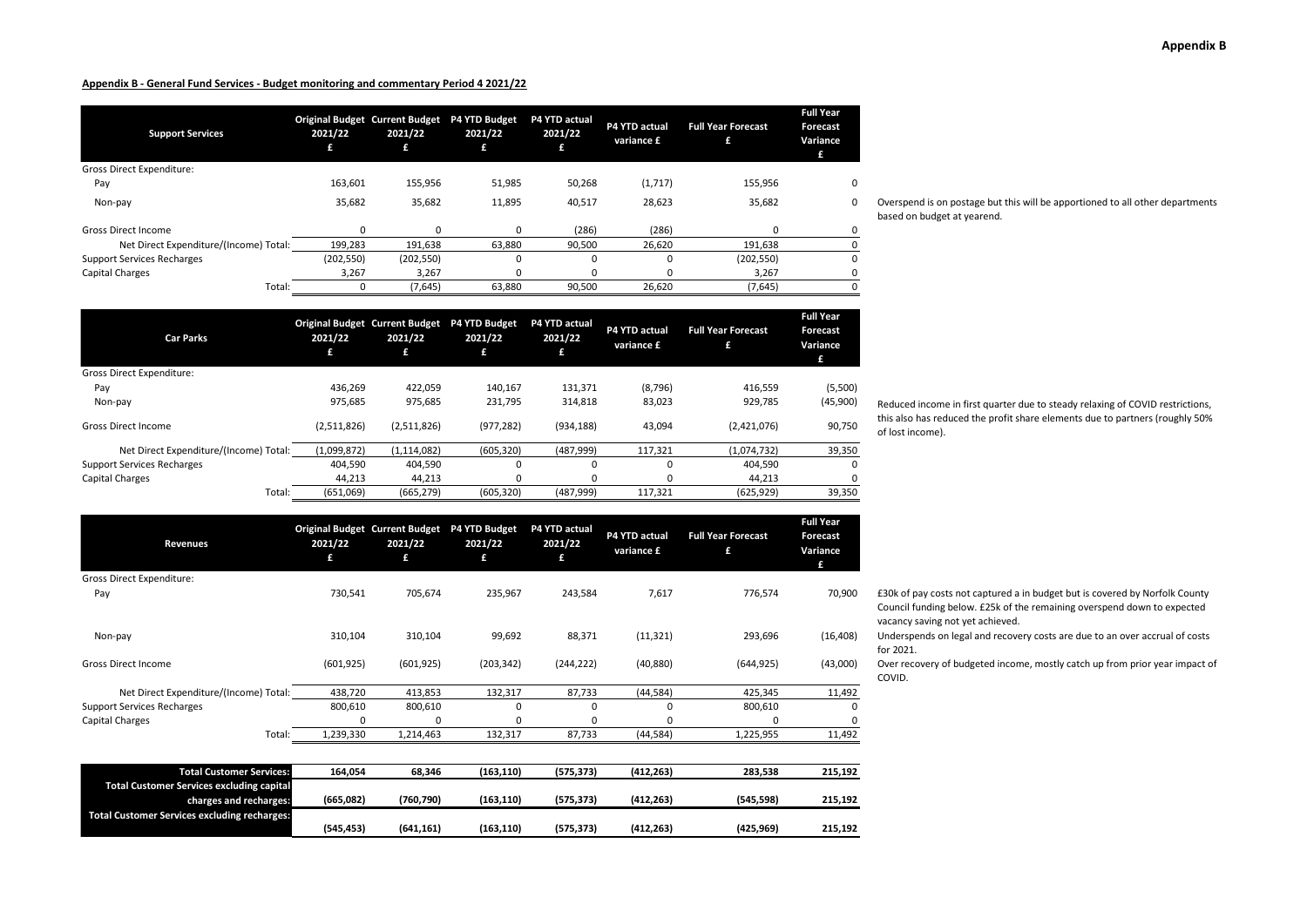# **Property and Asset Management**

| <b>Public Toilets</b>                  | 2021/22<br>£ | Original Budget Current Budget P4 YTD Budget<br>2021/22<br>£ | 2021/22<br>£                                                 | P4 YTD actual<br>2021/22<br>£ | P4 YTD actual<br>variance £ | <b>Full Year Forecast</b><br>£ | <b>Full Year</b><br>Forecast<br>Variance<br>£        |                            |
|----------------------------------------|--------------|--------------------------------------------------------------|--------------------------------------------------------------|-------------------------------|-----------------------------|--------------------------------|------------------------------------------------------|----------------------------|
| Gross Direct Expenditure:              |              |                                                              |                                                              |                               |                             |                                |                                                      |                            |
| Pay                                    | 0            | 0                                                            | $\mathbf 0$                                                  | $\mathbf 0$                   | $\Omega$                    | $\mathbf 0$                    | n                                                    |                            |
| Non-pay                                | 195,620      | 195,620                                                      | 152,618                                                      | 146,111                       | (6, 507)                    | 195,620                        | $\Omega$                                             |                            |
| <b>Gross Direct Income</b>             | (4,000)      | (4,000)                                                      | (1, 333)                                                     | (314)                         | 1,019                       | (4,000)                        | 0                                                    |                            |
| Net Direct Expenditure/(Income) Total: | 191,620      | 191,620                                                      | 151,285                                                      | 145,797                       | (5, 488)                    | 191,620                        | $\pmb{0}$                                            | No significant variances.  |
| <b>Support Services Recharges</b>      | 42,980       | 42,980                                                       | 0                                                            | 0                             | $\Omega$                    | 42,980                         | $\mathbf 0$                                          |                            |
| <b>Capital Charges</b>                 | 163,129      | 163,129                                                      | 0                                                            | $\mathbf 0$                   | 0                           | 163,129                        | $\mathbf 0$                                          |                            |
| Total:                                 | 397,729      | 397,729                                                      | 151,285                                                      | 145,797                       | (5, 488)                    | 397,729                        | $\mathbf 0$                                          |                            |
|                                        |              |                                                              |                                                              |                               |                             |                                |                                                      |                            |
| <b>Repairs and Maintenance</b>         | 2021/22<br>£ | Original Budget Current Budget P4 YTD Budget<br>2021/22<br>£ | 2021/22<br>£                                                 | P4 YTD actual<br>2021/22<br>£ | P4 YTD actual<br>variance £ | <b>Full Year Forecast</b><br>£ | <b>Full Year</b><br><b>Forecast</b><br>Variance<br>£ |                            |
| <b>Gross Direct Expenditure:</b>       |              |                                                              |                                                              |                               |                             |                                |                                                      |                            |
| Pay                                    | $\mathbf 0$  | 0                                                            | 0                                                            | $\Omega$                      | 0                           | $\Omega$                       | $\Omega$                                             |                            |
| Non-pay                                | 24,580       | 24,580                                                       | 15,442                                                       | 14,485                        | (957)                       | 24,580                         | $\Omega$                                             |                            |
| <b>Gross Direct Income</b>             | (97, 572)    | (97, 572)                                                    | (32, 524)                                                    | (32, 524)                     | $\Omega$                    | (97, 572)                      | $\mathbf 0$                                          |                            |
|                                        |              |                                                              |                                                              |                               |                             |                                |                                                      |                            |
| Net Direct Expenditure/(Income) Total: | (72, 992)    | (72, 992)                                                    | (17,082)                                                     | (18,039)                      | (957)                       | (72, 992)                      | 0                                                    | No significant variances.  |
| <b>Support Services Recharges</b>      | 52,180       | 52,180                                                       | $\mathbf 0$                                                  | $\mathbf 0$                   | $\mathbf 0$                 | 52,180                         | $\Omega$                                             |                            |
| <b>Capital Charges</b>                 | 253,632      | 253,632                                                      | 0                                                            | 0                             | 0                           | 253,632                        | 0                                                    |                            |
| Total:                                 | 232,820      | 232,820                                                      | (17,082)                                                     | (18,039)                      | (957)                       | 232,820                        | $\Omega$                                             |                            |
| <b>Footway Lighting</b>                | 2021/22<br>£ | 2021/22<br>£                                                 | Original Budget Current Budget P4 YTD Budget<br>2021/22<br>£ | P4 YTD actual<br>2021/22<br>£ | P4 YTD actual<br>variance £ | <b>Full Year Forecast</b><br>£ | <b>Full Year</b><br><b>Forecast</b><br>Variance<br>£ |                            |
| Gross Direct Expenditure:              |              |                                                              |                                                              |                               |                             |                                |                                                      |                            |
| Pay                                    | 0            | 0                                                            | 0                                                            | $\mathbf 0$                   | $\mathbf 0$                 | $\mathbf 0$                    | 0                                                    |                            |
| Non-pay                                | 193,273      | 193,273                                                      | 57,005                                                       | 56,265                        | (740)                       | 178,273                        | (15,000)                                             | Savings in electricity due |
|                                        |              |                                                              |                                                              |                               |                             |                                |                                                      | lightbulbs                 |
| <b>Gross Direct Income</b>             | 0            | 0                                                            | 0                                                            | 0                             | 0                           | $\mathbf 0$                    | 0                                                    |                            |
| Net Direct Expenditure/(Income) Total: | 193,273      | 193,273                                                      | 57,005                                                       | 56,265                        | (740)                       | 178,273                        | (15,000)                                             |                            |
| <b>Support Services Recharges</b>      | 55,150       | 55,150                                                       | 0                                                            | $\mathbf 0$                   | $\mathbf 0$                 | 55,150                         | 0                                                    |                            |
| <b>Capital Charges</b>                 | 74,179       | 74,179                                                       | 0                                                            | $\mathbf 0$                   | $\Omega$                    | 74,179                         |                                                      |                            |
| Total:                                 | 322,602      | 322,602                                                      | 57,005                                                       | 56,265                        | (740)                       | 307,602                        | (15,000)                                             |                            |

wings in electricity due to the introduction and use of energy efficient htbulbs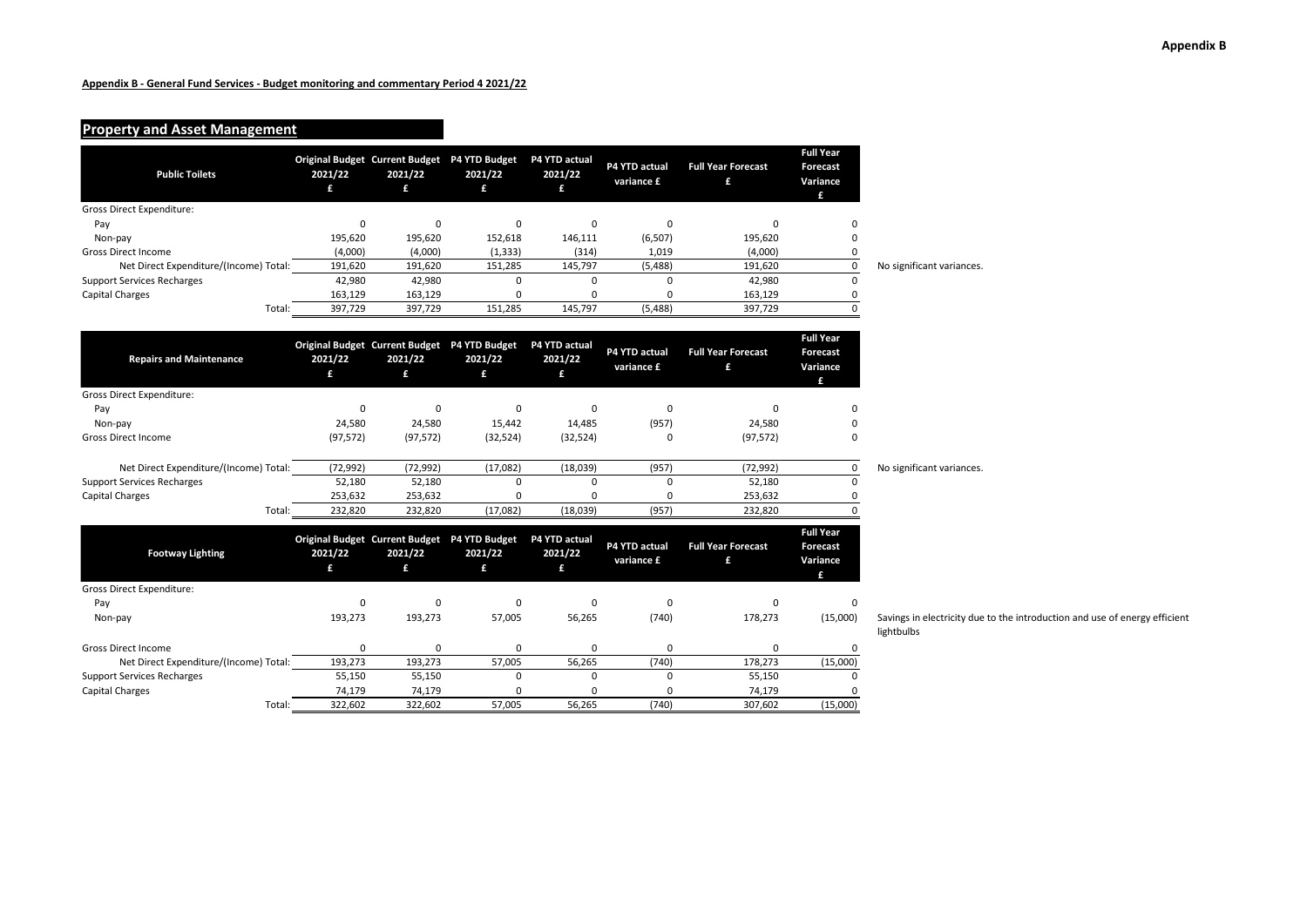| <b>Coastal Protection</b>              | 2021/22 | 2021/22 | Original Budget Current Budget P4 YTD Budget<br>2021/22<br>£ | <b>P4 YTD actual</b><br>2021/22 | P4 YTD actual<br>variance £ | <b>Full Year Forecast</b> | <b>Full Year</b><br>Forecast<br>Variance<br>£ |                           |
|----------------------------------------|---------|---------|--------------------------------------------------------------|---------------------------------|-----------------------------|---------------------------|-----------------------------------------------|---------------------------|
| <b>Gross Direct Expenditure:</b>       |         |         |                                                              |                                 |                             |                           |                                               |                           |
| Pay                                    | 56,620  | 55,511  | 18,505                                                       | 25,021                          | 6,516                       | 55,511                    | 0                                             |                           |
| Non-pay                                | 101,445 | 101,445 | 34,895                                                       | 35,745                          | 850                         | 101,445                   | 0                                             |                           |
| <b>Gross Direct Income</b>             | (550)   | (550)   |                                                              |                                 |                             | (550)                     |                                               |                           |
| Net Direct Expenditure/(Income) Total: | 157,515 | 156,406 | 53,400                                                       | 60,765                          | 7,365                       | 156.406                   |                                               | No significant variances. |
| <b>Support Services Recharges</b>      | 51,220  | 51,220  |                                                              |                                 |                             | 51,220                    | 0                                             |                           |
| Capital Charges                        | 362,692 | 362,692 |                                                              |                                 |                             | 362,692                   |                                               |                           |
| Total:                                 | 571,427 | 570,318 | 53,400                                                       | 60,765                          | 7,365                       | 570,318                   |                                               |                           |

| <b>Community Centres</b>               | 2021/22  | 2021/22  | Original Budget Current Budget P4 YTD Budget<br>2021/22<br>£ | <b>P4 YTD actual</b><br>2021/22 | P4 YTD actual<br>variance £ | <b>Full Year Forecast</b> | <b>Full Year</b><br>Forecast<br>Variance<br>£ |                           |
|----------------------------------------|----------|----------|--------------------------------------------------------------|---------------------------------|-----------------------------|---------------------------|-----------------------------------------------|---------------------------|
| Gross Direct Expenditure:              |          |          |                                                              |                                 |                             |                           |                                               |                           |
| Pay                                    |          | $\Omega$ |                                                              |                                 |                             |                           | $\Omega$                                      |                           |
| Non-pay                                | 10,799   | 9,960    | 7,521                                                        | 8,293                           | 772                         | 9,960                     |                                               |                           |
| <b>Gross Direct Income</b>             | (8, 274) | (8, 274) | (2,842)                                                      | (6, 792)                        | (3,950)                     | (8, 274)                  |                                               |                           |
| Net Direct Expenditure/(Income) Total: | 2,525    | 1,686    | 4,679                                                        | 1,501                           | (3, 178)                    | 1,686                     |                                               | No significant variances. |
| <b>Support Services Recharges</b>      | 9,580    | 9,580    |                                                              |                                 |                             | 9,580                     | 0                                             |                           |
| Capital Charges                        | 27,142   | 27,142   |                                                              |                                 |                             | 27,142                    |                                               |                           |
| Total:                                 | 39,247   | 38,408   | 4.679                                                        | 1,501                           | (3, 178)                    | 38,408                    |                                               |                           |

| <b>Council Offices - Town Hall</b>     | 2021/22   | <b>Original Budget Current Budget</b><br>2021/22 | <b>P4 YTD Budget</b><br>2021/22<br>£ | <b>P4 YTD actual</b><br>2021/22 | P4 YTD actual<br>variance £ | <b>Full Year Forecast</b> | <b>Full Year</b><br><b>Forecast</b><br>Variance<br>£ |                           |
|----------------------------------------|-----------|--------------------------------------------------|--------------------------------------|---------------------------------|-----------------------------|---------------------------|------------------------------------------------------|---------------------------|
| <b>Gross Direct Expenditure:</b>       |           |                                                  |                                      |                                 |                             |                           |                                                      |                           |
| Pay                                    |           |                                                  |                                      |                                 |                             |                           |                                                      |                           |
| Non-pay                                | 165,529   | 168,565                                          | 113,381                              | 119,952                         | 6,571                       | 168,565                   |                                                      |                           |
| <b>Gross Direct Income</b>             |           |                                                  |                                      |                                 |                             |                           |                                                      |                           |
| Net Direct Expenditure/(Income) Total: | 165,529   | 168,565                                          | 113,381                              | 119,952                         | 6,571                       | 168,565                   |                                                      | No significant variances. |
| <b>Support Services Recharges</b>      | (214,540) | (214, 540)                                       |                                      |                                 |                             | (214, 540)                | 0                                                    |                           |
| <b>Capital Charges</b>                 | 49,010    | 49,010                                           |                                      |                                 |                             | 49,010                    |                                                      |                           |
| Total:                                 |           | 3,035                                            | 113,381                              | 119,952                         | 6,571                       | 3,035                     |                                                      |                           |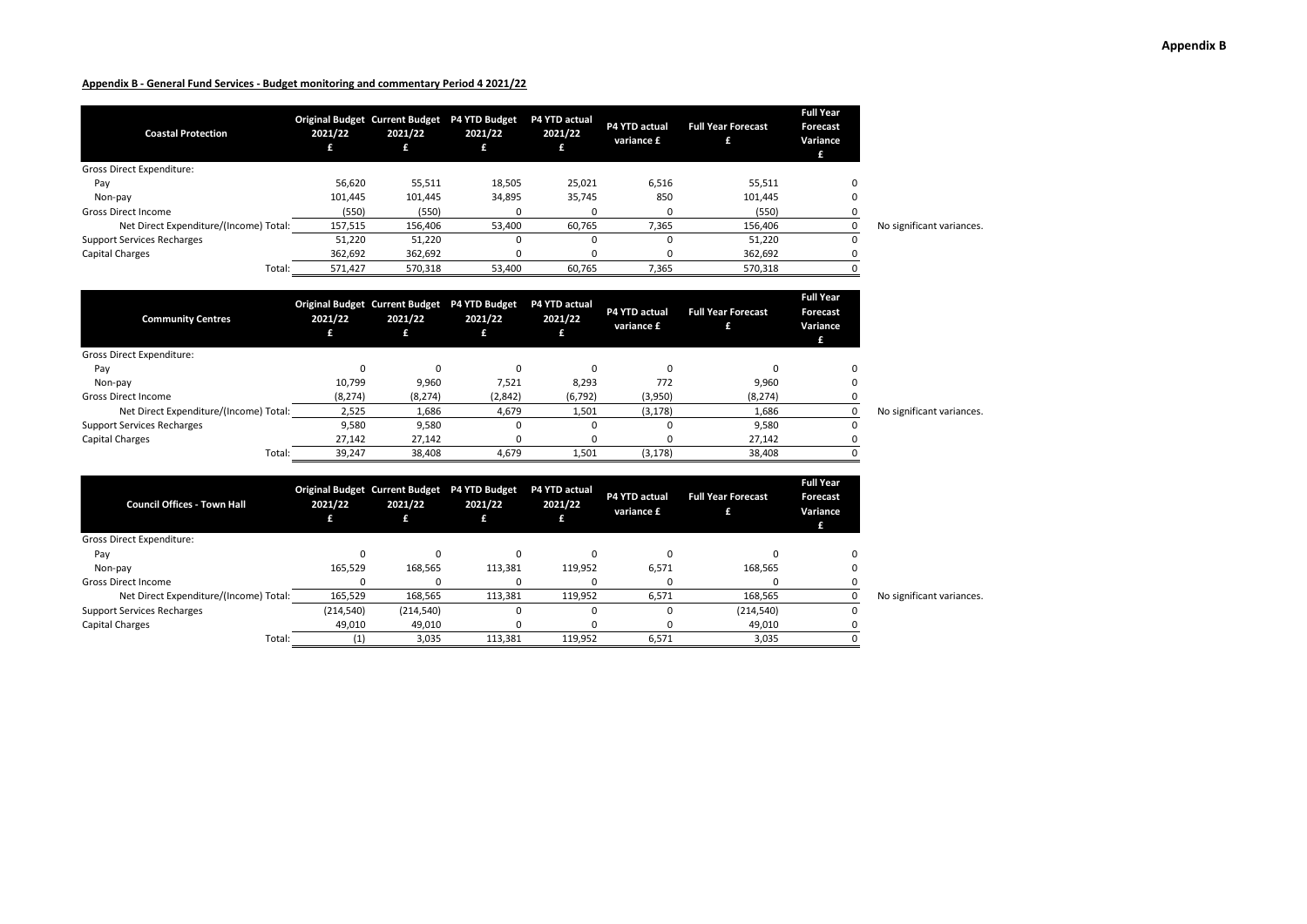| <b>Council Offices - Greyfriars</b>      | 2021/22<br>£   | Original Budget Current Budget P4 YTD Budget<br>2021/22<br>£ | 2021/22<br>£ | P4 YTD actual<br>2021/22<br>£ | P4 YTD actual<br>variance £ | <b>Full Year Forecast</b><br>£ | <b>Full Year</b><br><b>Forecast</b><br>Variance<br>£ |                           |
|------------------------------------------|----------------|--------------------------------------------------------------|--------------|-------------------------------|-----------------------------|--------------------------------|------------------------------------------------------|---------------------------|
| <b>Gross Direct Expenditure:</b>         |                |                                                              |              |                               |                             |                                |                                                      |                           |
| Pay                                      | 0              | 0                                                            | 0            | 0                             | 0                           | $\Omega$                       | $\Omega$                                             |                           |
| Non-pay                                  | 110,112        | 110,112                                                      | 65,025       | 56,625                        | (8,400)                     | 110,112                        | $\Omega$                                             |                           |
| <b>Gross Direct Income</b>               | 0              | $\mathbf 0$                                                  | 0            | 0                             | 0                           | 0                              | 0                                                    |                           |
| Net Direct Expenditure/(Income) Total:   | 110,112        | 110,112                                                      | 65,025       | 56,625                        | (8,400)                     | 110,112                        | $\pmb{0}$                                            | No significant variances. |
| <b>Support Services Recharges</b>        | (117, 820)     | (117, 820)                                                   | 0            | $\mathbf 0$                   | 0                           | (117, 820)                     | $\mathbf 0$                                          |                           |
| <b>Capital Charges</b>                   | 7,710          | 7,710                                                        | $\Omega$     | $\Omega$                      | 0                           | 7,710                          | 0                                                    |                           |
| Total:                                   | $\overline{2}$ | $\overline{2}$                                               | 65,025       | 56,625                        | (8,400)                     | $\overline{2}$                 | $\mathbf 0$                                          |                           |
| <b>Council Offices - Maritime House</b>  | 2021/22<br>£   | Original Budget Current Budget P4 YTD Budget<br>2021/22<br>£ | 2021/22<br>£ | P4 YTD actual<br>2021/22<br>£ | P4 YTD actual<br>variance £ | <b>Full Year Forecast</b><br>£ | <b>Full Year</b><br><b>Forecast</b><br>Variance<br>£ |                           |
| Gross Direct Expenditure:                |                |                                                              |              |                               |                             |                                |                                                      |                           |
| Pay                                      | 0              | $\Omega$                                                     | 0            | 0                             | 0                           | $\Omega$                       |                                                      |                           |
| Non-pay                                  | 43,636         | 43,636                                                       | 22,064       | 23,544                        | 1,480                       | 43,636                         | $\mathbf 0$                                          |                           |
| <b>Gross Direct Income</b>               | $\Omega$       | $\Omega$                                                     | $\Omega$     | $\Omega$                      | $\Omega$                    | $\Omega$                       | 0                                                    |                           |
| Net Direct Expenditure/(Income) Total:   | 43,636         | 43,636                                                       | 22,064       | 23,544                        | 1,480                       | 43,636                         | $\mathsf 0$                                          | No significant variances. |
| <b>Support Services Recharges</b>        | (48, 190)      | (48, 190)                                                    | $\Omega$     | $\Omega$                      | $\Omega$                    | (48, 190)                      | $\Omega$                                             |                           |
| <b>Capital Charges</b>                   | 4,560          | 4,560                                                        | 0            | $\Omega$                      | 0                           | 4,560                          | 0                                                    |                           |
| Total:                                   | 6              | 6                                                            | 22,064       | 23,544                        | 1,480                       | 6                              | $\Omega$                                             |                           |
| <b>Council Offices - Catalyst Centre</b> | 2021/22<br>£   | Original Budget Current Budget P4 YTD Budget<br>2021/22<br>£ | 2021/22<br>£ | P4 YTD actual<br>2021/22<br>£ | P4 YTD actual<br>variance £ | <b>Full Year Forecast</b><br>£ | <b>Full Year</b><br>Forecast<br>Variance<br>£.       |                           |
| <b>Gross Direct Expenditure:</b>         |                |                                                              |              |                               |                             |                                |                                                      |                           |
| Pay                                      | 0              | 0                                                            | 0            | 0                             | 0                           | 0                              | $\Omega$                                             |                           |
| Non-pay                                  | 48,443         | 48,443                                                       | 19,541       | 22,342                        | 2,801                       | 48,443                         | 0                                                    |                           |
| <b>Gross Direct Income</b>               | 0              | 0                                                            | 0            | 0                             | 0                           | 0                              | 0                                                    |                           |
| Net Direct Expenditure/(Income) Total:   | 48,443         | 48,443                                                       | 19,541       | 22,342                        | 2,801                       | 48,443                         | $\mathsf 0$                                          | No significant variances. |
| <b>Support Services Recharges</b>        | (52, 400)      | (52, 400)                                                    | 0            | $\mathbf 0$                   | 0                           | (52, 400)                      | 0                                                    |                           |
| <b>Capital Charges</b>                   | 3,958          | 3,958                                                        | 0            | 0                             | 0                           | 3,958                          | $\mathbf 0$                                          |                           |

Total: 1 1 19,541 22,342 2,801 1 0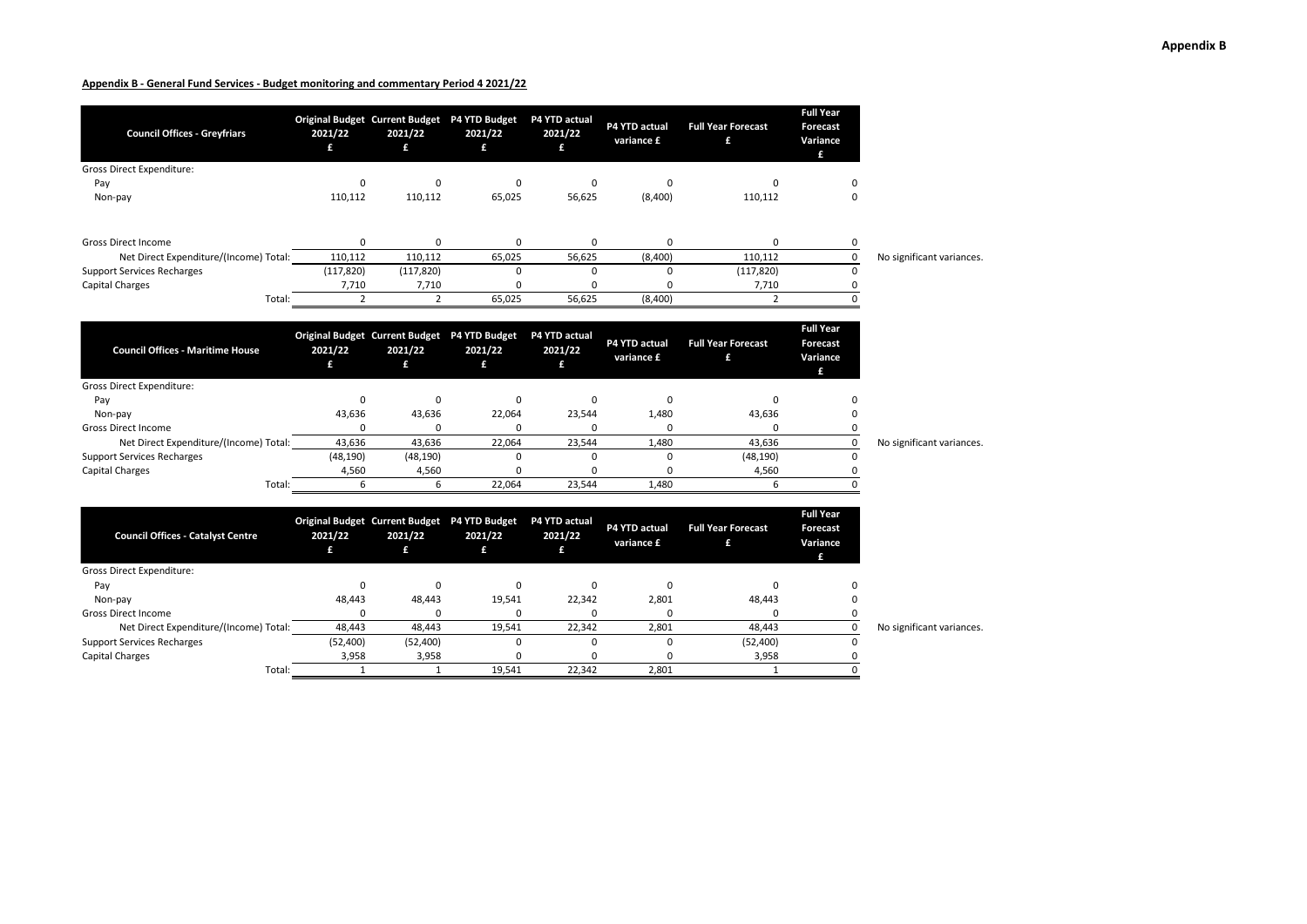| <b>Beach Huts</b>                      | 2021/22<br>£       | <b>Original Budget Current Budget</b><br>2021/22<br>£ | P4 YTD Budget<br>2021/22<br>£ | P4 YTD actual<br>2021/22<br>£ | P4 YTD actual<br>variance £ | <b>Full Year Forecast</b><br>£ | <b>Full Year</b><br><b>Forecast</b><br>Variance<br>£ |                           |
|----------------------------------------|--------------------|-------------------------------------------------------|-------------------------------|-------------------------------|-----------------------------|--------------------------------|------------------------------------------------------|---------------------------|
| <b>Gross Direct Expenditure:</b>       |                    |                                                       |                               |                               |                             |                                |                                                      |                           |
| Pay                                    | 0                  | $\mathbf 0$                                           | 0                             | 170                           | 170                         | 0                              | 0                                                    |                           |
| Non-pay                                | 45,919             | 45,919                                                | 7,655                         | 7,125                         | (530)                       | 45,919                         | 0                                                    |                           |
| <b>Gross Direct Income</b>             | (61,940)           | (61, 940)                                             | (56, 386)                     | (56, 401)                     | (15)                        | (61, 940)                      | 0                                                    |                           |
| Net Direct Expenditure/(Income) Total: |                    |                                                       |                               |                               |                             |                                | 0                                                    |                           |
| <b>Support Services Recharges</b>      | (16, 021)          | (16, 021)                                             | (48, 731)<br>0                | (49, 106)<br>0                | (375)<br>$\mathbf 0$        | (16, 021)                      | 0                                                    | No significant variances. |
| <b>Capital Charges</b>                 | 21,950<br>$\Omega$ | 21,950<br>$\Omega$                                    | 0                             | 0                             | $\Omega$                    | 21,950<br>$\Omega$             |                                                      |                           |
|                                        |                    |                                                       |                               |                               |                             |                                | O                                                    |                           |
| Total:                                 | 5,929              | 5,929                                                 | (48, 731)                     | (49, 106)                     | (375)                       | 5,929                          |                                                      |                           |
| <b>Markets</b>                         | 2021/22            | <b>Original Budget Current Budget</b><br>2021/22      | P4 YTD Budget<br>2021/22      | P4 YTD actual<br>2021/22      | P4 YTD actual<br>variance £ | <b>Full Year Forecast</b><br>£ | <b>Full Year</b><br>Forecast<br>Variance             |                           |
|                                        | £                  | £                                                     | £                             | £                             |                             |                                | £                                                    |                           |
| Gross Direct Expenditure:              |                    |                                                       |                               |                               |                             |                                |                                                      |                           |
| Pay                                    | 72,445             | 70,227                                                | 23,408                        | 23,120                        | (288)                       | 70,227                         | 0                                                    |                           |
| Non-pay                                | 256,154            | 256,154                                               | 189,055                       | 182,084                       | (6,971)                     | 256,154                        | 0                                                    |                           |
| <b>Gross Direct Income</b>             | (259, 759)         | (259, 759)                                            | (235, 373)                    | (138, 620)                    | 96,753                      | (134, 759)                     | 125,000                                              | Income expected to be lo  |
|                                        |                    |                                                       |                               |                               |                             |                                |                                                      | redevelopment of the m    |
| Net Direct Expenditure/(Income) Total: | 68,840             | 66,622                                                | (22, 910)                     | 66,584                        | 89,494                      | 191,622                        | 125,000                                              |                           |
| <b>Support Services Recharges</b>      | 57,540             | 57,540                                                | 0                             | 0                             | 0                           | 57,540                         | n                                                    |                           |
| <b>Capital Charges</b>                 | 4,820              | 4,820                                                 | O                             | O                             | $\Omega$                    | 4,820                          |                                                      |                           |
| Total:                                 | 131,200            | 128,982                                               | (22, 910)                     | 66,584                        | 89,494                      | 253,982                        | 125,000                                              |                           |

| <b>Go Trade</b>                        | 2021/22   | Original Budget Current Budget P4 YTD Budget<br>2021/22 | 2021/22<br>£ | <b>P4 YTD actual</b><br>2021/22 | P4 YTD actual<br>variance £ | <b>Full Year Forecast</b> | <b>Full Year</b><br>Forecast<br>Variance<br>£ |                           |
|----------------------------------------|-----------|---------------------------------------------------------|--------------|---------------------------------|-----------------------------|---------------------------|-----------------------------------------------|---------------------------|
| Gross Direct Expenditure:              |           |                                                         |              |                                 |                             |                           |                                               |                           |
| Pay                                    | 20,161    | 20,161                                                  | 4,740        | 4,739                           | (1)                         | 20,161                    | $\Omega$                                      |                           |
| Non-pay                                | 36,588    | 36,588                                                  | 4,802        | 3,452                           | (1,350)                     | 36,588                    | 0                                             |                           |
| <b>Gross Direct Income</b>             | (39, 154) | (39, 154)                                               | (6, 585)     | (5,652)                         | 933                         | (39, 154)                 |                                               |                           |
| Net Direct Expenditure/(Income) Total: | 17,595    | 17,595                                                  | 2,957        | 2,539                           | (418)                       | 17,595                    |                                               | No significant variances. |
| <b>Support Services Recharges</b>      |           | 0                                                       | 0            |                                 |                             |                           | 0                                             |                           |
| Capital Charges                        |           | <sup>0</sup>                                            |              |                                 |                             |                           |                                               |                           |
| Total:                                 | 17,595    | 17,595                                                  | 2,957        | 2,539                           | (418)                       | 17,595                    |                                               |                           |

Income expected to be lower than budget due to Covid and the redevelopment of the market site.

**Appendix B**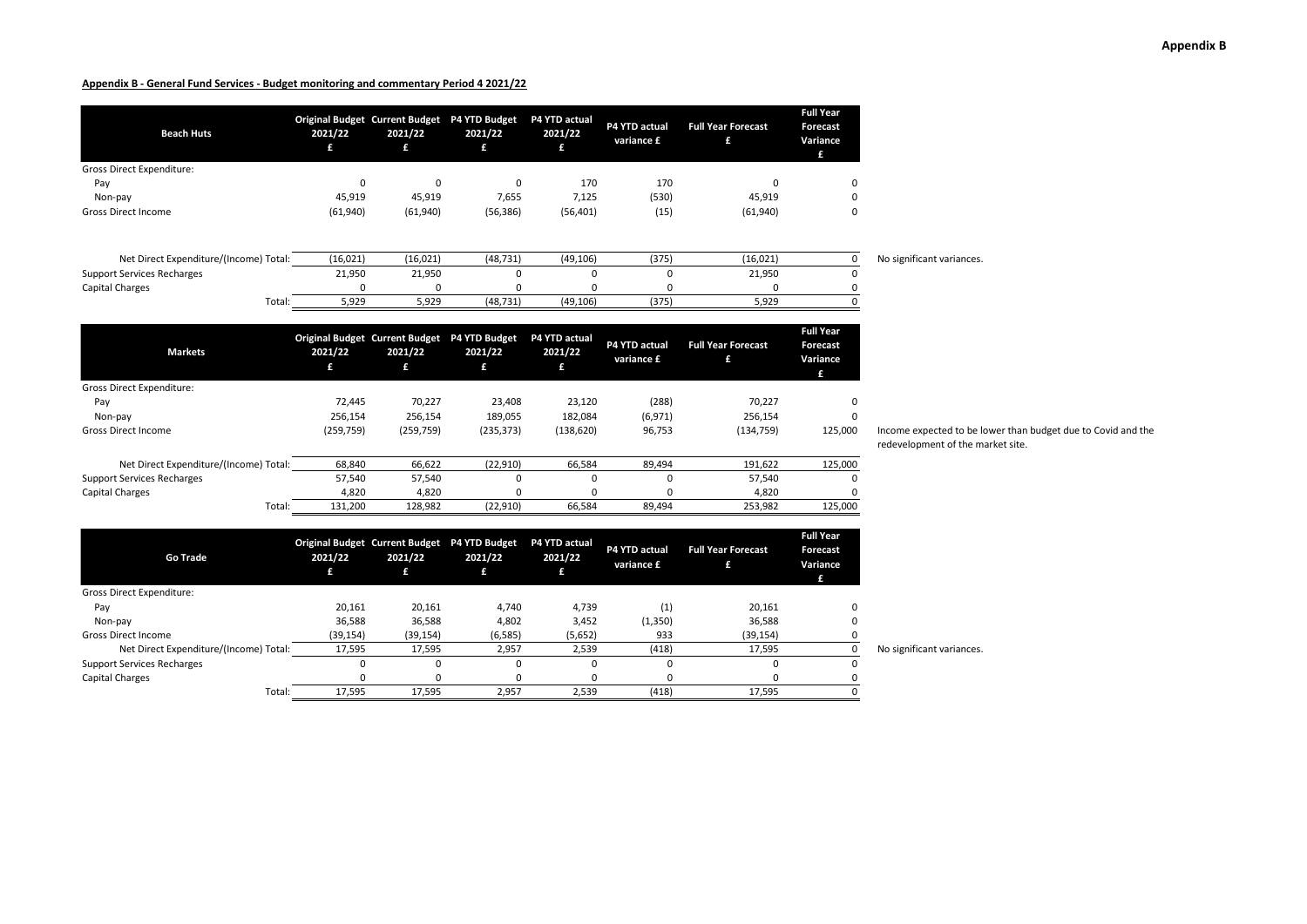| <b>Bretts</b>                          | 2021/22<br>£ | Original Budget Current Budget P4 YTD Budget<br>2021/22<br>£ | 2021/22<br>£ | P4 YTD actual<br>2021/22 | <b>P4 YTD actual</b><br>variance £ | <b>Full Year Forecast</b><br>£ | <b>Full Year</b><br>Forecast<br>Variance<br>£ |
|----------------------------------------|--------------|--------------------------------------------------------------|--------------|--------------------------|------------------------------------|--------------------------------|-----------------------------------------------|
| <b>Gross Direct Expenditure:</b>       |              |                                                              |              |                          |                                    |                                |                                               |
| Pay                                    | ŋ            | 0                                                            |              | 0                        | $\Omega$                           | $\Omega$                       | 0                                             |
| Non-pay                                | 44.443       | 44,443                                                       | 14,812       | 3,444                    | (11, 368)                          | 29,726                         | (14, 717)                                     |
| <b>Gross Direct Income</b>             | (56, 209)    | (56, 209)                                                    | (22, 300)    | (11, 370)                | 10,930                             | (45, 279)                      | 10,930                                        |
| Net Direct Expenditure/(Income) Total: | (11,766)     | (11,766)                                                     | (7, 488)     | (7, 926)                 | (438)                              | (15, 553)                      | (3,787)                                       |
| <b>Support Services Recharges</b>      | 7,160        | 7,160                                                        |              | ŋ                        | $\Omega$                           | 7,160                          | 0                                             |
| Capital Charges                        |              | 0                                                            |              |                          | 0                                  | 0                              |                                               |
| Total:                                 | (4,606)      | (4,606)                                                      | (7, 488)     | (7, 926)                 | (438)                              | (8, 393)                       | (3,787)                                       |

These variances relate to the 20-21 actual charges which were lower than the year-end accruals but in turn resulted in lower than expected recovery of income.

| Courts                                 | 2021/22   | 2021/22   | Original Budget Current Budget P4 YTD Budget<br>2021/22<br>£ | P4 YTD actual<br>2021/22 | <b>P4 YTD actual</b><br>variance £ | <b>Full Year Forecast</b> | <b>Full Year</b><br><b>Forecast</b><br>Variance<br>£ |                           |
|----------------------------------------|-----------|-----------|--------------------------------------------------------------|--------------------------|------------------------------------|---------------------------|------------------------------------------------------|---------------------------|
| Gross Direct Expenditure:              |           |           |                                                              |                          |                                    |                           |                                                      |                           |
| Pay                                    | ŋ         | $\Omega$  |                                                              | O                        | n                                  | $\Omega$                  | $\Omega$                                             |                           |
| Non-pay                                | 7,290     | 7,290     | 2,431                                                        | 5,580                    | 3,149                              | 7,290                     |                                                      |                           |
| <b>Gross Direct Income</b>             | (14, 670) | (14, 670) | (5,707)                                                      | 1,281                    | 6,988                              | (4,881)                   | 9,789                                                |                           |
| Net Direct Expenditure/(Income) Total: | (7,380)   | (7, 380)  | (3, 276)                                                     | 6,861                    | 10,137                             | 2,409                     | 9,789                                                | No significant variances. |
| <b>Support Services Recharges</b>      | 7,880     | 7,880     |                                                              |                          |                                    | 7,880                     | 0                                                    |                           |
| Capital Charges                        | o         |           |                                                              |                          |                                    | $\Omega$                  |                                                      |                           |
| Total:                                 | 500       | 500       | (3, 276)                                                     | 6,861                    | 10,137                             | 10,289                    | 9,789                                                |                           |

| <b>South Denes Energy Park</b>         | 2021/22  | 2021/22<br>£ | Original Budget Current Budget P4 YTD Budget<br>2021/22<br>£ | P4 YTD actual<br>2021/22 | P4 YTD actual<br>variance £ | <b>Full Year Forecast</b> | <b>Full Year</b><br><b>Forecast</b><br>Variance<br>£ |                           |
|----------------------------------------|----------|--------------|--------------------------------------------------------------|--------------------------|-----------------------------|---------------------------|------------------------------------------------------|---------------------------|
| <b>Gross Direct Expenditure:</b>       |          |              |                                                              |                          |                             |                           |                                                      |                           |
| Pay                                    |          | $\Omega$     | $\Omega$                                                     | $\Omega$                 |                             |                           |                                                      |                           |
| Non-pay                                | 2,869    | 2,869        | 957                                                          | 2,200                    | 1,243                       | 2,869                     |                                                      |                           |
| <b>Gross Direct Income</b>             | (8,004)  | (8,004)      | (2,668)                                                      | (3, 335)                 | (667)                       | (8,004)                   |                                                      |                           |
| Net Direct Expenditure/(Income) Total: | (5, 135) | (5, 135)     | (1,711)                                                      | (1, 135)                 | 576                         | (5, 135)                  |                                                      | No significant variances. |
| <b>Support Services Recharges</b>      | 54,050   | 54,050       | 0                                                            | 0                        |                             | 54,050                    | 0                                                    |                           |
| Capital Charges                        | Ω        | <sup>0</sup> |                                                              |                          |                             | 0                         |                                                      |                           |
| Total:                                 | 48,915   | 48,915       | (1,711)                                                      | (1, 135)                 | 576                         | 48,915                    |                                                      |                           |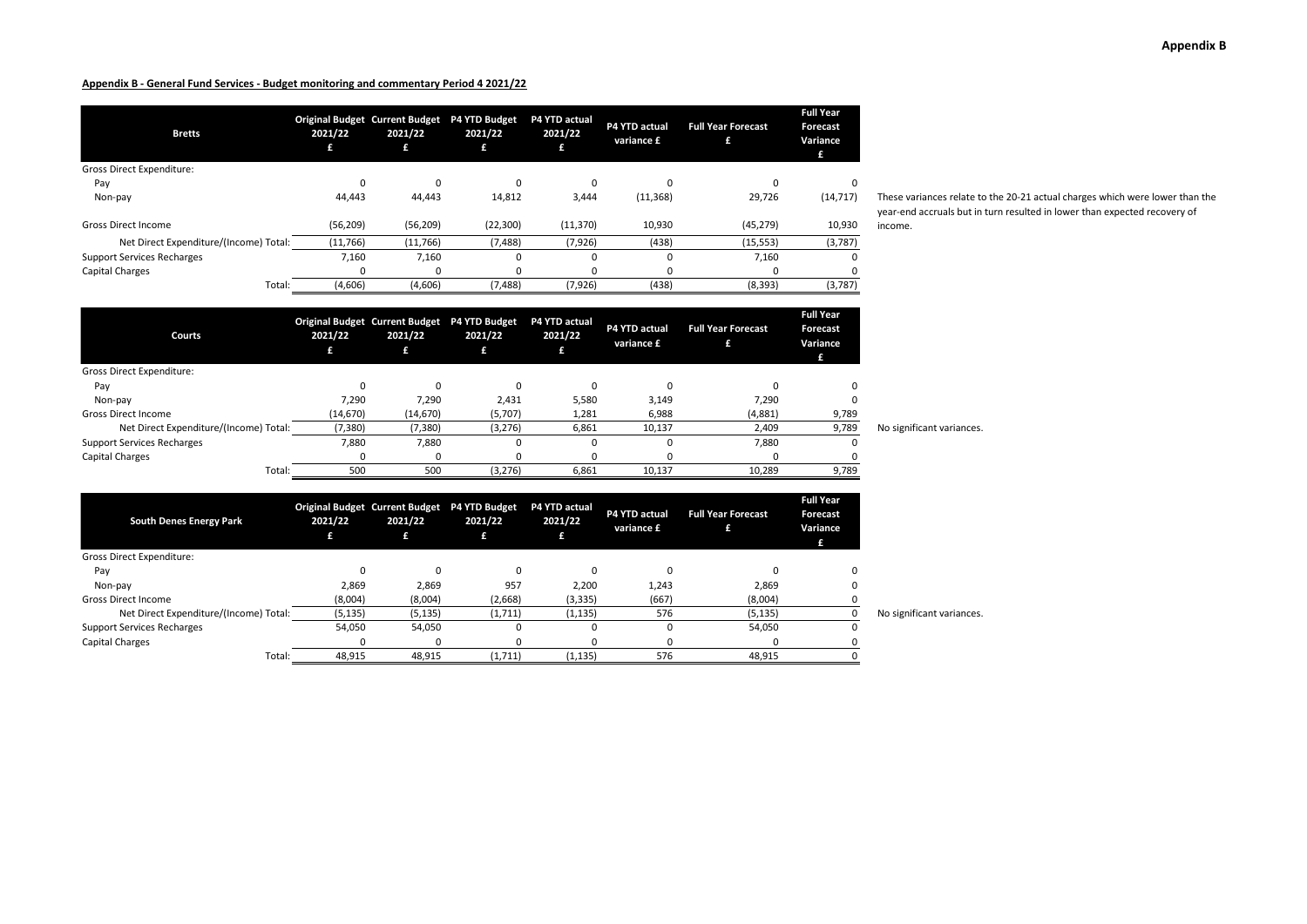| <b>Factory Units</b>                   | 2021/22<br>£ | Original Budget Current Budget P4 YTD Budget<br>2021/22<br>£ | 2021/22<br>£ | P4 YTD actual<br>2021/22<br>£ | P4 YTD actual<br>variance £ | <b>Full Year Forecast</b><br>£ | <b>Full Year</b><br>Forecast<br>Variance<br>£ |
|----------------------------------------|--------------|--------------------------------------------------------------|--------------|-------------------------------|-----------------------------|--------------------------------|-----------------------------------------------|
| Gross Direct Expenditure:              |              |                                                              |              |                               |                             |                                |                                               |
| Pay                                    | $\Omega$     | 0                                                            | $\Omega$     |                               | 0                           | C                              | $\Omega$                                      |
| Non-pay                                | 42,207       | 42,207                                                       | 16,871       | 25,167                        | 8,296                       | 25,593                         | (16, 614)                                     |
| <b>Gross Direct Income</b>             | (134, 451)   | (134, 451)                                                   | (57, 630)    | (54, 872)                     | 2,758                       | (113,017)                      | 21,434                                        |
| Net Direct Expenditure/(Income) Total: | (92, 244)    | (92, 244)                                                    | (40, 759)    | (29, 705)                     | 11,054                      | (87, 424)                      | 4,820                                         |
| <b>Support Services Recharges</b>      | 17,930       | 17,930                                                       |              |                               | $\Omega$                    | 17,930                         | $\Omega$                                      |
| <b>Capital Charges</b>                 |              | 0                                                            |              |                               | 0                           | C                              |                                               |
| Total:                                 | (74, 314)    | (74, 314)                                                    | (40, 759)    | (29, 705)                     | 11,054                      | (69, 494)                      | 4,820                                         |

Costs will reduce during the year due to the end of the rental of Sinclair Court but this in turn will reduce the income achievable by the council from the occupied units.

| Total:                                 | (74, 314)    | (74, 314)    | (40, 759)                                                    | (29, 705)                     | 11,054                             | (69, 494)                      | 4,820                                                |                                                                                                                                                                                                                                                                     |
|----------------------------------------|--------------|--------------|--------------------------------------------------------------|-------------------------------|------------------------------------|--------------------------------|------------------------------------------------------|---------------------------------------------------------------------------------------------------------------------------------------------------------------------------------------------------------------------------------------------------------------------|
| <b>Corporate Estates</b>               | 2021/22<br>£ | 2021/22<br>£ | Original Budget Current Budget P4 YTD Budget<br>2021/22<br>£ | P4 YTD actual<br>2021/22<br>£ | P4 YTD actual<br>variance £        | <b>Full Year Forecast</b><br>£ | <b>Full Year</b><br><b>Forecast</b><br>Variance<br>£ |                                                                                                                                                                                                                                                                     |
| <b>Gross Direct Expenditure:</b>       |              |              |                                                              |                               |                                    |                                |                                                      |                                                                                                                                                                                                                                                                     |
| Pay                                    | 20           | 20           | $\overline{7}$                                               | 10                            | 3                                  | 20                             | $\Omega$                                             |                                                                                                                                                                                                                                                                     |
| Non-pay                                | 432,695      | 432,695      | 410,243                                                      | 452,143                       | 41,900                             | 500,695                        | 68,000                                               | This overspend is due to electricity £20k & water £20k for void properties and<br>rents payable £28k which is recovered below in income.                                                                                                                            |
| <b>Gross Direct Income</b>             | (2,302,177)  | (2,302,177)  | (1, 274, 808)                                                | (1, 251, 422)                 | 23,386                             | (2,218,449)                    | 83,728                                               | This combined under recovery of income is due to new leases and increased<br>charges on existing leases (£116,936) less void properties £150,664 plus<br>advertising £10,000, beach concessions £30,000 and events £10,000 which w<br>not be achieved due to Covid. |
| Net Direct Expenditure/(Income) Total: | (1,869,462)  | (1,869,462)  | (864, 558)                                                   | (799, 269)                    | 65,289                             | (1,717,734)                    | 151,728                                              |                                                                                                                                                                                                                                                                     |
| <b>Support Services Recharges</b>      | 505,180      | 505,180      | 0                                                            | U                             | 0                                  | 505,180                        |                                                      |                                                                                                                                                                                                                                                                     |
| Capital Charges                        | 13,869       | 13,869       | U                                                            |                               |                                    | 13,869                         |                                                      |                                                                                                                                                                                                                                                                     |
| Total:                                 | (1,350,413)  | (1,350,413)  | (864, 558)                                                   | (799, 269)                    | 65,289                             | (1, 198, 685)                  | 151,728                                              |                                                                                                                                                                                                                                                                     |
| <b>Minerva House</b>                   | 2021/22<br>£ | 2021/22<br>£ | Original Budget Current Budget P4 YTD Budget<br>2021/22<br>£ | P4 YTD actual<br>2021/22<br>£ | <b>P4 YTD actual</b><br>variance £ | <b>Full Year Forecast</b><br>£ | <b>Full Year</b><br><b>Forecast</b><br>Variance<br>£ |                                                                                                                                                                                                                                                                     |
| <b>Gross Direct Expenditure:</b>       |              |              |                                                              |                               |                                    |                                |                                                      |                                                                                                                                                                                                                                                                     |
| Pay                                    | $\mathbf 0$  | $\mathbf 0$  | $\Omega$                                                     | $\Omega$                      | 0                                  | $\Omega$                       |                                                      |                                                                                                                                                                                                                                                                     |
| Non-pay                                | 8,400        | 8,400        | 3,901                                                        | 4,363                         | 462                                | 8,400                          |                                                      |                                                                                                                                                                                                                                                                     |
| <b>Gross Direct Income</b>             | (65, 575)    | (65, 575)    | (27, 411)                                                    | (26, 861)                     | 550                                | (65, 575)                      |                                                      |                                                                                                                                                                                                                                                                     |
| Net Direct Expenditure/(Income) Total: | (57, 175)    | (57, 175)    | (23, 510)                                                    | (22, 498)                     | 1,012                              | (57, 175)                      |                                                      | No significant variances.                                                                                                                                                                                                                                           |
| <b>Support Services Recharges</b>      | 8,840        | 8,840        | $\Omega$                                                     | U                             | 0                                  | 8,840                          |                                                      |                                                                                                                                                                                                                                                                     |
| Capital Charges                        | $\Omega$     | $\Omega$     |                                                              |                               | $\Omega$                           |                                |                                                      |                                                                                                                                                                                                                                                                     |
| Total:                                 | (48, 335)    | (48, 335)    | (23, 510)                                                    | (22, 498)                     | 1,012                              | (48, 335)                      |                                                      |                                                                                                                                                                                                                                                                     |
|                                        |              |              |                                                              |                               |                                    |                                |                                                      |                                                                                                                                                                                                                                                                     |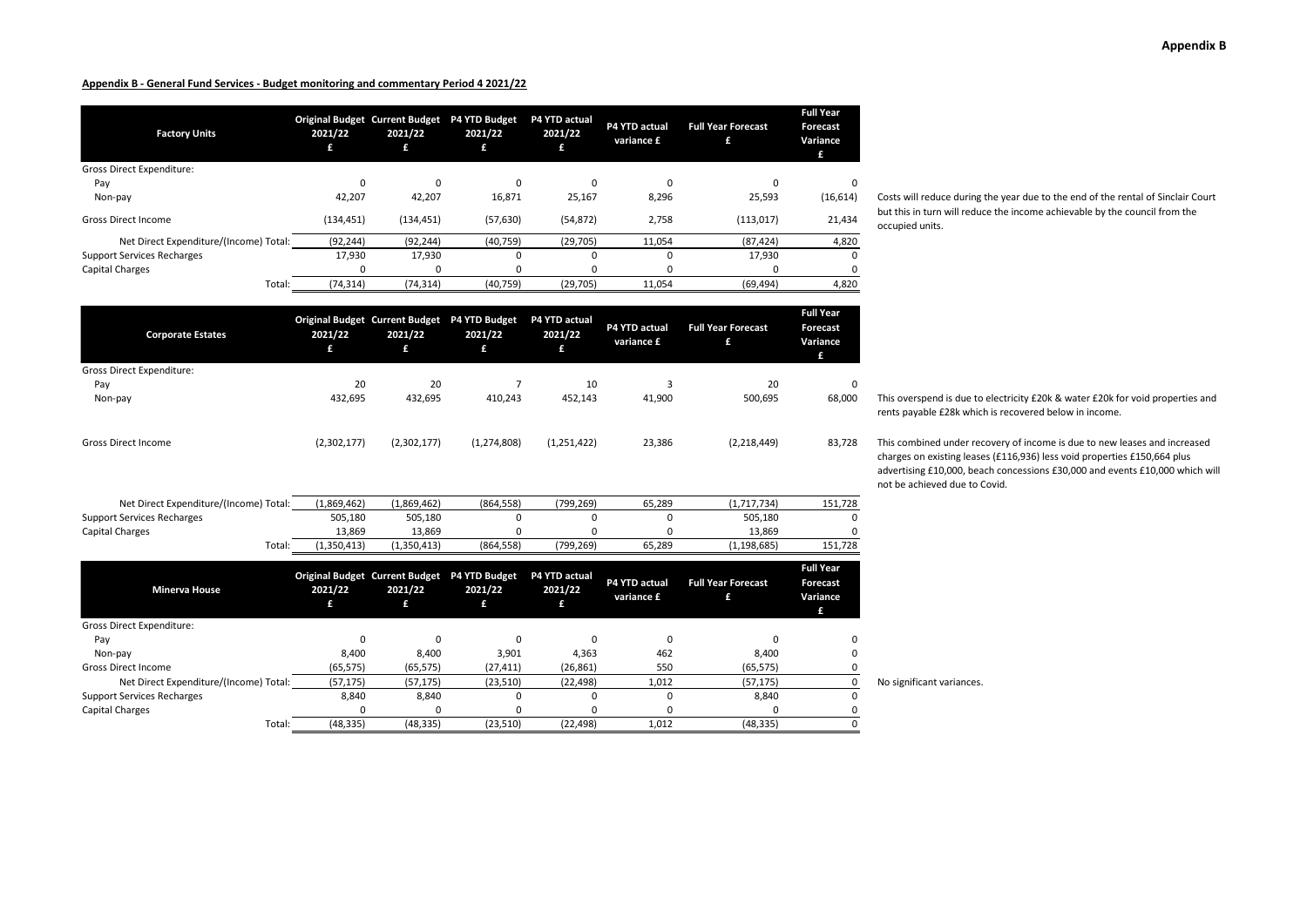| Onians                                 | 2021/22   | 2021/22   | Original Budget Current Budget P4 YTD Budget<br>2021/22<br>£ | <b>P4 YTD actual</b><br>2021/22 | P4 YTD actual<br>variance £ | <b>Full Year Forecast</b> | <b>Full Year</b><br><b>Forecast</b><br>Variance<br>£ |                           |
|----------------------------------------|-----------|-----------|--------------------------------------------------------------|---------------------------------|-----------------------------|---------------------------|------------------------------------------------------|---------------------------|
| <b>Gross Direct Expenditure:</b>       |           |           |                                                              |                                 |                             |                           |                                                      |                           |
| Pay                                    |           |           |                                                              |                                 |                             | $\Omega$                  |                                                      |                           |
| Non-pay                                | 1,492     | 1,492     | 469                                                          | 3,623                           | 3,154                       | 1,492                     |                                                      |                           |
| <b>Gross Direct Income</b>             | (10, 800) | (10, 800) | (3,600)                                                      | (3,675)                         | (75)                        | (10, 800)                 |                                                      |                           |
| Net Direct Expenditure/(Income) Total: | (9,308)   | (9,308)   | (3, 131)                                                     | (52)                            | 3,079                       | (9,308)                   |                                                      | No significant variances. |
| <b>Support Services Recharges</b>      | 7,880     | 7,880     |                                                              |                                 |                             | 7,880                     |                                                      |                           |
| Capital Charges                        |           |           |                                                              |                                 |                             | 0                         |                                                      |                           |
| Total:                                 | (1, 428)  | (1, 428)  | (3, 131)                                                     | (52)                            | 3,079                       | (1,428)                   |                                                      |                           |

| <b>Property Services</b>               | 2021/22<br>£ | <b>Original Budget Current Budget</b><br>2021/22<br>£ | P4 YTD Budget<br>2021/22<br>£ | P4 YTD actual<br>2021/22<br>£ | P4 YTD actual<br>variance £ | <b>Full Year Forecast</b><br>£ | <b>Full Year</b><br>Forecast<br>Variance<br>£ |
|----------------------------------------|--------------|-------------------------------------------------------|-------------------------------|-------------------------------|-----------------------------|--------------------------------|-----------------------------------------------|
| <b>Gross Direct Expenditure:</b>       |              |                                                       |                               |                               |                             |                                |                                               |
| Pay                                    | 1,011,788    | 998,742                                               | 332,304                       | 265,903                       | (66, 401)                   | 898,742                        | (100,000)                                     |
| Non-pay                                | 40,407       | 37,371                                                | 13,897                        | 15,741                        | 1,844                       | 37,371                         | 0                                             |
| <b>Gross Direct Income</b>             | (293, 281)   | (293, 281)                                            | (97, 760)                     | (20,085)                      | 77,675                      | (193, 281)                     | 100,000                                       |
| Net Direct Expenditure/(Income) Total: | 758,914      | 742,832                                               | 248,441                       | 261,559                       | 13,118                      | 742,832                        | 0                                             |
| <b>Support Services Recharges</b>      | (758, 910)   | (758, 910)                                            | $\Omega$                      | $\Omega$                      | 0                           | (758, 910)                     | $\Omega$                                      |
| <b>Capital Charges</b>                 |              |                                                       | ŋ                             | ŋ                             | 0                           | 0                              | 0                                             |
| Total:                                 |              | (16,078)                                              | 248,441                       | 261,559                       | 13,118                      | (16,078)                       | 0                                             |

| <b>Beacon Park</b>                     | 2021/22<br>£  | <b>Original Budget Current Budget</b><br>2021/22<br>£ | <b>P4 YTD Budget</b><br>2021/22<br>£ | P4 YTD actual<br>2021/22<br>£ | P4 YTD actual<br>variance £ | <b>Full Year Forecast</b><br>£ | <b>Full Year</b><br>Forecast<br>Variance<br>£ |
|----------------------------------------|---------------|-------------------------------------------------------|--------------------------------------|-------------------------------|-----------------------------|--------------------------------|-----------------------------------------------|
| <b>Gross Direct Expenditure:</b>       |               |                                                       |                                      |                               |                             |                                |                                               |
| Pay                                    | $\Omega$      | 0                                                     | 0                                    | $\Omega$                      | $\Omega$                    | $\Omega$                       | $\Omega$                                      |
| Non-pay                                | 236,458       | 236,458                                               | 153,103                              | 190,878                       | 37,775                      | 262,002                        | 25,544                                        |
| <b>Gross Direct Income</b>             | (1, 143, 589) | (1, 143, 589)                                         | (533, 518)                           | (590, 111)                    | (56, 593)                   | (1, 190, 812)                  | (47, 223)                                     |
| Net Direct Expenditure/(Income) Total: | (907, 131)    | (907, 131)                                            | (380, 415)                           | (399, 233)                    | (18, 818)                   | (928, 810)                     | (21, 679)                                     |
| <b>Support Services Recharges</b>      | 70,010        | 70,010                                                | 0                                    | $\Omega$                      | 0                           | 70,010                         | $\Omega$                                      |
| Capital Charges                        | 167,536       | 167,536                                               | $\Omega$                             | $\Omega$                      | 0                           | 167,536                        | $\Omega$                                      |
| Total:                                 | (669, 585)    | (669, 585)                                            | (380,415)                            | (399, 233)                    | (18, 818)                   | (691, 264)                     | (21, 679)                                     |

5 vacancies held in early part of year have resulted in pay underspends but has caused an under recovery of income from the HRA & Capital.

Sale of remaining unit will create savings in electricity (£15k) and rates (£37k) but incur increased agency costs of £11k. Cosultancy costs of £63k have also been incurred above budget which will be recharged.

This over recovery of income relates to the consultancy costs mentioned above (£63k) less service charges which are still to be raised £15k.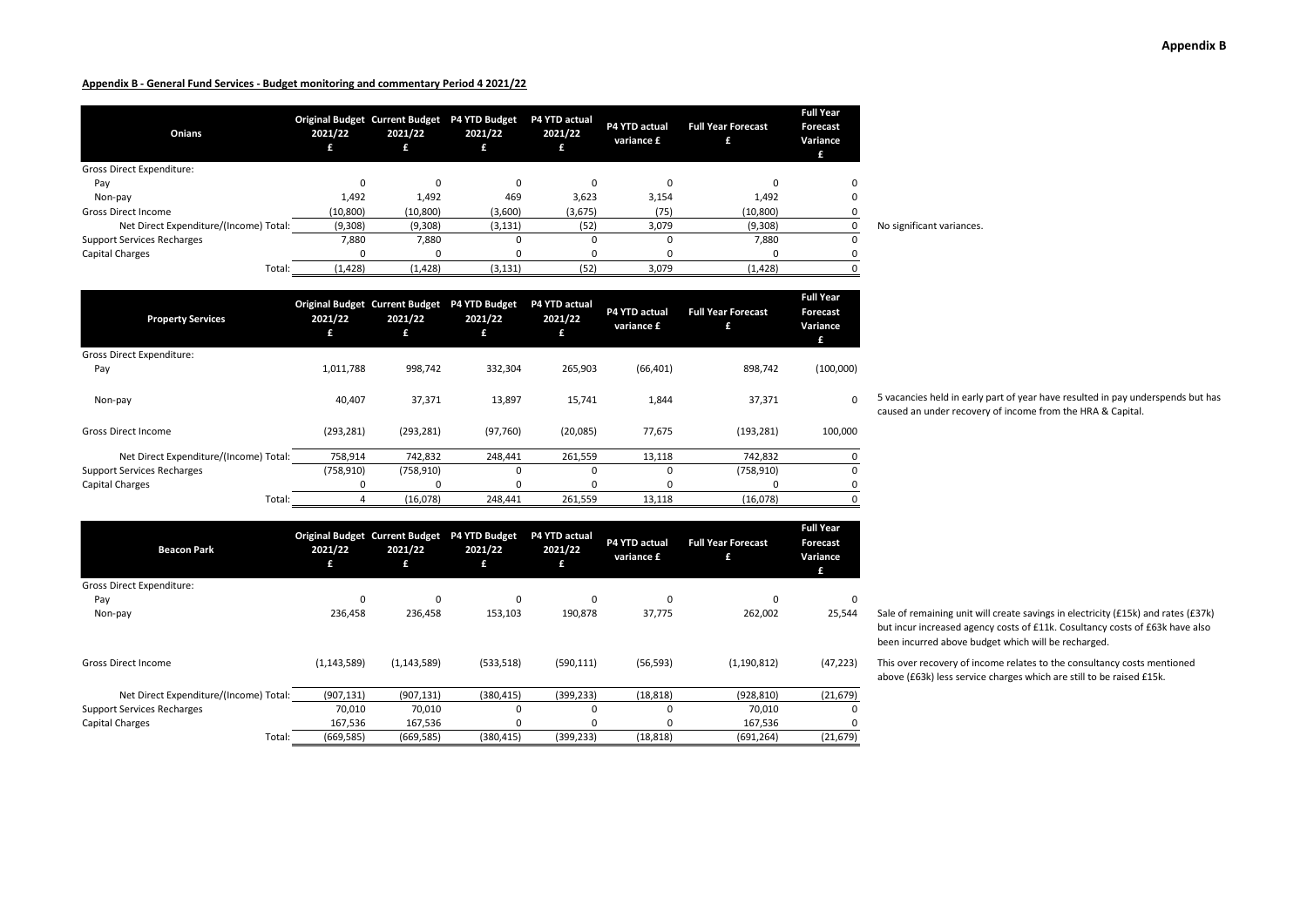| <b>Property Building Services</b>      | 2021/22 | <b>Original Budget Current Budget</b><br>2021/22 | P4 YTD Budget<br>2021/22 | <b>P4 YTD actual</b><br>2021/22 | P4 YTD actual<br>variance £ | <b>Full Year Forecast</b> | <b>Full Year</b><br><b>Forecast</b><br>Variance<br>£ |                           |
|----------------------------------------|---------|--------------------------------------------------|--------------------------|---------------------------------|-----------------------------|---------------------------|------------------------------------------------------|---------------------------|
| <b>Gross Direct Expenditure:</b>       |         |                                                  |                          |                                 |                             |                           |                                                      |                           |
| Pay                                    |         |                                                  |                          |                                 |                             |                           |                                                      |                           |
| Non-pay                                | 467,136 | 467,136                                          | 170,378                  | 174,651                         | 4,273                       | 472,685                   | 5,549                                                |                           |
| <b>Gross Direct Income</b>             |         |                                                  |                          |                                 |                             |                           |                                                      |                           |
| Net Direct Expenditure/(Income) Total: | 467,136 | 467,136                                          | 170,378                  | 174.651                         | 4,273                       | 472,685                   | 5,549                                                | No significant variances. |
| <b>Support Services Recharges</b>      |         |                                                  |                          |                                 |                             |                           |                                                      |                           |
| <b>Capital Charges</b>                 |         |                                                  |                          |                                 |                             |                           |                                                      |                           |
| Total:                                 | 467,136 | 467,136                                          | 170,378                  | 174,651                         | 4,273                       | 472,685                   | 5,549                                                |                           |

| <b>Housing Asset Team</b>              | 2021/22<br>£ | <b>Original Budget Current Budget</b><br>2021/22<br>£ | P4 YTD Budget<br>2021/22 | P4 YTD actual<br>2021/22<br>£ | P4 YTD actual<br>variance £ | <b>Full Year Forecast</b> | <b>Full Year</b><br>Forecast<br>Variance |
|----------------------------------------|--------------|-------------------------------------------------------|--------------------------|-------------------------------|-----------------------------|---------------------------|------------------------------------------|
| Gross Direct Expenditure:              |              |                                                       |                          |                               |                             |                           |                                          |
| Pay                                    | 674.914      | 674.914                                               | 224.971                  | 116.699                       | (108, 272)                  | 554.914                   | (120,000)                                |
| Non-pay                                | 104.000      | 104.000                                               | 34.667                   | 16.672                        | (17, 995)                   | 84.000                    | (20,000)                                 |
| <b>Gross Direct Income</b>             | (920, 114)   | (754, 914)                                            | (251, 637)               | (133, 371)                    | 118,266                     | (614, 914)                | 140,000                                  |
| Net Direct Expenditure/(Income) Total: | (141, 200)   | 24.000                                                | 8.001                    |                               | (8,001)                     | 24.000                    | O                                        |
| <b>Support Services Recharges</b>      |              | (165, 200)                                            | 0                        | 0                             | $\Omega$                    | (165, 200)                | U                                        |
| Capital Charges                        |              | 0                                                     | $\Omega$                 | 0                             |                             |                           |                                          |
| Total:                                 | (141, 200)   | (141, 200)                                            | 8,001                    |                               | (8,001)                     | (141, 200)                |                                          |

Savings have been achieved due to vacancies and lower than budgeted nonpay expenditure but these in turn have reduced the recharges to the HRA.

| <b>Total Property and Asset Management:</b> | (54, 769) | (71,981)  | (497.414) | (327, 977) | 169.437 | 184.439   | 256.420 |
|---------------------------------------------|-----------|-----------|-----------|------------|---------|-----------|---------|
| <b>Total Property and Asset Management</b>  |           |           |           |            |         |           |         |
| excluding capital charges and recharges:    | (964.676) | (816.688) | (497.414) | (327.977)  | 169.437 | (560.268) | 256.420 |
| <b>Total Property and Asset Management</b>  |           |           |           |            |         |           |         |
| excluding recharges:                        | 167.561   | 315.549   | (497.414) | (327.977)  | 169.437 | 571.969   | 256.420 |

# **Communications, Marketing and Events**

| <b>Communications</b>                  | 2021/22   | 2021/22   | Original Budget Current Budget P4 YTD Budget<br>2021/22<br>£ | <b>P4 YTD actual</b><br>2021/22 | P4 YTD actual<br>variance £ | <b>Full Year Forecast</b> | <b>Full Year</b><br>Forecast<br>Variance<br>£ |                           |
|----------------------------------------|-----------|-----------|--------------------------------------------------------------|---------------------------------|-----------------------------|---------------------------|-----------------------------------------------|---------------------------|
| Gross Direct Expenditure:              |           |           |                                                              |                                 |                             |                           |                                               |                           |
| Pay                                    | 195,145   | 191,817   | 63,941                                                       | 58,214                          | (5, 727)                    | 193,197                   | 1,380                                         |                           |
| Non-pay                                | 11,924    | 11,924    | 4,171                                                        | 4,427                           | 256                         | 11,924                    | 0                                             |                           |
| <b>Gross Direct Income</b>             | (5,000)   | (5,000)   |                                                              | (130)                           | (130)                       | (5,000)                   |                                               |                           |
| Net Direct Expenditure/(Income) Total: | 202,069   | 198,741   | 68,112                                                       | 62,511                          | (5,601)                     | 200,121                   | 1,380                                         | No significant variances. |
| <b>Support Services Recharges</b>      | (202,070) | (202,070) | 0                                                            | 0                               |                             | (202,070)                 | $\Omega$                                      |                           |
| Capital Charges                        |           | $\Omega$  |                                                              |                                 |                             |                           |                                               |                           |
| Total:                                 |           | (3, 329)  | 68,112                                                       | 62,511                          | (5,601)                     | (1,949)                   | 1,380                                         |                           |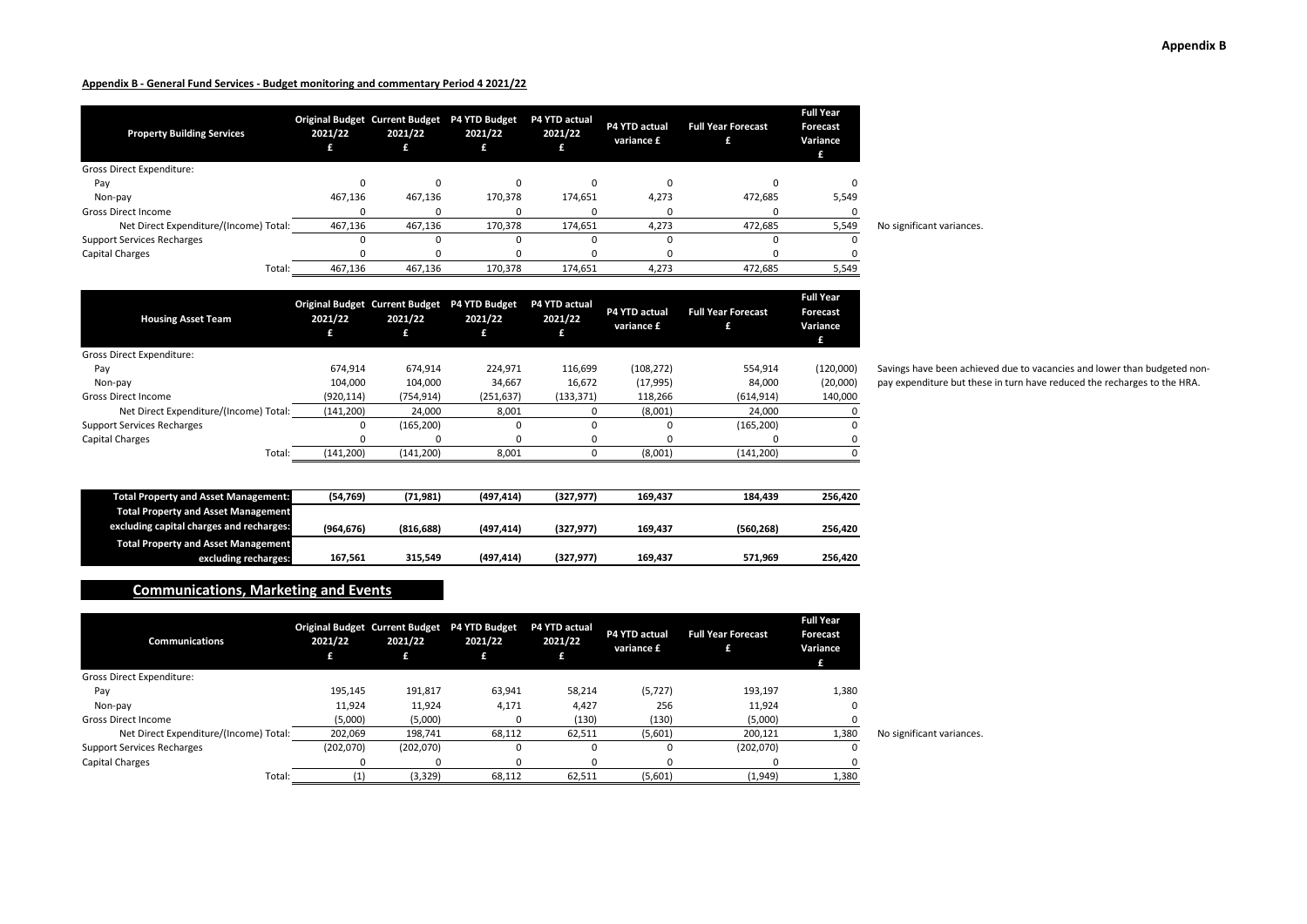| <b>Print and Design</b>                | 2021/22    | <b>Original Budget Current Budget</b><br>2021/22<br>£ | <b>P4 YTD Budget</b><br>2021/22<br>£ | <b>P4 YTD actual</b><br>2021/22 | P4 YTD actual<br>variance £ | <b>Full Year Forecast</b> | <b>Full Year</b><br>Forecast<br>Variance<br>£ |                           |
|----------------------------------------|------------|-------------------------------------------------------|--------------------------------------|---------------------------------|-----------------------------|---------------------------|-----------------------------------------------|---------------------------|
| <b>Gross Direct Expenditure:</b>       |            |                                                       |                                      |                                 |                             |                           |                                               |                           |
| Pay                                    | 164,100    | 159,064                                               | 53,019                               | 51,290                          | (1,729)                     | 155,664                   | (3,400)                                       |                           |
| Non-pay                                | 56,774     | 56,774                                                | 18,925                               | 19,555                          | 630                         | 56,774                    | 0                                             |                           |
| <b>Gross Direct Income</b>             | (23,500)   | (23,500)                                              | (11, 166)                            | (6, 844)                        | 4,322                       | (23,500)                  | $\Omega$                                      | No significant variances. |
| Net Direct Expenditure/(Income) Total: | 197,374    | 192,338                                               | 60,778                               | 64,001                          | 3,223                       | 188,938                   | (3,400)                                       |                           |
| <b>Support Services Recharges</b>      | (197, 370) | (197, 370)                                            | 0                                    | $\Omega$                        |                             | (197, 370)                | 0                                             |                           |
| <b>Capital Charges</b>                 |            |                                                       |                                      |                                 |                             |                           |                                               |                           |
| Total:                                 |            | (5,032)                                               | 60,778                               | 64,001                          | 3,223                       | (8, 432)                  | (3,400)                                       |                           |

| Tourism                                | 2021/22           | 2021/22    | Original Budget Current Budget P4 YTD Budget<br>2021/22 | P4 YTD actual<br>2021/22 | P4 YTD actual<br>variance £ | <b>Full Year Forecast</b> | <b>Full Year</b><br><b>Forecast</b><br>Variance |                                                                                                                                                                                                  |
|----------------------------------------|-------------------|------------|---------------------------------------------------------|--------------------------|-----------------------------|---------------------------|-------------------------------------------------|--------------------------------------------------------------------------------------------------------------------------------------------------------------------------------------------------|
| <b>Gross Direct Expenditure:</b>       |                   |            |                                                         |                          |                             |                           |                                                 |                                                                                                                                                                                                  |
| Pay                                    | 90,116            | 85,139     | 28,378                                                  | 19,271                   | (9, 107)                    | 75,351                    | (9,788)                                         |                                                                                                                                                                                                  |
| Non-pay                                | 235,527           | 259,527    | 71,274                                                  | 28,983                   | (42, 291)                   | 152,192                   | (107, 335)                                      | Events had to be cancelled due to COVID-19, including the Wheels Festival.<br>The Tourist Information Centre will remain closed for the year so no costs<br>from tickets purchased to be resold. |
| <b>Gross Direct Income</b>             | (170, 960)        | (194, 960) | (55, 734)                                               | (13, 861)                | 41,873                      | (85, 656)                 | 109,304                                         | Events had to be cancelled due to COVID-19, including the Wheels Festival.<br>The Tourist Information Centre will remain closed for the year so no income<br>from ticket sales.                  |
| Net Direct Expenditure/(Income) Total: | 154,683           | 149,706    | 43,918                                                  | 34,393                   | (9,525)                     | 141,887                   | (7, 819)                                        |                                                                                                                                                                                                  |
| <b>Support Services Recharges</b>      | 247,120           | 247,120    | 0                                                       | $\Omega$                 |                             | 247,120                   |                                                 |                                                                                                                                                                                                  |
| <b>Capital Charges</b>                 |                   |            | n                                                       | n                        | n                           | $\Omega$                  |                                                 |                                                                                                                                                                                                  |
|                                        | 401,803<br>Total: | 396,826    | 43,918                                                  | 34,393                   | (9,525)                     | 389,007                   | (7, 819)                                        |                                                                                                                                                                                                  |

| Events had to be cancelled due to COVID-19, including the Wheels Festival. |
|----------------------------------------------------------------------------|
| The Tourist Information Centre will remain closed for the year so no costs |
| from tickets purchased to be resold.                                       |

| <b>Civic and Pottering</b>             | 2021/22    | 2021/22<br>£ | Original Budget Current Budget P4 YTD Budget<br>2021/22<br>£ | P4 YTD actual<br>2021/22 | P4 YTD actual<br>variance £ | <b>Full Year Forecast</b> | <b>Full Year</b><br><b>Forecast</b><br>Variance<br>£ |                           |
|----------------------------------------|------------|--------------|--------------------------------------------------------------|--------------------------|-----------------------------|---------------------------|------------------------------------------------------|---------------------------|
| Gross Direct Expenditure:              |            |              |                                                              |                          |                             |                           |                                                      |                           |
| Pay                                    | 186.464    | 180,078      | 60,026                                                       | 56,094                   | (3,932)                     | 178,698                   | (1,380)                                              |                           |
| Non-pay                                | 37,098     | 37,098       | 7,874                                                        | 8,331                    | 457                         | 37,098                    |                                                      |                           |
| <b>Gross Direct Income</b>             | (7,000)    | (7,000)      | (500)                                                        | (362)                    | 138                         | (7,000)                   |                                                      |                           |
| Net Direct Expenditure/(Income) Total: | 216,562    | 210,176      | 67.400                                                       | 64,063                   | (3, 337)                    | 208,796                   | (1,380)                                              | No significant variances. |
| <b>Support Services Recharges</b>      | (216, 560) | (216, 560)   | 0                                                            | 0                        |                             | (216, 560)                | 0                                                    |                           |
| Capital Charges                        | $\Omega$   | 0            | O                                                            | $\Omega$                 |                             | 0                         |                                                      |                           |
| Total:                                 |            | (6, 384)     | 67,400                                                       | 64,063                   | (3, 337)                    | (7, 764)                  | (1,380)                                              |                           |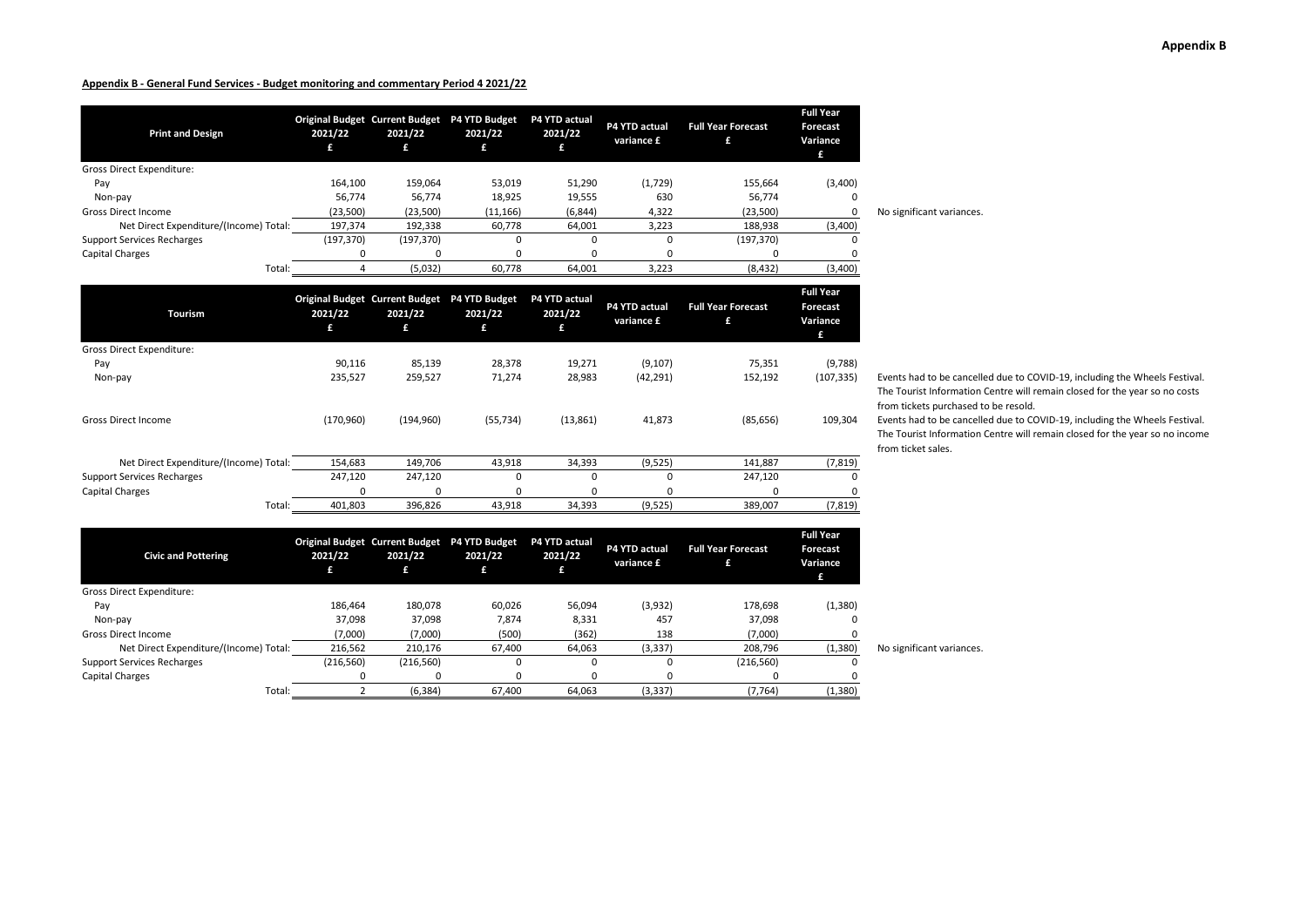| Mayor                                  | 2021/22 | 2021/22<br>£ | Original Budget Current Budget P4 YTD Budget P4 YTD actual<br>2021/22 | 2021/22  | P4 YTD actual<br>variance £ | <b>Full Year Forecast</b> | <b>Full Year</b><br><b>Forecast</b><br>Variance<br>£ |                           |
|----------------------------------------|---------|--------------|-----------------------------------------------------------------------|----------|-----------------------------|---------------------------|------------------------------------------------------|---------------------------|
| <b>Gross Direct Expenditure:</b>       |         |              |                                                                       |          |                             |                           |                                                      |                           |
| Pay                                    |         | 0            | 0                                                                     | $\Omega$ |                             |                           |                                                      |                           |
| Non-pay                                | 7,299   | 7,299        | 3,484                                                                 | 3,942    | 458                         | 7,299                     |                                                      |                           |
| <b>Gross Direct Income</b>             |         | <sup>0</sup> |                                                                       |          |                             |                           |                                                      |                           |
| Net Direct Expenditure/(Income) Total: | 7,299   | 7,299        | 3,484                                                                 | 3,942    | 458                         | 7,299                     |                                                      | No significant variances. |
| <b>Support Services Recharges</b>      | 15,470  | 15,470       | 0                                                                     | 0        |                             | 15,470                    | 0                                                    |                           |
| Capital Charges                        |         |              |                                                                       |          |                             |                           |                                                      |                           |
| Total:                                 | 22,769  | 22.769       | 3,484                                                                 | 3,942    | 458                         | 22,769                    |                                                      |                           |

| <b>Events</b>                                                                                 | <b>Original Budget Current Budget</b><br>2021/22<br>£ | 2021/22<br>£ | <b>P4 YTD Budget</b><br>2021/22<br>£ | P4 YTD actual<br>2021/22<br>ŧ. | P4 YTD actual<br>variance £ | <b>Full Year Forecast</b><br>£ | <b>Full Year</b><br>Forecast<br>Variance<br>Æ |                           |
|-----------------------------------------------------------------------------------------------|-------------------------------------------------------|--------------|--------------------------------------|--------------------------------|-----------------------------|--------------------------------|-----------------------------------------------|---------------------------|
| <b>Gross Direct Expenditure:</b>                                                              |                                                       |              |                                      |                                |                             |                                |                                               |                           |
| Pay                                                                                           | 0                                                     | 0            | 0                                    | $\mathbf 0$                    | $\Omega$                    | $\Omega$                       | 0                                             |                           |
| Non-pay                                                                                       | 5,875                                                 | 5,875        | 8                                    | 4,073                          | 4,065                       | 5,875                          | 0                                             |                           |
| <b>Gross Direct Income</b>                                                                    | (6,700)                                               | (6,700)      | (2, 233)                             | 17                             | 2,250                       | (6,700)                        |                                               |                           |
| Net Direct Expenditure/(Income) Total:                                                        | (825)                                                 | (825)        | (2, 225)                             | 4,090                          | 6,316                       | (825)                          | 0                                             | No significant variances. |
| <b>Support Services Recharges</b>                                                             | 122,110                                               | 122,110      | $\Omega$                             | $\Omega$                       | n                           | 122,110                        |                                               |                           |
| Capital Charges                                                                               | $\Omega$                                              | 0            | 0                                    | $\Omega$                       |                             | $\Omega$                       |                                               |                           |
| Total:                                                                                        | 121,285                                               | 121,285      | (2, 225)                             | 4,090                          | 6,316                       | 121,285                        |                                               |                           |
| <b>Total Communications, Marketing and Events:</b>                                            | 545,862                                               | 526,135      | 241,467                              | 233,000                        | (8, 466)                    | 514,916                        | (11, 219)                                     |                           |
| <b>Total Communications, Marketing and Events</b><br>excluding capital charges and recharges: | 1,033,994                                             | 1,014,267    | 409,638                              | 396,490                        | (13, 147)                   | 1,003,048                      | (11, 219)                                     |                           |
| <b>Total Communications, Marketing and Events</b>                                             |                                                       |              |                                      |                                |                             |                                |                                               |                           |

**excluding recharges: 777,162 757,435 241,467 233,000 (8,466) 746,216 (11,219)**

# **Environmental Services**

| <b>Environmental Health</b>            | 2021/22<br>£ | <b>Original Budget Current Budget</b><br>2021/22<br>£ | <b>P4 YTD Budget</b><br>2021/22<br>79. | P4 YTD actual<br>2021/22 | P4 YTD actual<br>variance £ | <b>Full Year Forecast</b><br>£ | <b>Full Year</b><br>Forecast<br>Variance |
|----------------------------------------|--------------|-------------------------------------------------------|----------------------------------------|--------------------------|-----------------------------|--------------------------------|------------------------------------------|
| Gross Direct Expenditure:              |              |                                                       |                                        |                          |                             |                                |                                          |
| Pay                                    | 1,157,853    | 1,127,259                                             | 403,594                                | 392,255                  | (11, 339)                   | 1,096,459                      | (30, 800)                                |
| Non-pay                                | 842.104      | 852.104                                               | 534.897                                | 516,062                  | (18, 835)                   | 831.662                        | (20, 442)                                |
| <b>Gross Direct Income</b>             | (120, 034)   | (120, 034)                                            | (38, 586)                              | (37, 987)                | 599                         | (120, 034)                     |                                          |
| Net Direct Expenditure/(Income) Total: | 1,879,923    | 1.859.329                                             | 899,904                                | 870.330                  | (29, 574)                   | 1,808,087                      | (51, 242)                                |
| <b>Support Services Recharges</b>      | 303.460      | 303,460                                               | 0                                      | ŋ                        |                             | 303.460                        | <sup>0</sup>                             |
| Capital Charges                        | 9,340        | 9,340                                                 | 0                                      |                          |                             | 9,340                          |                                          |
| Total:                                 | 2,192,723    | 2,172,129                                             | 899,904                                | 870.330                  | (29, 574)                   | 2,120,887                      | (51, 242)                                |

Underspend is due to vacant posts. Internal drainage board levy less than estimated.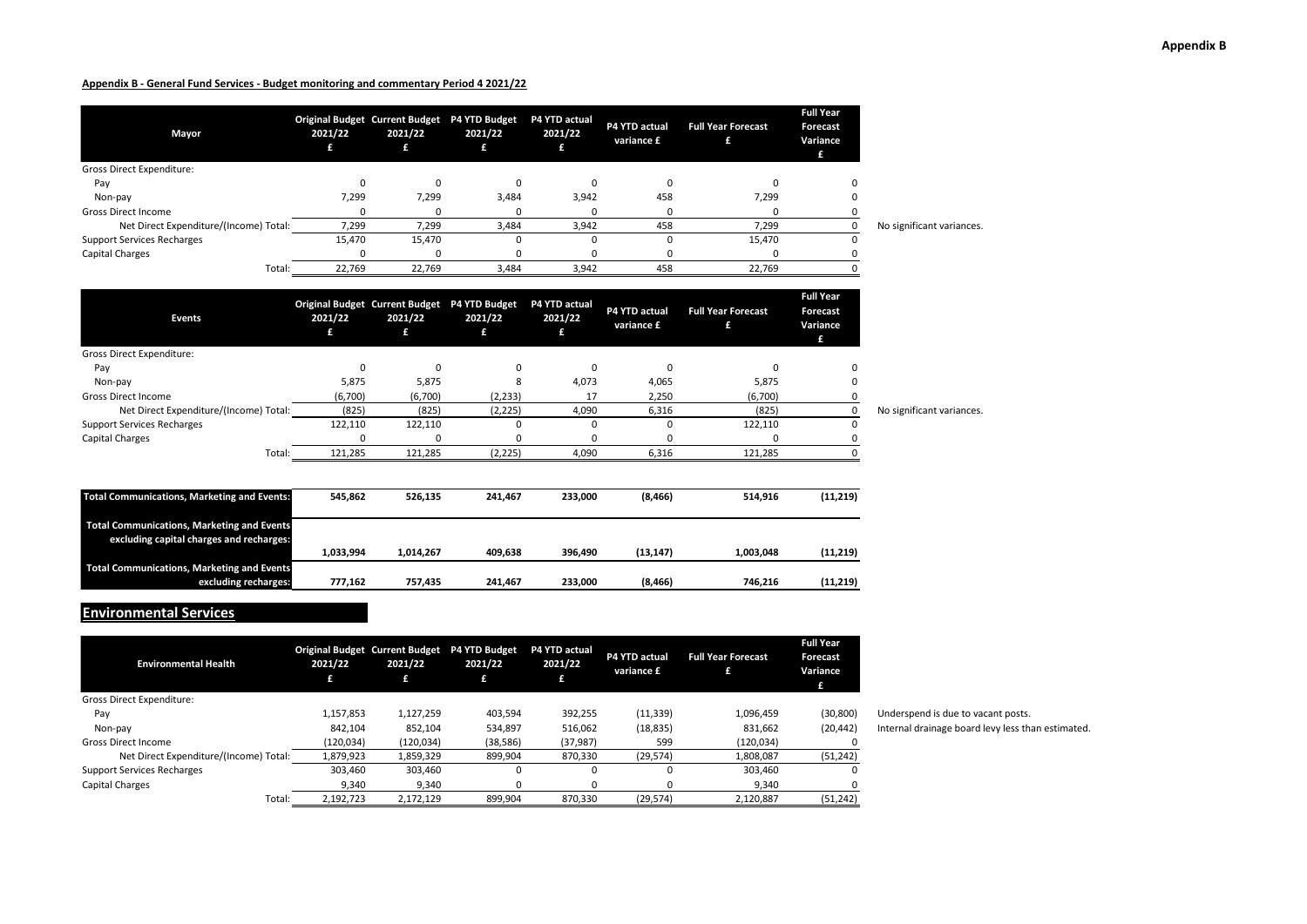| <b>Selective Licensing</b>             | 2021/22  | <b>Original Budget Current Budget</b><br>2021/22<br>£ | P4 YTD Budget<br>2021/22<br>£ | <b>P4 YTD actual</b><br>2021/22 | P4 YTD actual<br>variance £ | <b>Full Year Forecast</b><br>£ | <b>Full Year</b><br><b>Forecast</b><br>Variance<br>£ |                           |
|----------------------------------------|----------|-------------------------------------------------------|-------------------------------|---------------------------------|-----------------------------|--------------------------------|------------------------------------------------------|---------------------------|
| <b>Gross Direct Expenditure:</b>       |          |                                                       |                               |                                 |                             |                                |                                                      |                           |
| Pay                                    | 45.474   | 44,365                                                | 14,790                        | 12,060                          | (2,730)                     | 44,365                         | $\Omega$                                             |                           |
| Non-pay                                | 3,010    | 3,010                                                 | 1,004                         | 17,740                          | 16,736                      | 3,010                          | 0                                                    |                           |
| <b>Gross Direct Income</b>             | (50,000) | (50,000)                                              | (16, 667)                     | (29, 801)                       | (13, 134)                   | (50,000)                       |                                                      |                           |
| Net Direct Expenditure/(Income) Total: | (1,516)  | (2,625)                                               | (873)                         |                                 | 873                         | (2,625)                        | 0                                                    | No significant variances. |
| <b>Support Services Recharges</b>      | 32,780   | 32,780                                                |                               | ш                               |                             | 32,780                         | 0                                                    |                           |
| Capital Charges                        |          |                                                       |                               |                                 |                             | n                              |                                                      |                           |
| Total:                                 | 31,264   | 30,155                                                | (873)                         |                                 | 873                         | 30,155                         |                                                      |                           |

| <b>Grounds Maintenance</b>             | 2021/22  | 2021/22<br>£ | Original Budget Current Budget P4 YTD Budget<br>2021/22 | <b>P4 YTD actual</b><br>2021/22 | P4 YTD actual<br>variance £ | <b>Full Year Forecast</b> | <b>Full Year</b><br><b>Forecast</b><br>Variance |                           |
|----------------------------------------|----------|--------------|---------------------------------------------------------|---------------------------------|-----------------------------|---------------------------|-------------------------------------------------|---------------------------|
| Gross Direct Expenditure:              |          |              |                                                         |                                 |                             |                           |                                                 |                           |
| Pay                                    |          |              | 0                                                       | $\Omega$                        |                             | $\Omega$                  | C                                               |                           |
| Non-pay                                | 589,384  | 589,384      | 540,335                                                 | 542,624                         | 2,289                       | 587,084                   | (2,300)                                         |                           |
| <b>Gross Direct Income</b>             | (39,950) | (39,950)     | (1,650)                                                 | (988)                           | 663                         | (39,950)                  |                                                 |                           |
| Net Direct Expenditure/(Income) Total: | 549,434  | 549,434      | 538,685                                                 | 541,636                         | 2,951                       | 547,134                   | (2,300)                                         | No significant variances. |
| <b>Support Services Recharges</b>      | 23,200   | 23,200       |                                                         |                                 |                             | 23,200                    |                                                 |                           |
| <b>Capital Charges</b>                 | 82,075   | 82,075       |                                                         |                                 |                             | 82,075                    |                                                 |                           |
| Total:                                 | 654,709  | 654,709      | 538,685                                                 | 541,636                         | 2,951                       | 652,409                   | (2,300)                                         |                           |

| <b>Street Cleansing</b>                | 2021/22 | 2021/22<br>£ | Original Budget Current Budget P4 YTD Budget<br>2021/22<br>£ | P4 YTD actual<br>2021/22 | P4 YTD actual<br>variance £ | <b>Full Year Forecast</b> | <b>Full Year</b><br><b>Forecast</b><br>Variance<br>£ |                           |
|----------------------------------------|---------|--------------|--------------------------------------------------------------|--------------------------|-----------------------------|---------------------------|------------------------------------------------------|---------------------------|
| Gross Direct Expenditure:              |         |              |                                                              |                          |                             |                           |                                                      |                           |
| Pay                                    |         |              |                                                              |                          |                             |                           |                                                      |                           |
| Non-pay                                | 664,521 | 664,521      | 664,252                                                      | 664,466                  | 214                         | 664,521                   |                                                      |                           |
| <b>Gross Direct Income</b>             |         |              |                                                              |                          |                             |                           |                                                      |                           |
| Net Direct Expenditure/(Income) Total: | 664,521 | 664,521      | 664,252                                                      | 664,466                  | 214                         | 664,521                   |                                                      | No significant variances. |
| <b>Support Services Recharges</b>      | 18,890  | 18,890       | 0                                                            | 0                        |                             | 18,890                    |                                                      |                           |
| Capital Charges                        |         | <sup>0</sup> |                                                              | $\Omega$                 |                             |                           |                                                      |                           |
| Total:                                 | 683,411 | 683,411      | 664,252                                                      | 664.466                  | 214                         | 683,411                   |                                                      |                           |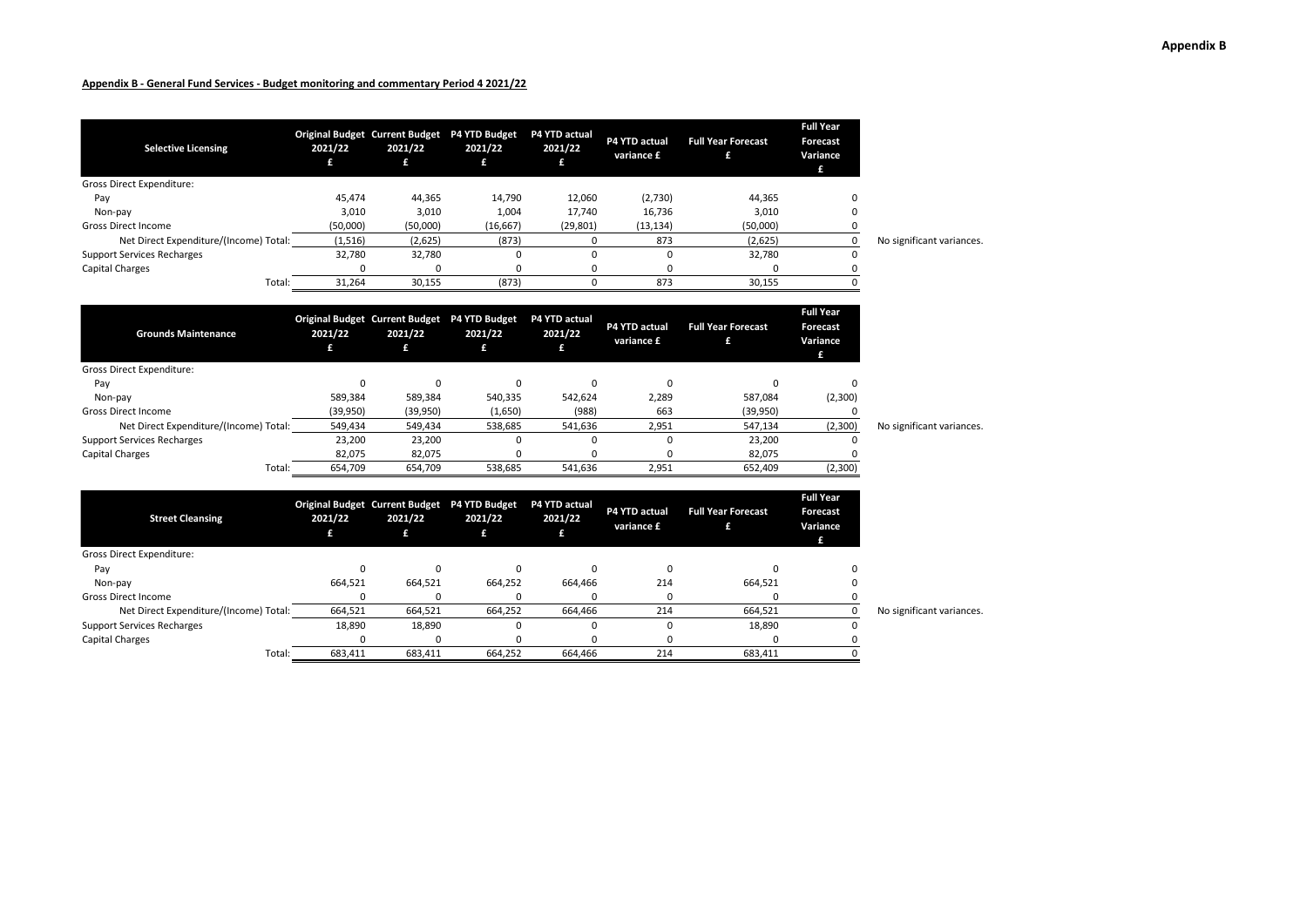| <b>Waste Management</b>                | 2021/22<br>£ | 2021/22<br>£                                                 | Original Budget Current Budget P4 YTD Budget<br>2021/22<br>£ | P4 YTD actual<br>2021/22      | P4 YTD actual<br>variance £ | <b>Full Year Forecast</b><br>£ | Forecast<br>Variance<br>£                     |                                                                                                         |
|----------------------------------------|--------------|--------------------------------------------------------------|--------------------------------------------------------------|-------------------------------|-----------------------------|--------------------------------|-----------------------------------------------|---------------------------------------------------------------------------------------------------------|
| Gross Direct Expenditure:              |              |                                                              |                                                              |                               |                             |                                |                                               |                                                                                                         |
| Pay                                    | 176,239      | 98,345                                                       | 32,781                                                       | 33,195                        | 413                         | 98,345                         | 0                                             |                                                                                                         |
| Non-pay                                | 2,866,915    | 2,866,915                                                    | 2,354,987                                                    | 2,375,114                     | 20,127                      | 2,916,915                      | 50,000                                        | Increase in gate fees of<br>received. This is forecas                                                   |
| <b>Gross Direct Income</b>             | (1,629,750)  | (1,554,974)                                                  | (898,068)                                                    | (967, 225)                    | (69, 158)                   | (1,654,974)                    | (100,000)                                     | (£53k) increase in recycl<br>be (£80k) by the end of<br>(£17k) and forecast to b<br>the financial year. |
| Net Direct Expenditure/(Income) Total: | 1,413,404    | 1,410,286                                                    | 1,489,701                                                    | 1,441,084                     | (48, 617)                   | 1,360,286                      | (50,000)                                      |                                                                                                         |
| <b>Support Services Recharges</b>      | 141,620      | 141,620                                                      | $\Omega$                                                     | $\Omega$                      | 0                           | 141,620                        | n                                             |                                                                                                         |
|                                        | 18,011       | 18,011                                                       | $\Omega$                                                     |                               | $\Omega$                    | 18,011                         |                                               |                                                                                                         |
|                                        |              |                                                              |                                                              |                               |                             |                                |                                               |                                                                                                         |
| Capital Charges<br>Total:              | 1,573,035    | 1,569,917                                                    | 1,489,701                                                    | 1,441,084                     | (48, 617)                   | 1,519,917                      | (50,000)                                      |                                                                                                         |
| <b>Parks and Outdoor spaces</b>        | 2021/22<br>£ | Original Budget Current Budget P4 YTD Budget<br>2021/22<br>£ | 2021/22<br>£                                                 | P4 YTD actual<br>2021/22<br>ß | P4 YTD actual<br>variance £ | <b>Full Year Forecast</b><br>£ | <b>Full Year</b><br>Forecast<br>Variance<br>£ |                                                                                                         |
| Gross Direct Expenditure:              |              |                                                              |                                                              |                               |                             |                                |                                               |                                                                                                         |
| Pay                                    | 0            | 0                                                            | $\Omega$                                                     | $\Omega$                      | 0                           | $\Omega$                       |                                               |                                                                                                         |
| Non-pay                                | 197,411      | 197,411                                                      | 146,720                                                      | 147,803                       | 1,083                       | 197,411                        |                                               |                                                                                                         |
| <b>Gross Direct Income</b>             | $\Omega$     | 0                                                            | $\Omega$                                                     | $\Omega$                      | 0                           | $\Omega$                       | 0                                             |                                                                                                         |
| Net Direct Expenditure/(Income) Total: | 197,411      | 197,411                                                      | 146,720                                                      | 147,803                       | 1,083                       | 197,411                        | $\mathbf 0$                                   | No significant variances.                                                                               |
| <b>Support Services Recharges</b>      | 35,860       | 35,860                                                       | 0                                                            | $\Omega$                      | 0                           | 35,860                         | $\Omega$                                      |                                                                                                         |
| Capital Charges                        | 3,522        | 3,522                                                        | $\Omega$                                                     |                               | $\Omega$                    | 3,522                          | 0                                             |                                                                                                         |

**Outdoor Sports Original Budget 2021/22 £ Current Budget 2021/22 £ P4 YTD Budget 2021/22 £ P4 YTD actual 2021/22 £ P4 YTD actual variance £ Full Year Forecast £ Forecast Variance £** Gross Direct Expenditure: Pay 0 0 0 0 0 0 0 Non-pay 410,059 442,173 421,297 436,994 15,697 442,173 0 Gross Direct Income (89,684) (89,684) (36,503) (33,219) 3,285 (89,684) 0 Net Direct Expenditure/(Income) Total: 320,375 352,489 384,794 403,776 18,982 352,489 0 No significant variances.<br>C Services Recharges 0 44,860 44,860 0 0 0 44,860 0 Support Services Recharges 1988 14,860 14,860 14,860 0 0 0 0 44,860 0 0 0 44,860 0 0 0 44,860 0 0 0 55,285 0 0 0 55,285 0 0 0 0 55,285 0 0 0 0 55,285 0 0 0 0 55,285 0 0 0 0 55,285 0 0 0 55,285 0 0 0 55,285 0 0 0 55,285 0 0 Capital Charges 55,285 55,285 0 0 0 55,285 0

Total: 420,520 452,634 384,794 403,776 18,982 452,634 0

gate fees of £29k, which is offset by additional recycling credits his is forecast to total £50k by the end of the year. ease in recycling credits offsets additonal gate fees and forecast to by the end of the year. Garden bin subscriptions have increased by forecast to be (£20k) in total as renewals tend to be at the start of al year.

**Full Year**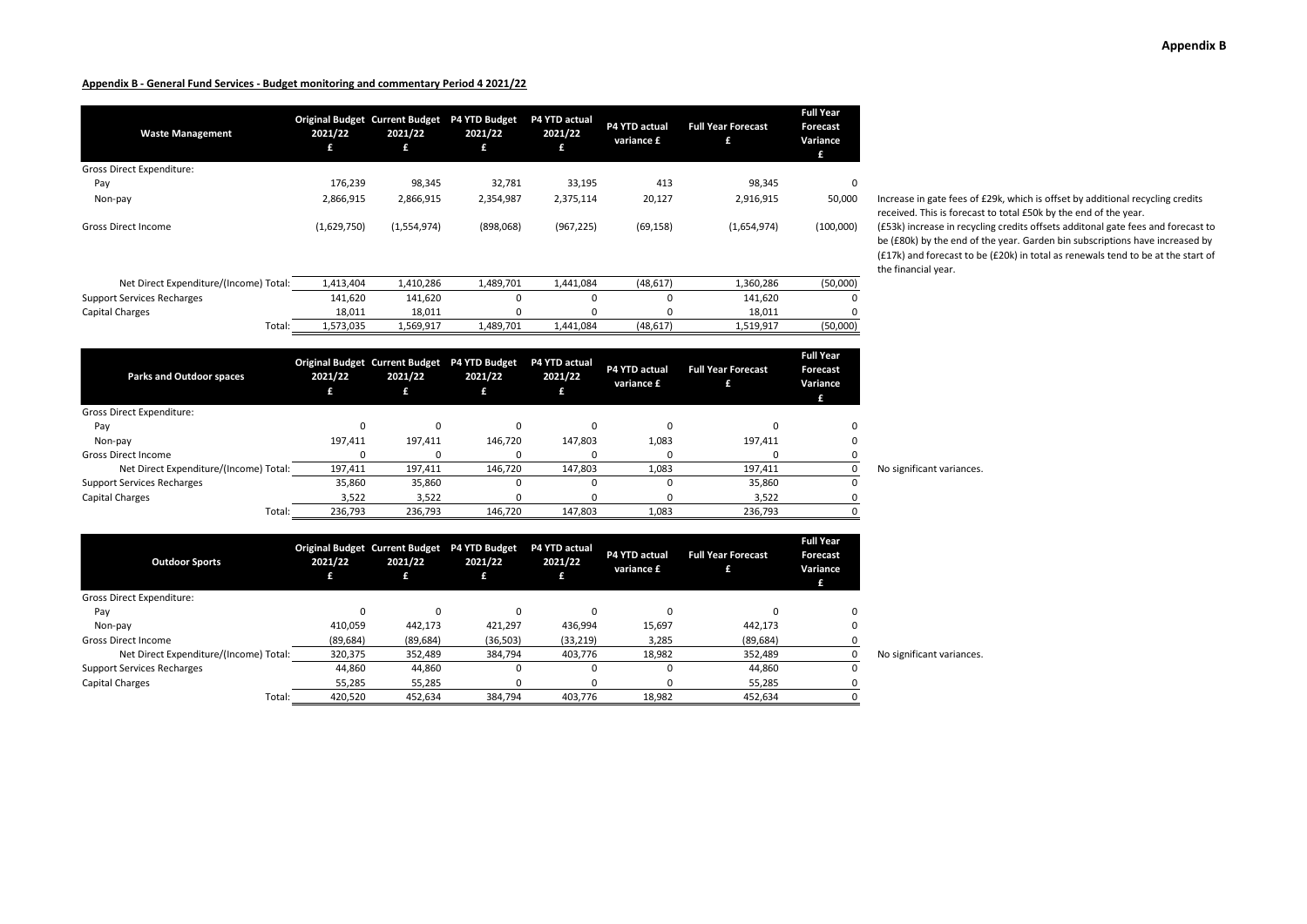| Licensing                                                                                     | 2021/22    | <b>Original Budget Current Budget</b><br>2021/22<br>£ | P4 YTD Budget<br>2021/22<br>£ | P4 YTD actual<br>2021/22<br>£ | <b>P4 YTD actual</b><br>variance £ | <b>Full Year Forecast</b><br>£ | <b>Full Year</b><br><b>Forecast</b><br>Variance<br>£ |                           |
|-----------------------------------------------------------------------------------------------|------------|-------------------------------------------------------|-------------------------------|-------------------------------|------------------------------------|--------------------------------|------------------------------------------------------|---------------------------|
| Gross Direct Expenditure:                                                                     |            |                                                       |                               |                               |                                    |                                |                                                      |                           |
| Pay                                                                                           | 111,385    | 109,002                                               | 36,332                        | 33,191                        | (3, 141)                           | 109,002                        | 0                                                    |                           |
| Non-pay                                                                                       | 29,833     | 29,833                                                | 6,350                         | 6,702                         | 352                                | 29,833                         | 0                                                    |                           |
| <b>Gross Direct Income</b>                                                                    | (269, 874) | (269, 874)                                            | (129, 434)                    | (130, 289)                    | (854)                              | (269.874)                      | 0                                                    |                           |
| Net Direct Expenditure/(Income) Total:                                                        | (128, 656) | (131, 039)                                            | (86, 752)                     | (90, 395)                     | (3,643)                            | (131,039)                      | 0                                                    | No significant variances. |
| <b>Support Services Recharges</b>                                                             | 120,420    | 120,420                                               | 0                             | 0                             | 0                                  | 120,420                        | 0                                                    |                           |
| <b>Capital Charges</b>                                                                        |            |                                                       |                               |                               |                                    |                                |                                                      |                           |
| Total:                                                                                        | (8, 236)   | (10, 619)                                             | (86, 752)                     | (90, 395)                     | (3,643)                            | (10,619)                       | $\Omega$                                             |                           |
| <b>Total Environmental Services:</b><br><b>Total Environmental Services excluding capital</b> | 5,784,219  | 5,789,129                                             | 4,036,431                     | 3,978,699                     | (57, 732)                          | 5,685,587                      | (103, 542)                                           |                           |
| charges and recharges:                                                                        | 4,894,896  | 4,899,806                                             | 4,036,431                     | 3,978,699                     | (57, 732)                          | 4,796,264                      | (103, 542)                                           |                           |
| <b>Total Environmental Services excluding</b><br>recharges:                                   | 5,063,129  | 5,068,039                                             | 4,036,431                     | 3,978,699                     | (57, 732)                          | 4,964,497                      | (103, 542)                                           |                           |
| <b>Total for Services:</b>                                                                    | 10,447,281 | 11,483,434                                            | 5,758,823                     | 5,195,998                     | (562, 826)                         | 11,485,651                     | 2,217                                                |                           |
| <b>Total for Services excluding capital charges</b><br>and recharges:                         | 11,002,196 | 12,203,549                                            | 5,926,994                     | 5,359,488                     | (567, 506)                         | 12,205,766                     | 2,217                                                |                           |
| <b>Total for Services excluding recharges:</b>                                                | 12,361,674 | 13,563,027                                            | 5,758,823                     | 5,195,998                     | (562, 826)                         | 13,565,244                     | 2,217                                                |                           |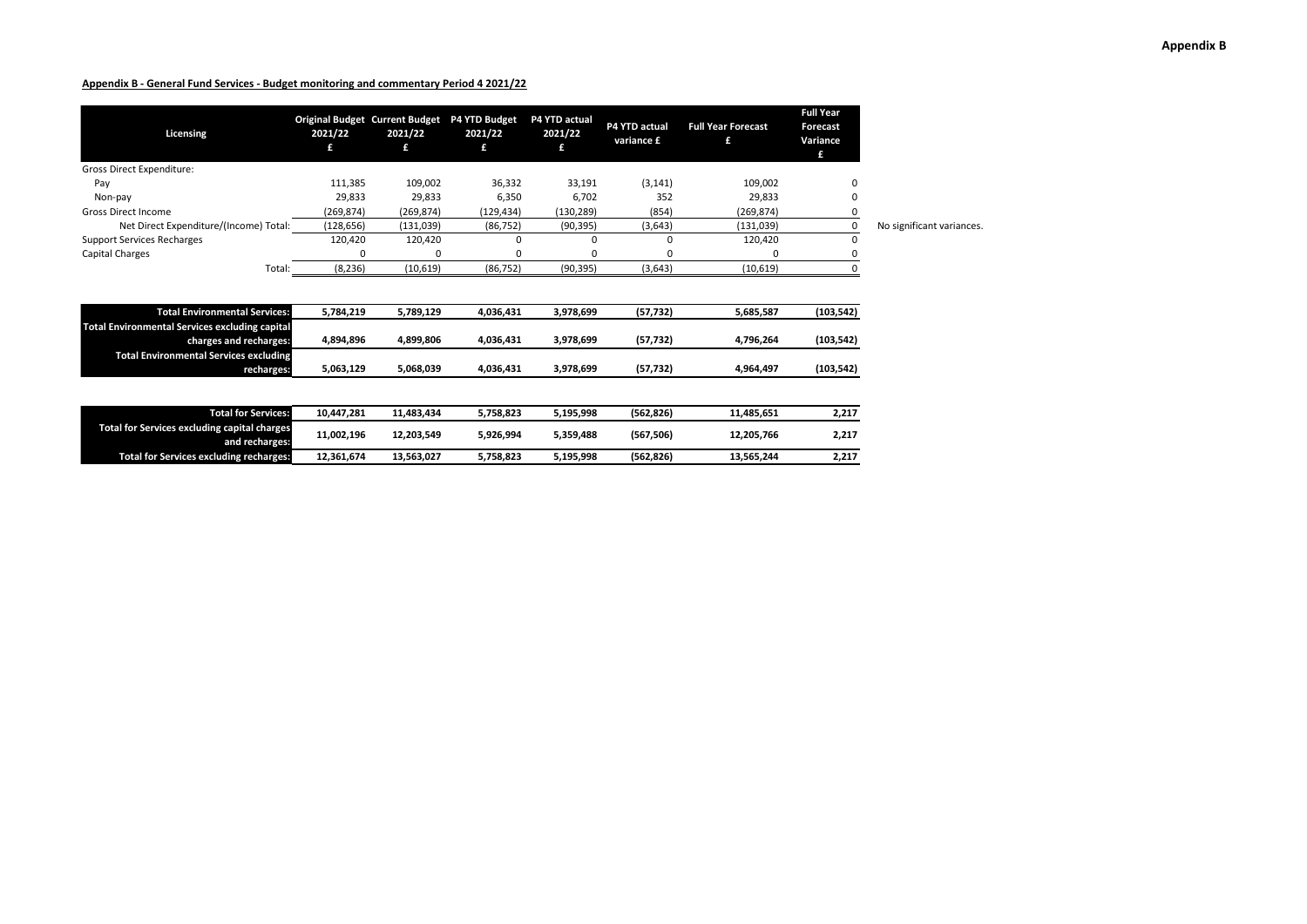|                                  | <b>Original Budget</b><br>2021/22 | <b>Current Budget</b><br>2021/22 | <b>Forecast</b><br>2021/22 | Variance<br>£ |
|----------------------------------|-----------------------------------|----------------------------------|----------------------------|---------------|
|                                  | £                                 | £                                | £                          |               |
| Employee                         | 12,709,425                        | 13,362,304                       | 13,080,155                 | (282, 149)    |
| Premises                         | 5,244,049                         | 5,258,016                        | 5,227,878                  | (30, 138)     |
| Transport                        | 140,032                           | 140,032                          | 122,067                    | (17, 965)     |
| Supplies & Services              | 6,136,567                         | 8,573,200                        | 10,031,361                 | 1,458,161     |
| Third Party Payments             | 3,370,226                         | 3,370,226                        | 3,491,792                  | 121,566       |
| <b>Transfer Payments</b>         | 23,411,668                        | 23,411,668                       | 21,394,043                 | (2,017,625)   |
| <b>Support Services</b>          | 117,400                           | 117,400                          | 131,900                    | 14,500        |
| Capital Charges                  | 1,616,310                         | 1,616,310                        | 1,616,310                  | 0             |
| Support Services - Recharges Out | (11, 440, 153)                    | (11,605,353)                     | (11,605,353)               | 0             |
| Support Services - Recharges In  | 9,525,760                         | 9,525,760                        | 9,525,760                  | 0             |
| Income                           | (40, 384, 003)                    | (42, 286, 129)                   | (41,530,262)               | 755,867       |
|                                  | 10,447,281                        | 11,483,434                       | 11,485,651                 | 2,217         |

# **Appendix C - Summary of General Fund Services Income & Expenditure (detail within Appendix B) for Period 4 2021/22**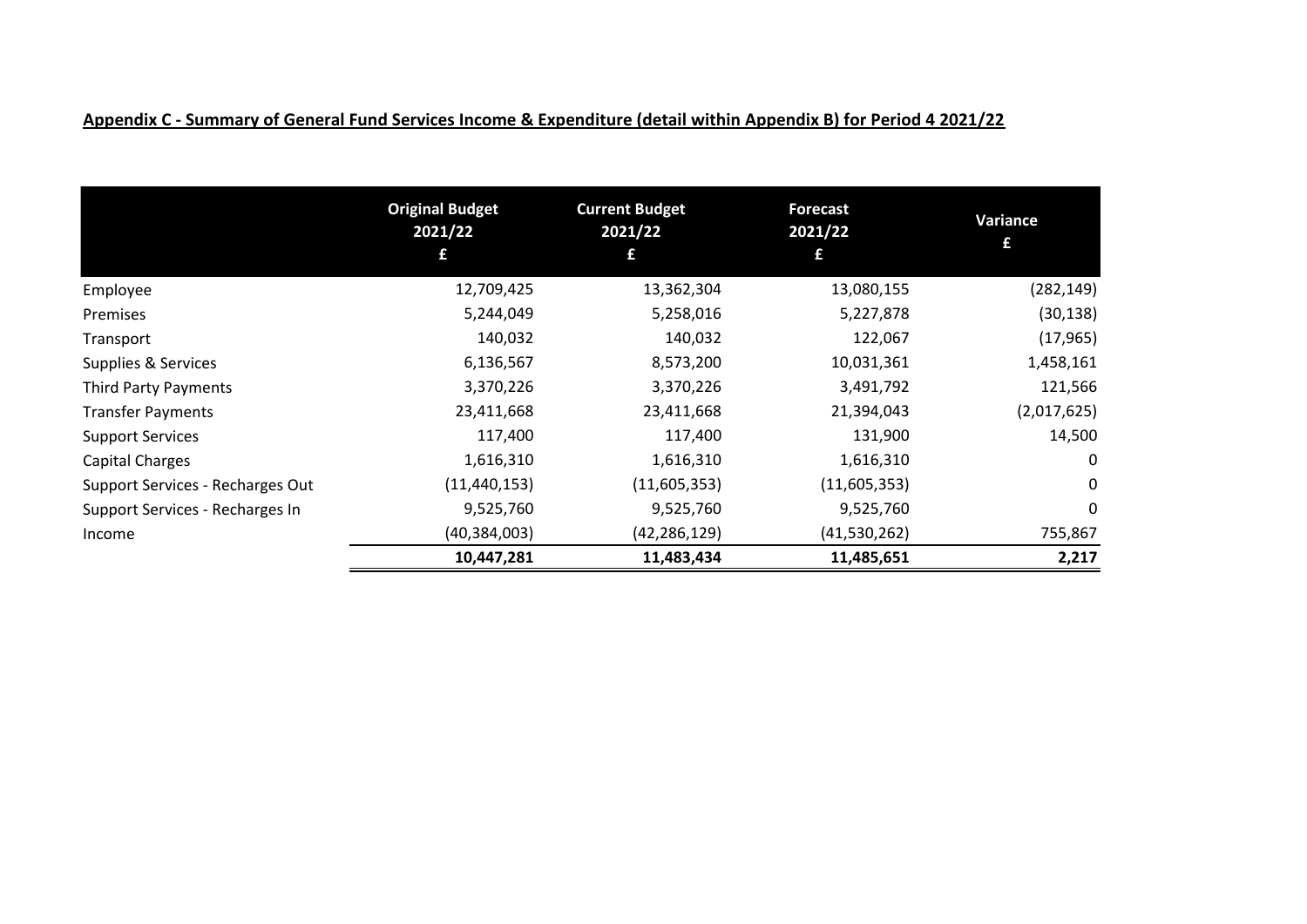### **Appendix E - General Fund Capital Programme - Detail - 2021/22**

|                                                      |                                       | <b>Budget Expenditure £000</b>     |                          |                                |                           | 2021/22 Expenditure £000 | 21/22 Financing - £000             |                  |                                  |                                          |                            |                                      |
|------------------------------------------------------|---------------------------------------|------------------------------------|--------------------------|--------------------------------|---------------------------|--------------------------|------------------------------------|------------------|----------------------------------|------------------------------------------|----------------------------|--------------------------------------|
| <b>Services &amp; Projects</b>                       | <b>Rolled Forward</b><br>20/21 Budget | Approved<br>21/22<br><b>Budget</b> | Original<br>21/22 Budget | <b>Updated</b><br>21/22 Budget | <b>Actuals to</b><br>date | Forecast<br>21/22        | <b>Budget remaining to</b><br>date | <b>Borrowing</b> | Grants &<br><b>Contributions</b> | Revenue/<br>Earmarked<br><b>Reserves</b> | Capital<br><b>Receipts</b> | 2022/23 Est.<br><b>Carry Forward</b> |
| CCTV Upgrade - Town Centre                           |                                       | 76                                 | 76                       | 76                             | 76                        | 76                       |                                    | 76               | $\sim$                           |                                          |                            | $\Omega$                             |
| Human Resources Job Evaluation system                |                                       | 21                                 | 21                       | 21                             | 16                        | 21                       | -5                                 | 21               |                                  |                                          |                            | $\Omega$                             |
| <b>Total: Executive</b>                              |                                       | 97                                 | 97                       | 97                             | 92                        | 97                       | 5                                  | 97               | $\sim$                           |                                          |                            | $\Omega$                             |
| Childrens Playground Refurbishment                   | 86                                    |                                    | 86                       | 86                             |                           | 86                       | 86                                 | 86               |                                  |                                          |                            | $\Omega$                             |
| <b>Wellesley CCTV</b>                                | 15                                    |                                    | 15                       | 15                             |                           | 15                       | 15                                 | 15               |                                  |                                          |                            |                                      |
| <b>Wellesley Track</b>                               | $\overline{\phantom{a}}$              | $\overline{a}$                     |                          | 48                             | 14                        | 48                       | 34                                 | 48               |                                  |                                          | $\overline{\phantom{a}}$   |                                      |
| <b>Total: Communities</b>                            | 101                                   | $\sim$                             | 101                      | 149                            | 14                        | 149                      | 136                                | 149              | ٠                                | ٠                                        | ۰.                         | $\Omega$                             |
| St Nicholas Minster West Boundary Wall               | 95                                    |                                    | 95                       | 95                             |                           | 95                       | 95                                 | 95               |                                  |                                          |                            | $\Omega$                             |
| St Nicholas car park north Boundary Wall             | 25                                    |                                    | 25                       | 25                             |                           | 25                       | 25                                 | 25               |                                  |                                          |                            |                                      |
| Crematorium Office Roof Works                        | 22                                    |                                    | 22                       | 22                             |                           | 22                       | 22                                 | 22               |                                  |                                          |                            | $\mathbf{0}$                         |
| <b>Crematorium Main Roof Works</b>                   |                                       |                                    |                          | 60                             |                           | 60                       | 60                                 | 60               |                                  |                                          |                            |                                      |
| <b>Crematorium Tearooms</b>                          | 433                                   |                                    | 433                      | 453                            | -1                        | 453                      | 452                                | 453              |                                  |                                          |                            |                                      |
| <b>Total: Customer Services</b>                      | 575                                   |                                    | 575                      | 655                            | $\overline{\mathbf{1}}$   | 655                      | 654                                | 655              | ٠                                |                                          | ۰.                         | $\Omega$                             |
| Health and Leisure (Marina) Centre                   | 19,649                                |                                    | 19,649                   | 19,699                         | 3,286                     | 15,000                   | 16,413                             | 16,027           | 2,426                            | 50                                       | 1,195                      | 4,699                                |
| The Waterways                                        |                                       |                                    | $\boldsymbol{\Delta}$    |                                |                           | $\overline{a}$           |                                    |                  | $\Delta$                         |                                          |                            | $\mathbf{0}$                         |
| Phoenix Pool & Gym car park extension                | 130                                   |                                    | 130                      | 130                            |                           | 130                      | 130                                | 130              |                                  |                                          |                            |                                      |
| <b>Winter Programme</b>                              | 635                                   |                                    | 635                      | 635                            | 21                        | 635                      | 614                                |                  | 635                              |                                          |                            | $\mathbf{0}$                         |
| <b>Heritage Action Zone</b>                          | 25                                    |                                    | 25                       | 25                             | ٠                         | 25                       | 25                                 |                  | 25                               |                                          |                            | $\Omega$                             |
| <b>Total: Inward Investment</b>                      | 20,442                                | $\sim$                             | 20,442                   | 20,492                         | 3,307                     | 15,794                   | 17,186                             | 16,157           | 3,090                            | 50                                       | 1,195                      | 4,698                                |
| <b>Disabled Facilities Grants</b>                    | 851                                   | 1,200                              | 2,051                    | 2,250                          | 229                       | 1,200                    | 2,021                              |                  | 2,168                            |                                          | 82                         | 1,050                                |
| <b>Better Care Fund Projects</b>                     | 5                                     |                                    | 5                        |                                | $\overline{1}$            | 8                        | -6                                 |                  | 8                                |                                          |                            |                                      |
| <b>Empty Homes</b>                                   | 510                                   |                                    | 510                      | 510                            |                           | 250                      | 510                                | 482              |                                  |                                          | 28                         | 260                                  |
| DFG Top-up Grants                                    | 250                                   |                                    | 250                      | 250                            |                           | 20                       | 250                                |                  |                                  | 250                                      |                            | 230                                  |
| DFG Top-up Loans                                     | 150                                   |                                    | 150                      | 150                            |                           | 20                       | 150                                |                  |                                  | 150                                      |                            | 130                                  |
| Norfolk & Waveney Equity Loan Scheme                 | 36                                    |                                    | 36                       | 164                            |                           | 36                       | 164                                |                  |                                  |                                          | 164                        | 128                                  |
| Equity Home Improvement Loans                        | 545                                   |                                    | 545                      | 631                            |                           | 50                       | 631                                |                  |                                  |                                          | 631                        | 581                                  |
| HMOs /Guesthouse Purchase & Repair<br>Scheme         | 1,739                                 |                                    | 1,739                    | 1,739                          | 30                        | 1,000                    | 1,709                              | 1,739            |                                  |                                          |                            | 739                                  |
| Acquisition of property for tranisitional<br>housing | 1,640                                 |                                    | 1,640                    | 1,640                          | $\mathbf{0}$              | 1,000                    | 1,639                              | 782              | 793                              |                                          | 65                         | 640                                  |
| <b>Community Housing Fund Loans</b>                  | 540                                   |                                    | 540                      | 540                            |                           | 100                      | 540                                |                  |                                  | 540                                      |                            | 440                                  |
| <b>Total: Housing</b>                                | 6,266                                 | 1,200                              | 7,466                    | 7,881                          | 260                       | 3,684                    | 7,621                              | 3,003            | 2,968                            | 940                                      | 970                        | 4,197                                |
| ICT Investment to deliver GYBC ICT Strategy          | 430                                   | 1,000                              | 1,430                    | 1,430                          | 195                       | 750                      | 1,235                              | 1,400            | ٠                                | 30                                       |                            | 680                                  |
| <b>Total: IT, Communications &amp; Marketing</b>     | 430                                   | 1,000                              | 1,430                    | 1,430                          | 195                       | 750                      | 1,235                              | 1,400            |                                  | 30                                       |                            | 680                                  |